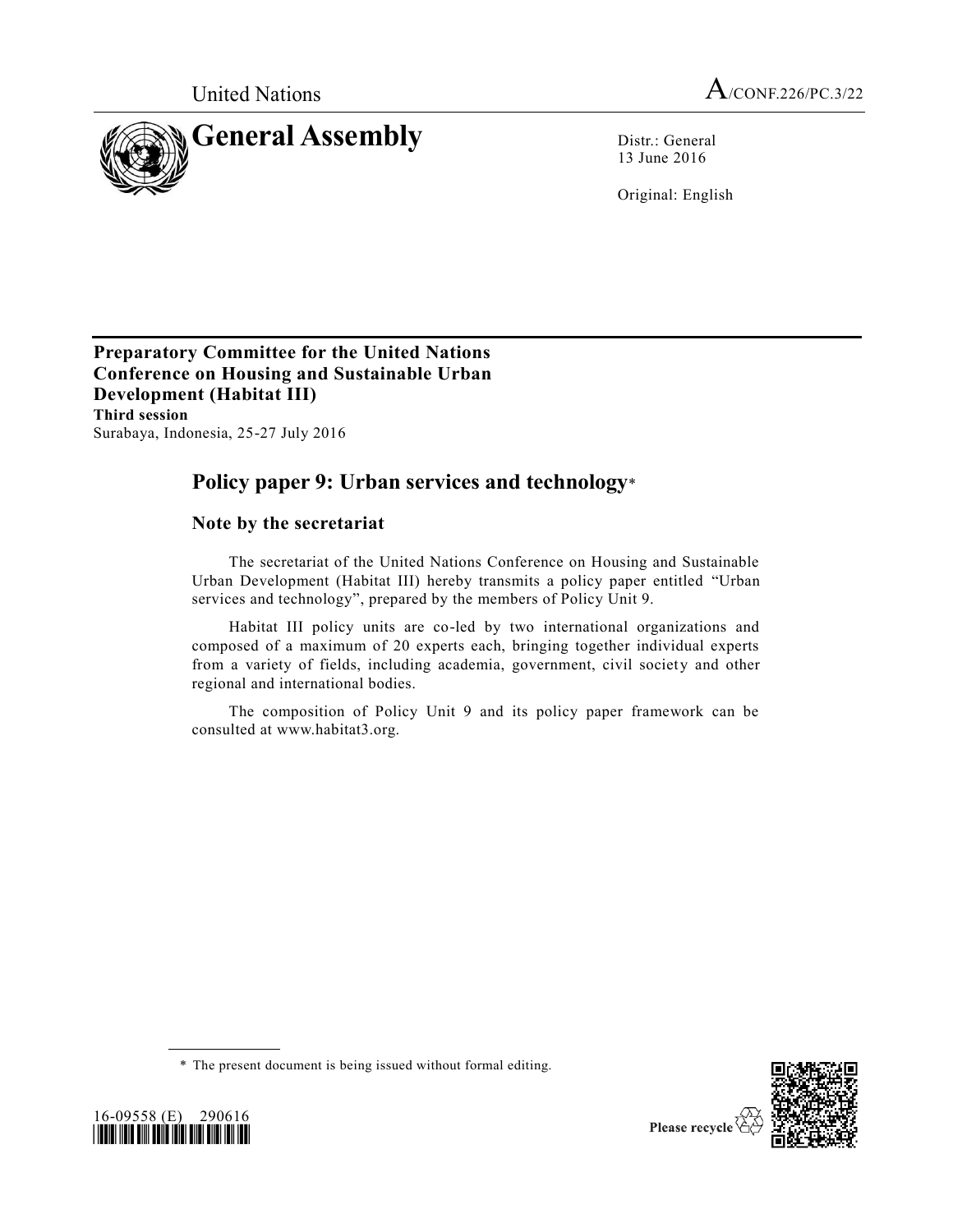# **Policy paper 9: Urban services and technology**

## **Executive summary**

## **Urban services and mobility are key to inclusive, safe, resilient and sustainable cities and human settlements**

The New Urban Agenda needs to make concrete recommendations for cities and human settlements to become inclusive, safe, resilient, and sustainable by including access for all to adequate, safe, affordable, accessible and sustainable basic services and infrastructure. This requires particular attention to the most vulnerable groups in society, such as the urban poor, women, children, older people and those with disabilities. Urban services like water, energy, waste treatment and transport are vital enablers for social and economic development opportunities and are thus key to achieving the 2030 Agenda for Sustainable Development and the Sustainable Development Goals. Hence, access to these services ought to be a basic human right.

Over the coming decades, services and infrastructure for transport, water, sanitation, waste management and energy have to be provided for a rapidly growing urban population. Global urban growth poses enormous challenges, in particular with regard to greenhouse gas emissions, social exclusion, safety and air quality. This requires a transition towards more sustainable, safe and inclusive provision of urban services. Providing access to urban amenities, transport has a key role to play in this. Furthermore, with greater vulnerability to various types of risks, there is more need to improve the resilience of all service-providing infrastructures. Finally, equal access to basic services for all groups and communities should be available, with the emphasis on affordability and safe environments where basic services can be enjoyed for all, especially for the most vulnerable and those dependent on these services for living a decent life. Services and access to amenities are not merely the provision of infrastructure but also boosting efficiency, embracing local innovation and grass-roots initiatives.

Technology solutions must be fit for purpose to contribute to equality and access to urban services for all, including vulnerable groups. The advancement of smart city concepts and the high pace of information and communications technology (ICT) becoming nested within the urban sphere both call for further yet careful integration into infrastructure and service polices under the conditions of inclusiveness, safety, resilience and sustainability, while taking into account the distinctive governance and innovation dynamics of urban services and infrastructure. Resilience may be improved by developing adaptive systems and networks, including decentralized ones facilitating the self-sufficiency of municipalities and communities.

#### **Towards new modes of governance: time for concerted action**

A human-centred, inclusive and multilevel governance approach, integrated urban development, applying the principle of subsidiarity and appropriate legislative frameworks and enforcement mechanisms are critical to the delivery of urban services and ensure coordinated action. To support this, intra- and intercity learning and capacity-building can help to leapfrog to sustainable solutions.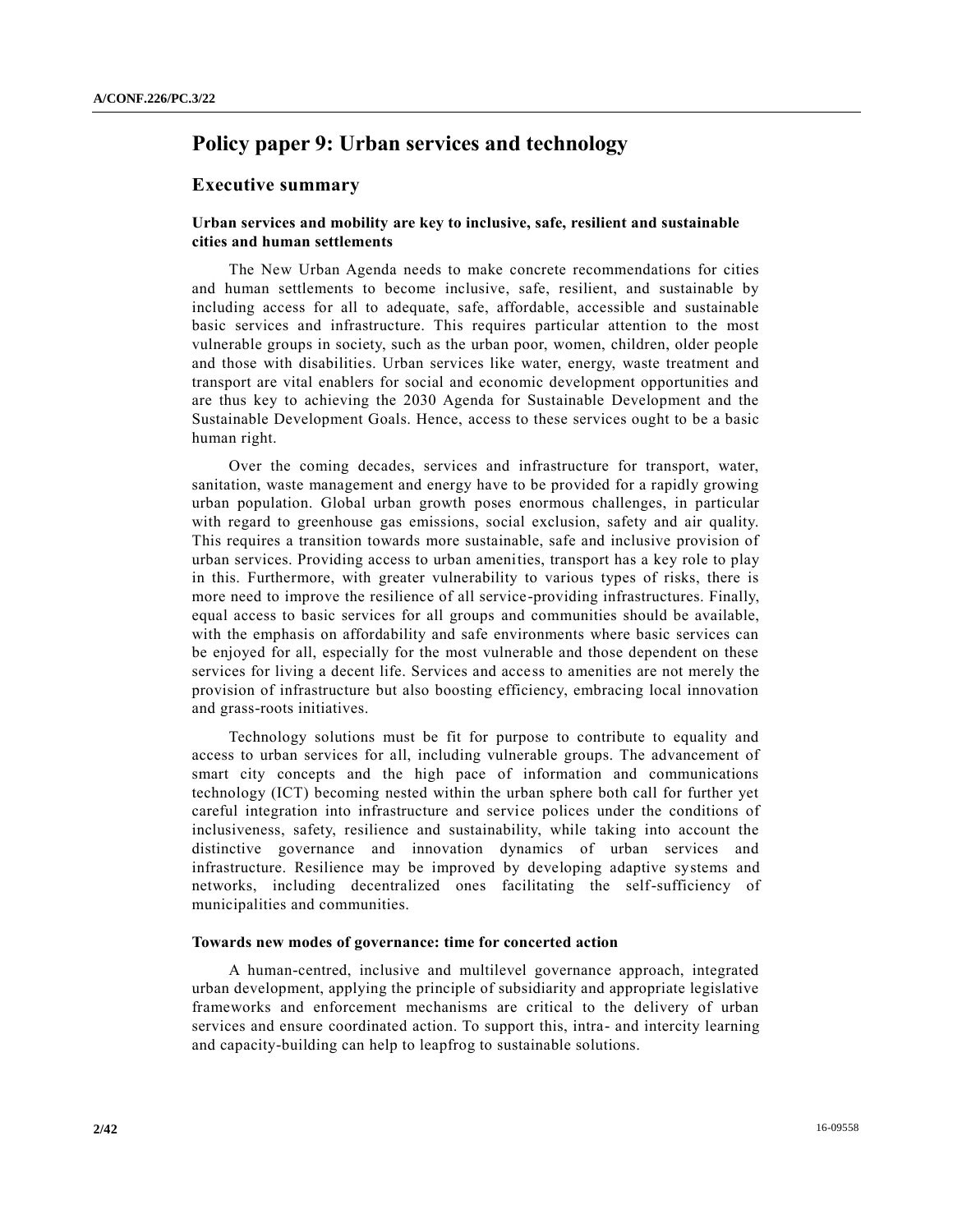International efforts to implement the New Urban Agenda need to focus on all levels of governance and decision-making to ensure that multilateral and bilateral organizations, local authorities as well as national Governments conform to and adopt the New Urban Agenda. Thus the New Urban Agenda should respond to the following key messages.

#### **Key messages on urban services and technologies**

#### *Access for all*

Cities have the responsibility to provide adequate, sustainable and resilient urban infrastructure and services to all. These refer to both high-quality living conditions — through services such as safe water supply, waste management and electricity — and to facilitating convenient and equal, non-discriminatory access to urban opportunities like jobs, education, health care and public spaces through transport systems and mobility services. To supply these services, local authorities need funding stability and predictability as well as appropriate policy and planning capabilities. This requires support by national Governments and the international community.

#### *Efficient use*

Efficient and effective use of urban services require local and national policies that support people to reduce the consumption of finite resources and shift demand towards sustainable options, including reducing water, waste, energy use, and demand for private motorized travel. Local and national governments should prioritize dense urban development and employ the most appropriate policy and technology options to support sustainable choices for services, consumption and mobility.

## *Local leadership*

Local authorities should take responsibility and leadership for inclusive wellbeing and the sustainability of cities. To do so effectively, they need to engage and develop alliances with the relevant stakeholders at the local, national, and international levels.

## *National policies and funding support*

National Governments need to enable local authorities to provide adequate services to urban population. This includes frameworks for the funding of the development and operation of services and the ability for local authorities to associate and coordinate beyond city boundaries.

## **Introduction**

1. Urban services like water, electricity and heat, waste treatment and transport are vital enablers for social and economic development and thus key to achieving the Sustainable Development Goals. Access to these services should be regarded as a basic human right.

2. This paper outlines findings of Policy Unit 9 on urban services and technologies based on the contribution of an international team and comments from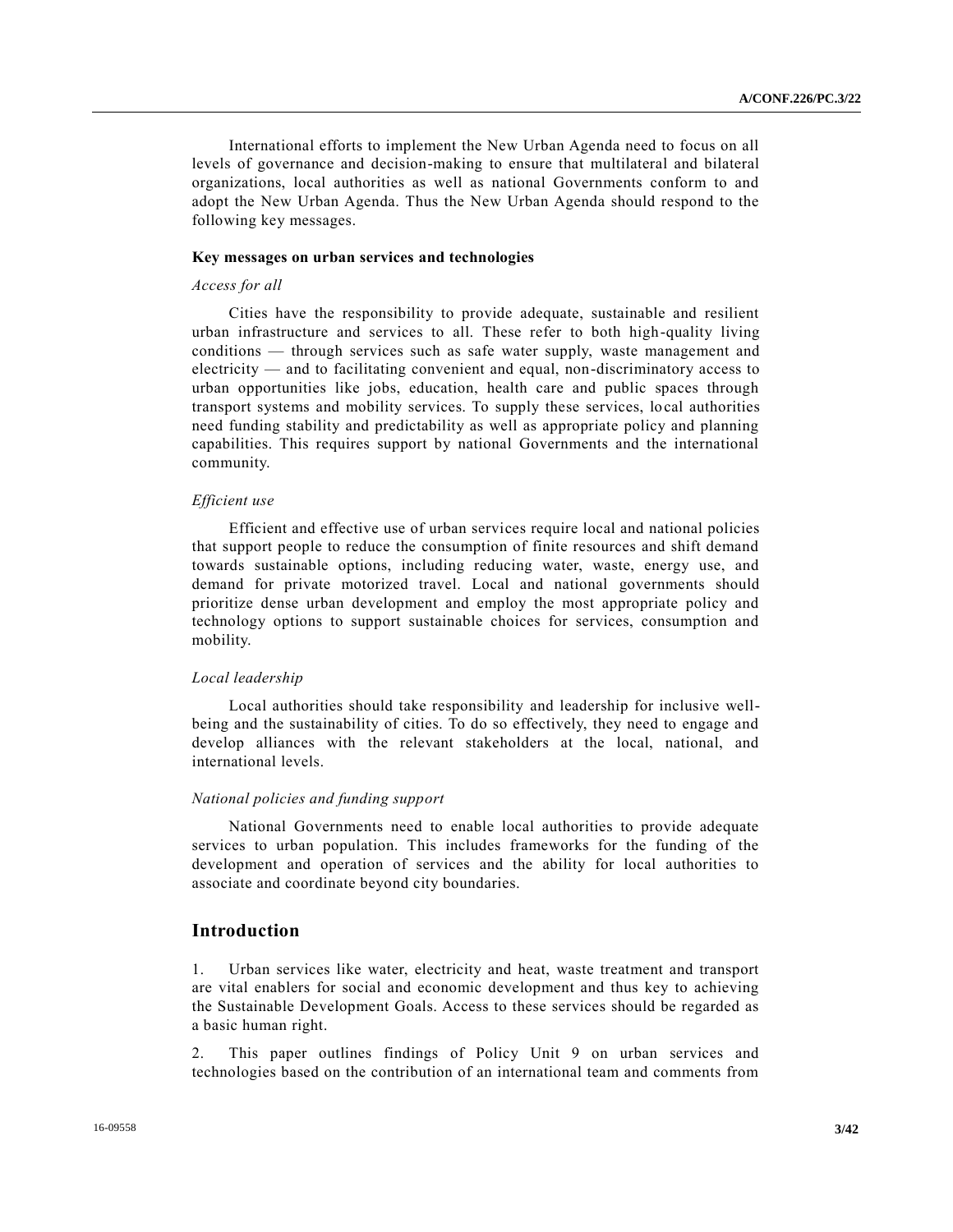governments and international and civil society organizations. It focuses on the main policy challenges, criteria for priorities and actions for implementation to be included in the New Urban Agenda. It explores the key actors for implementation and elaborates on the policy design, implementation and monitoring of urban services and technologies in the New Urban Agenda.

3. The New Urban Agenda builds on the Habitat Agenda, which included the human right to adequate housing and water, and the corresponding obligations of States and Governments. Transport plays a key role in the urban context as it provides access to jobs, goods, social and cultural exchanges, health services and education. Planning and operation of urban services and transport should ensure an adequate level of mobility to ensure the functioning of cities for all inhabitants. Implementation strategies for urban services need to consider different regional and socioeconomic conditions, local administration and management, regulatory frameworks and applicability of technological solutions. Accessibility is crucial for the vulnerable population as it is a key factor for providing equal opportunities in the urban environment.

4. Urban services are major ingredients for the provision of chances for a selfdetermined life in urban areas. This applies to urban residents as well as all other users of urban services, whether for economic or social interaction, education, health or tourism purposes.

5. Emphasizing equal access and inclusiveness is vital for poverty alleviation and the generation of social and economic opportunities for all. In the spatial sense and for the purpose of the preparation of a policy paper for the Habitat III New Urban Agenda urban services and technologies are oriented towards urban areas. This does not imply any spatial limitation to municipal boundaries but covers the urban-rural nexus, the interchange of people, services, tasks and needs. To take sustainable decisions on urban services, it is necessary to promote equal opportunities for all sexes in their diversity and use this as an opportunity for targeted action.

# **I. Vision and framework of the policy paper's contribution to the New Urban Agenda**

6. The New Urban Agenda needs to outline concrete steps for cities and urban agglomerations to deliver on a number of major global targets and frameworks, notably the 2030 Agenda for Sustainable Development, the Addis Ababa Action Agenda, the Sendai Framework for Disaster Risk Reduction and the Paris Agreement.

# **A. Moving on from Habitat II**

7. The Habitat Agenda provides the foundation for the New Urban Agenda by stating that "science and technology have a crucial role in shaping sustainable human settlements and sustaining the ecosystems they depend upon". It highlights that "the lack of adequate basic services, a key component of shelter, exerts a heavy toll on human health, productivity and the quality of life, particularly for people living in poverty in urban and rural areas". It identifies the related actions for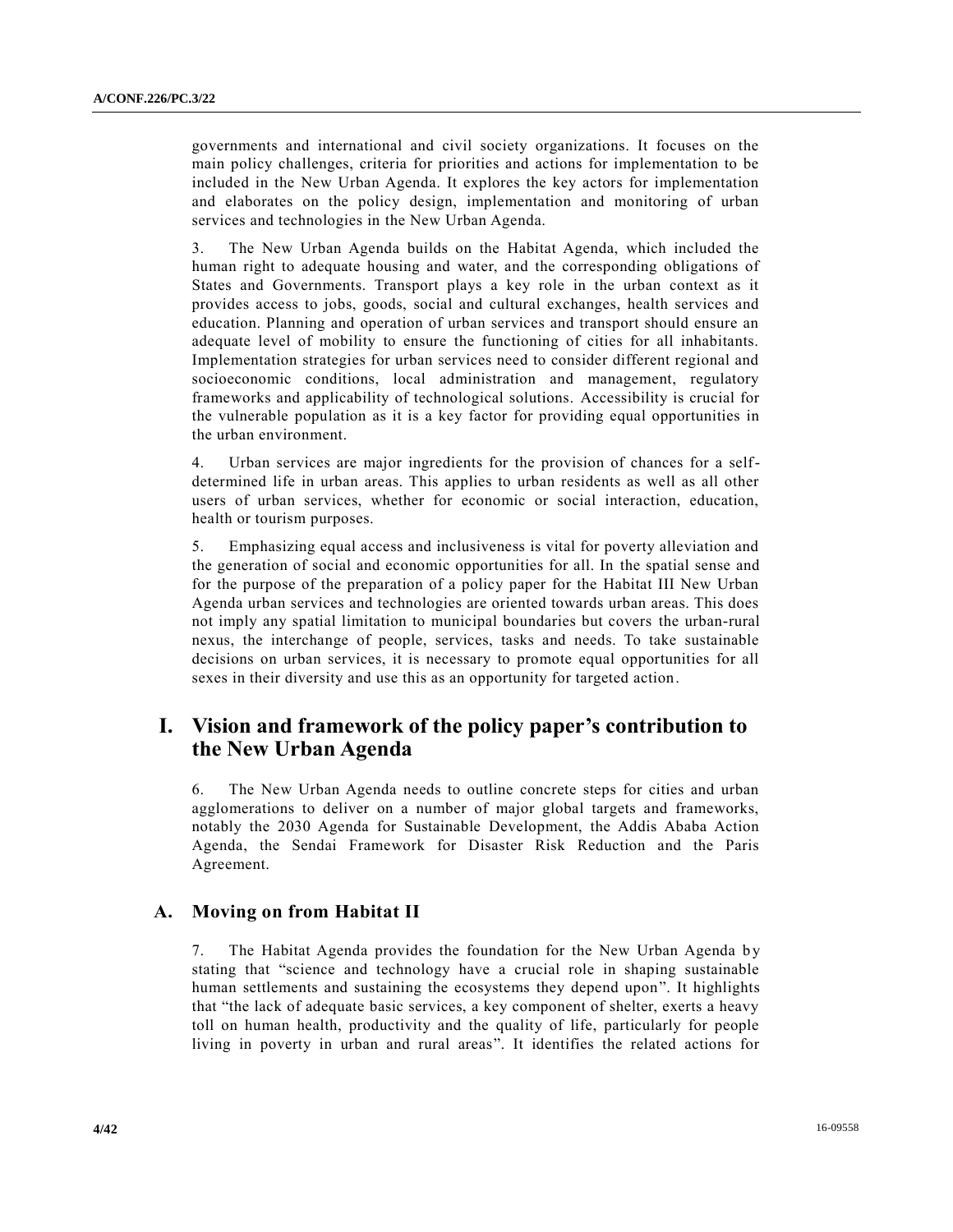governments at appropriate levels to promote provisioning for adequate and affordable basic infrastructure and services.

8. Related to the transformative agenda for sustainable transport, Habitat Agenda partners committed to "improving access to work, goods, services and amenities, inter alia, by promoting effective and environmentally sound, accessible, quieter and more energy-efficient transportation systems and by promoting spatial development patterns and communications policies that reduce transport demand, promoting measures, as appropriate, so that the polluter bears the cost of pollution, taking into account special needs and requirements of developing countries". In spite of all progress during the last 20 years, this still holds.

# **B. Urban services delivering on Sustainable Development Goals and the Paris Agreement**

9. The New Urban Agenda is key to delivering on the 2030 Agenda for Sustainable Development with all Sustainable Development Goals and the Paris Agreement. Equally relevant from an urban services perspective is the Addis Ababa Action Agenda regarding a framework for financing relevant infrastructure and the Sendai Framework for Disaster Risk Reduction to ensure that this infrastructure is resilient.

10. The New Urban Agenda closes the gap between the overarching frameworks and their concrete reference to a dimension for implementation: it provides the physical and geographical reference to these frameworks — urban areas stretching far beyond municipal boundaries and constituting an urban-rural nexus. It also provides the social, economic and environmental rationale — access, equality and the provision of development opportunities to all urban beneficiaries, both city dwellers and all other users of urban areas, regardless of their reasons for staying in urban areas, e.g. economic exchange, administration, education, health, visits and tourism.

11. The New Urban Agenda will be integral to the success of the Sustainable Development Goal framework given the cornerstone role for cities in achieving the goals. Goal 11, Sustainable cities and communities, refers directly to cities, recognizing their role as global economy powerhouses, drivers of innovation and centres of social interaction, making urban agglomerations indispensable in reaching the global ambitions encapsulated by the other Sustainable Development Goals.

12. This builds on the Rio+20 document, which recognizes the contribution of "water and sanitation within the three dimensions of sustainable development " and of the "importance of integrating water in sustainable development". The emergence of pollution control and wastewater management is part of the agreement. The Rio+20 outcome document also recognizes that transportation was central to sustainable development. It stresses the development of energy-efficient, multimodal and public transport systems and the importance of integrated policymaking at the national, regional and local levels.

13. The session of the Conference of the Parties to the United Nations Framework Convention on Climate Change in 2015 (COP21) achieved a remarkable consensus on climate action. The Paris Agreement shows a clear attribution of the role of cities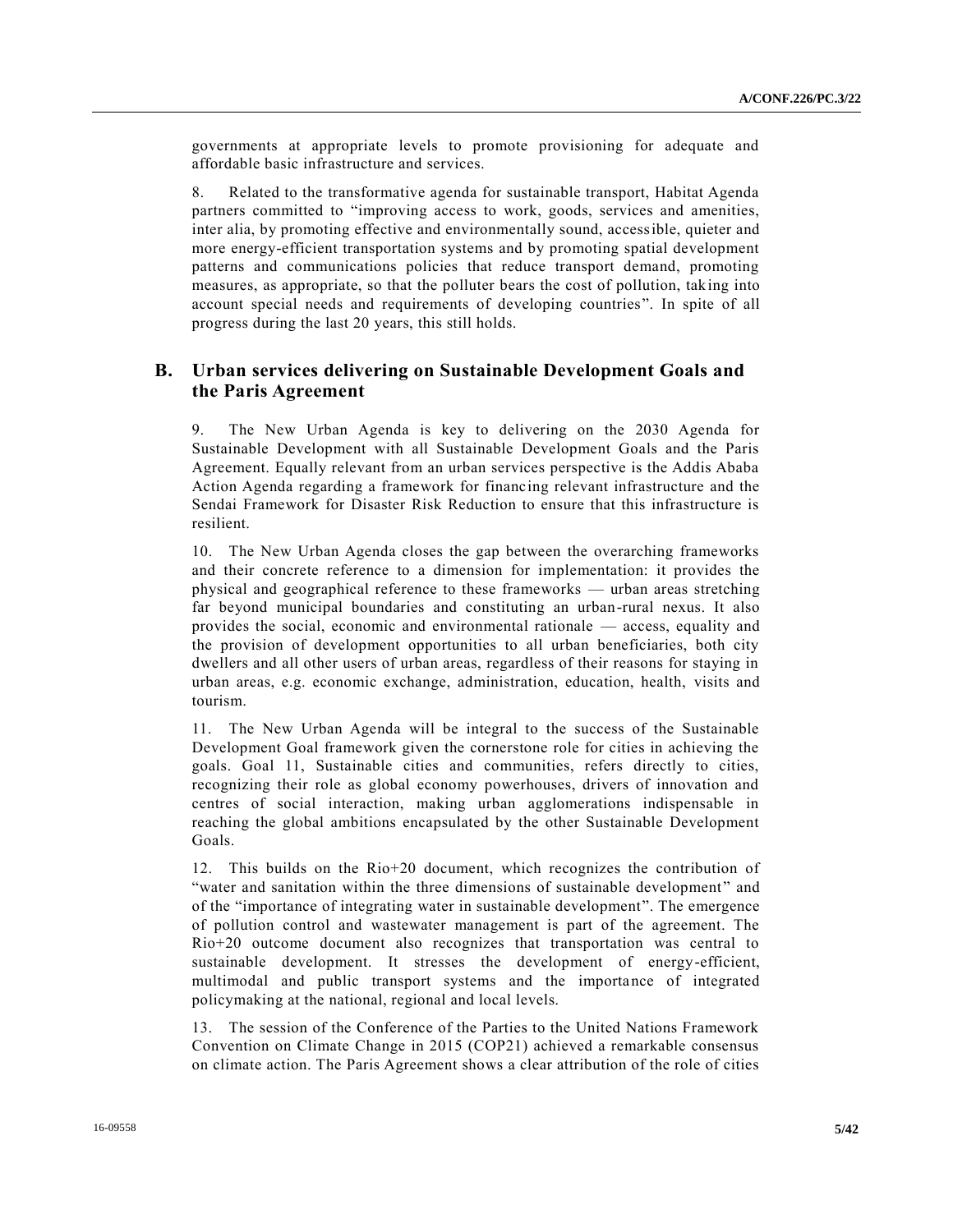and their specific contributions to implementing and measuring action. Ambitious steps are required to limit global warming to less than 2ºC above pre-industrial levels. Cities are crucial in this context. A number of initiatives have been launched such as the Urban Electric Mobility Initiative (UEMI), the Global Fuel Economy Initiative, the Green Freight Action Plan, the Global Energy Efficiency Accelerator Platform, the Business Alliance for Water and Climate and commitments by the International Association of Public Transport (UITP) and the International Union of Railways (UIC) to demonstrate that action is being taken. Cities have a wide range of opportunities to contribute to such initiatives to boost local climate action.

## **C. 2030 vision for urban services and technologies**

14. The above overview of the existing framework firmly links the 2030 vision for our planet with the role of urban services and technologies in the New Urban Agenda. The relevance of urban areas in achieving the Sustainable Development Goals has been widely acknowledged. The interlinkages between all relevant sectors as energy, transport, water, sanitation and waste management services have been strengthened. Integrated approaches of policies, programmes and plans have become a prerequisite for funding. Implementation on the ground constantly seeks to achieve synergy effects among the urban services and transport sectors. Wherever possible, services are delivered at local level. Smart city concepts are in line with integrated and sustainable development. Smart technologies are not considered as an end in itself, but enablers to adequately deliver urban services and infrastructure to the urban population. Technical norms and standards fully comply with the Sustainable Development Goals and do not determine political decision-making. They allow governments at all levels to decide on investment priorities, the bias being not on technological innovations but on benefiting the urban population. The New Urban Agenda provides space for the urban areas in the world to define their sustainability and level of technological "smartness" according to their legitimate yet individual principles of governance and government which shall best decide how cities want to develop in a sustainable way and improve their economic and environmental situation and their financial abilities.

15. Urban services take into account the increasing level of digitization and optimally use available knowledge, data and "smart" technologies as far as this contributes to serving the urban population and maintaining or achieving an equal and fair distribution of resources. Open access to information and data is crucial to democratizing technical contents of political decisions. Gender-responsive urban investments are planned and implemented with due consideration to gender dimensions and adequately addressing women's infrastructure needs, priorities and preferences.

## **Water, energy and resources**

16. Everyone in urban areas has access to basic services, urban infrastructure and transport. Basic services, urban infrastructures, transport, and accessibility for everyone are recognized as the key triggers for people's development opportunities and a sustainable development of urban areas. Everyone has access to basic services, economic and employment opportunities, educational and health amenities in urban areas, without any discrimination.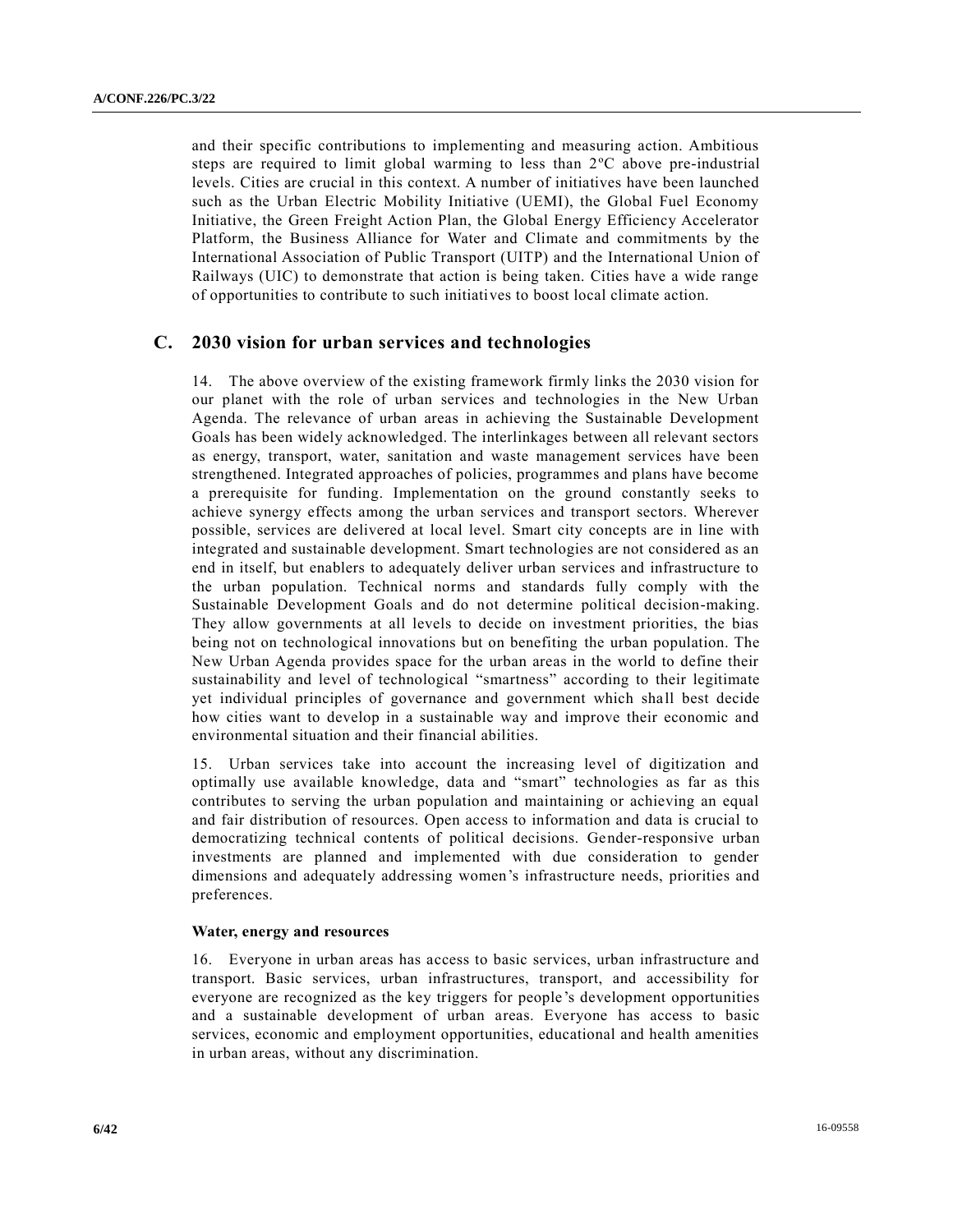17. Basic services need to be resilient, reliable and of appropriate quality, which cannot be provided by public authorities free of charge in the case of profit-oriented and greenfield developments of private developers and proprietors. Local authorities are fully mandated to collect investment contributions and fees to cover the full infrastructure and service costs. Mechanisms for cross-subsidizing of basic infrastructure have been introduced.

18. Energy for industries and households in urban areas is largely generated and supplied through renewable resources and distributed via a grid, allowing for minimal losses and high efficiency rates.

19. The focus is always first on reducing energy use and then using the energy most efficiently. Global, national, regional and local actions encourage non -fossil fuelled urban services, delivery and transportation.

### **Transport, mobility and access to urban opportunities**

20. The quality of life in urban areas has improved significantly and cities play their role as catalyst of innovation by efficiently and smoothly linking people to places and activities.

21. All citizens have access to public spaces and services, economic, employment and educational opportunities and health services in urban areas, without discrimination.

22. Urban transport supports overall sustainability objectives through the delivery of resource‐efficient, space-efficient, people‐oriented, operational, clean and safe mobility, which adds to the quality of public spaces; negative externalities, such as congestion and greenhouse gas emissions, and fatalities or injuries due to urban traffic are minimized.

23. Sustainable transport infrastructure and services are adequately funded through contributions from users and indirect beneficiaries.

24. Urban areas are well connected with each other and with rural areas. Mobility is organized at the level of the metropolitan areas, beyond the administrative boundaries of cities, through adequate collaboration between relevant entities.

# **II. Policy challenges**

25. Cities now account for more than half of the planet's people, with 30 per cent of all city dwellers living in slums. By 2050, urban populations are projected to increase to 6.3 billion (WWAP 2012). Developing countries account for 93 per cent of global urbanization (UN-Habitat 2010). Global gross domestic product (GDP) increased at an average of 3.5 per cent per year from 1960 to 2012 (World Economics, 2014), and much of this growth came at a significant social and environment cost. During this period, urbanization and economic growth, together with increases in production and consumption, generated increasing demands for urban infrastructure (United Nations World Water Development Report 2015, WWDR 2015).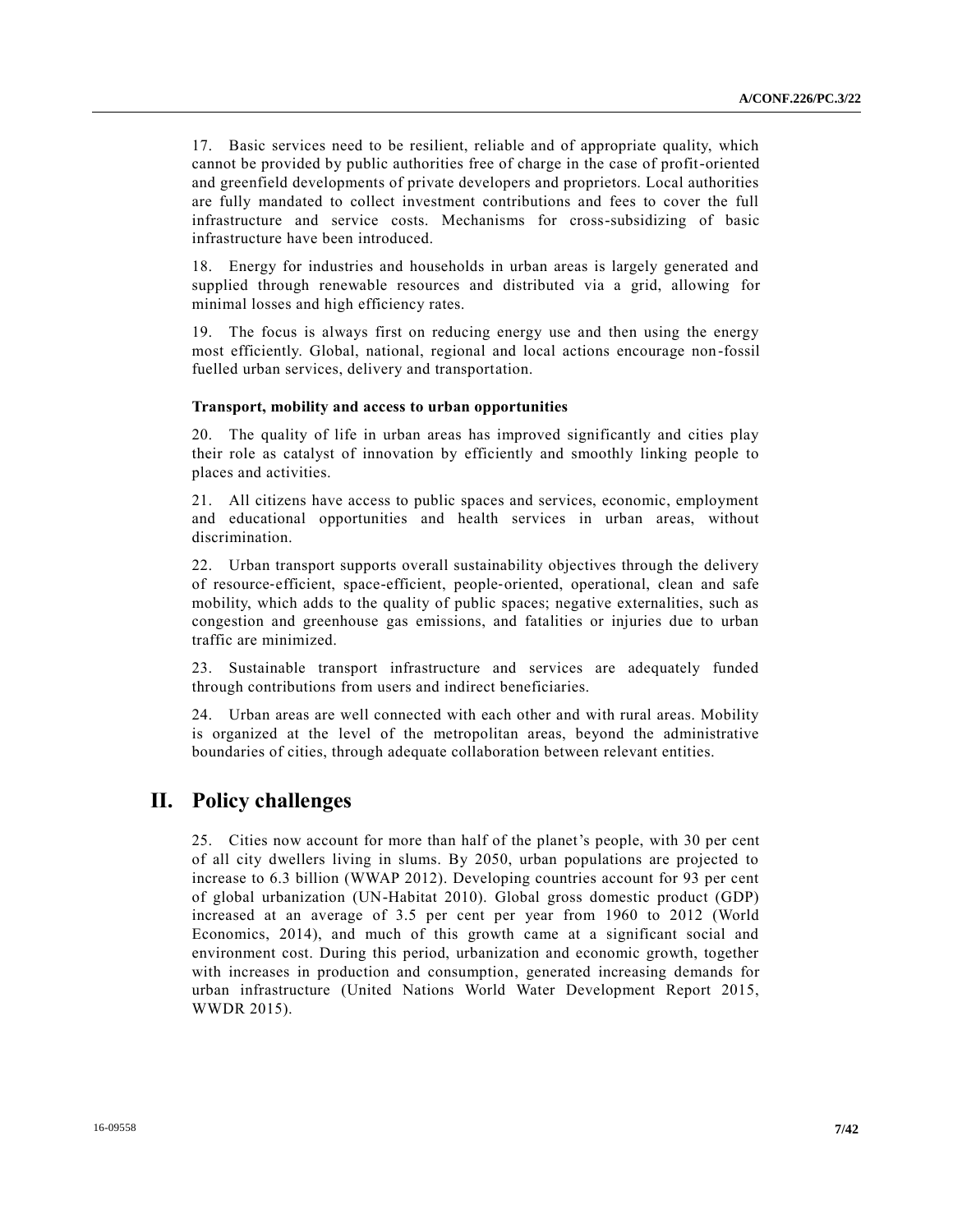## **A. States and trends of the thematic areas covered**

#### **Water, energy and resources**

#### *Water and sanitation*

26. A quarter of the global population live in developing countries that face water shortages due to weak governance, deficiencies of professional capacities and a lack of infrastructure for water transport and treatment (WWAP 2015). Almost a fifth of the world's population (1.2 billion people) live in areas with physical water scarcity (UN-Water/FAO, 2007). 748 million people lack access to an improved drinking water source, while 1.8 billion people are without safe drinking water (WHO 2014, p. 1). In 2012, 2.5 billion people had no access to an improved sanitation facility. One billion people do not use any sanitation facility, defecating instead in the open (Sustainable Development Goals 2015); consequences for water and health are severe. By 2050, global water demand is projected to increase by 55 per cent, driven mainly by manufacturing, thermal electricity generation and domestic use (WWAP 2015). Increased demand for water can indicate positive economic growth but also implies huge challenges in allocating scarce water between and within industry, agriculture and the minor but yet decisive share of domestic water use. Increased water demand often marginalizes the poor population and excludes it from safe water accessibility.

27. The convergence of climate change and growing economic development in least developed countries is to intensify the water insecurity of the poor. OECD (2012) estimates that by 2050, water demand from manufacturing industries and thermal power generation will increase dramatically, especially in deve loping countries and BRICS. In the manufacturing industry alone, the total share of water demand by 2050 is expected to increase from 7 per cent to 22 per cent (WWAP 2015). In spite of outstanding advances in water provision in the last decades, over 80 per cent of wastewater worldwide is not collected or treated, and urban areas are the main source of pollution. 90 per cent of all wastewater in developing countries is discharged untreated directly into rivers, lakes or the oceans, causing environmental and health risks (WWDR 2015).

### *Energy and energy efficiency*

28. Over 1.3 billion people lack access to electricity, and roughly 2.6 billion use solid fuels for cooking (IEA, 2012 in WWDR 2014, p. 13). Another estimated 400 million people rely on coal for cooking and heating purposes, causing air pollution and creating serious health implications when coal is used in traditional stoves (WWDR 2014, p. 13). Global energy consumption increased by 31 per cent from 2000 to 2013 (IEA 2015). Household energy consumption increased by 18 per cent (IEA 2013). The share of household energy consumption varies between regions; in OECD countries and Asia, housing represents 20-30 per cent of the total energy consumption whereas in Africa the share of household energy consumption is 56 per cent, in the Middle East 17 per cent and in Latin America 15 per cent (IEA 2013). In all regions, the absolute energy consumption of households has increased; the increase is very modest in OECD and Middle East countries. The major share of global energy production is generated from fossil sources, and the share of renewables has not increased globally in the last 13 years (IEA 2015).  $CO<sub>2</sub>$ emissions have increased 47 per cent over the same period (IEA 2013).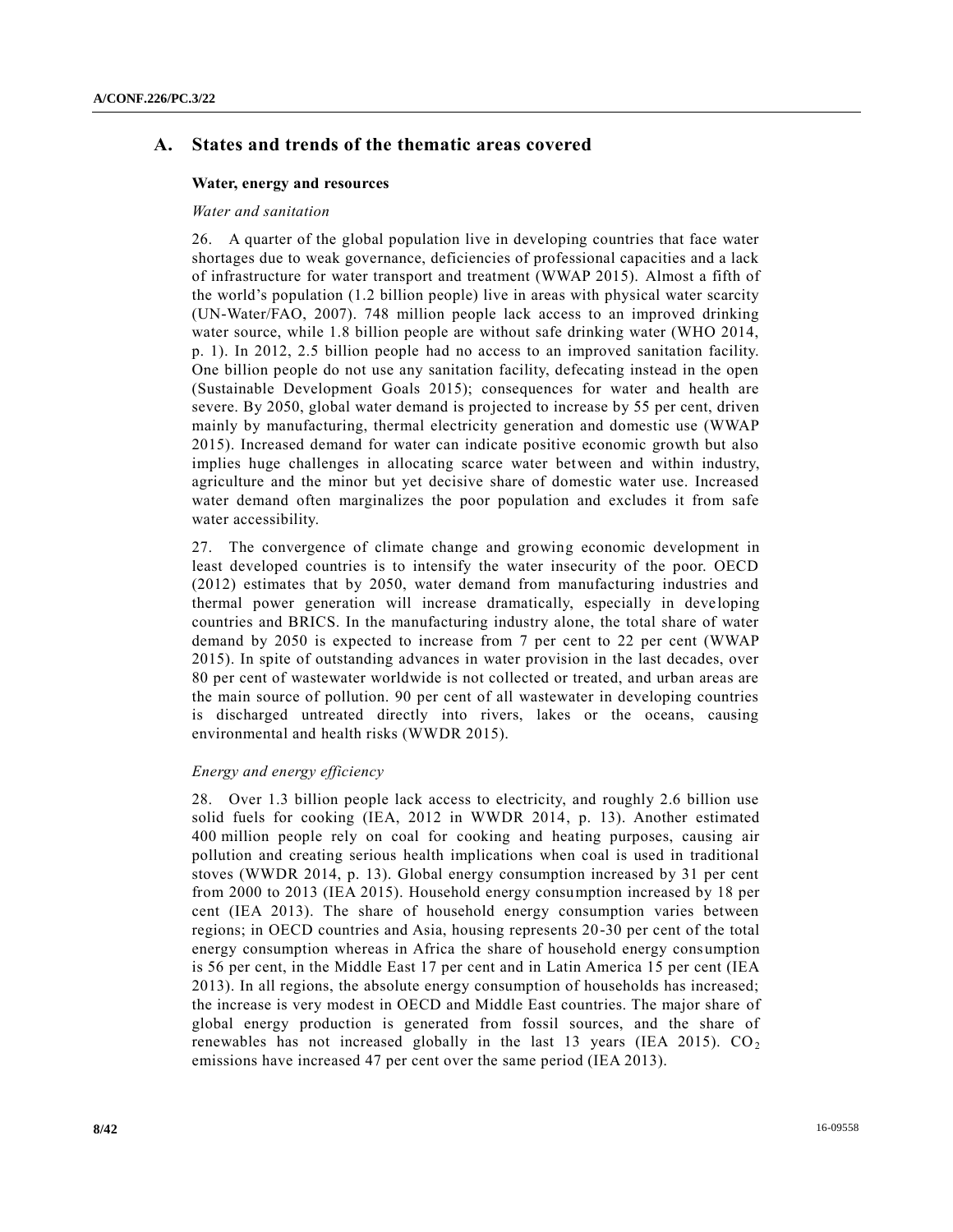29. Global power generation continues to be dominated by thermal electricity production from coal, natural gas and nuclear energy production. The share of renewables is expected to double, accounting for 30 per cent of all electricity production by 2035 (IEA 2013). Wind and solar PV make up just 3 per cent of the global power mix. Although they are expected to grow rapidly over the next decades, they will probably not represent much more than 10 per cent of global electricity generation by 2035, not enough to achieve the climate goals (IEA 2012).

#### *Waste and resources*

30. The amount of municipal solid waste, one of the most important by-products of an urban lifestyle, is growing even faster than the rate of urbanization. In 2000, 2.9 billion urban residents were generating about 0.64 kg of municipal solid waste per person per day (0.68 billion tons per year). More than 1.3 billion tons of municipal solid waste was estimated to have been generated in 2012. By 2025, 4.3 billion urban residents are likely to generate about 1.42 kg/capita/day of municipal solid waste (2.2 billion tons per year, World Bank 2013). To this globally about a third of food produced for human consumption needs to be added due to its loss or waste, which amounts to around 1.3 billion tons per year (UNEP 2013, p. 13).

31. In developing countries, municipalities tend to spend 20-50 per cent of their available recurrent budget on solid waste management (World Bank 2011). Some 30-60 per cent of all urban solid waste in developing countries is uncollected and less than half of the population is served (World Bank 2011). In developing and emerging countries, collection coverage can be as low as around 40 per cent, compared to 98 per cent for developed countries (UNEP 2013). The global waste market, from collection to recycling, is estimated at \$410 billion a year, excluding the huge informal segment in developing countries (UNEP 2011, p. 290). Recycling a ton of aluminium saves 1.3 tons of bauxite residues,  $15 \text{ m}^3$  of cooling water, 0.86  $\text{m}^3$  of process water and 37 barrels of oil, which prevents the emission of 2 tons of carbon dioxide and 11 kg of sulphur dioxide (UNEP 2013, p. 13).

32. Some 3.5 billion people, or half the world's population, have no access to waste management services, and open dumping remains the most widespread wastedisposal method in most low- and lower-middle-income countries (UNEP 2013, p. 13). A ton of electrical and electronic waste (e-waste) contains as much gold as 5-15 tons of typical gold ore, and several times the amounts of copper, aluminium and rare metals found in typical ores (UNEP 2013, p. 13). Globally, organic waste decay contributes 5 per cent of greenhouse gases. Waste is a major economic drain, especially on city budgets: frequently, half of a city's budget is spent on waste management (UNEP 2013, p. 8).

#### **Transport, mobility and access to urban opportunities**

33. In contrast to the vision highlighted above, the current situation in many urban areas is far from ideal. In a significant number of cases, the mobility situation hinders sustainable growth and the quality of life of urban populations. Some of the issues are identified below, while the following subsection will look at the institutional and policy inconsistencies that have led to this state of affairs.

34. Developing and transition economies will see the bulk of population growth, with urban populations in Africa and Asia projected to rise by 90 per cent by 2050.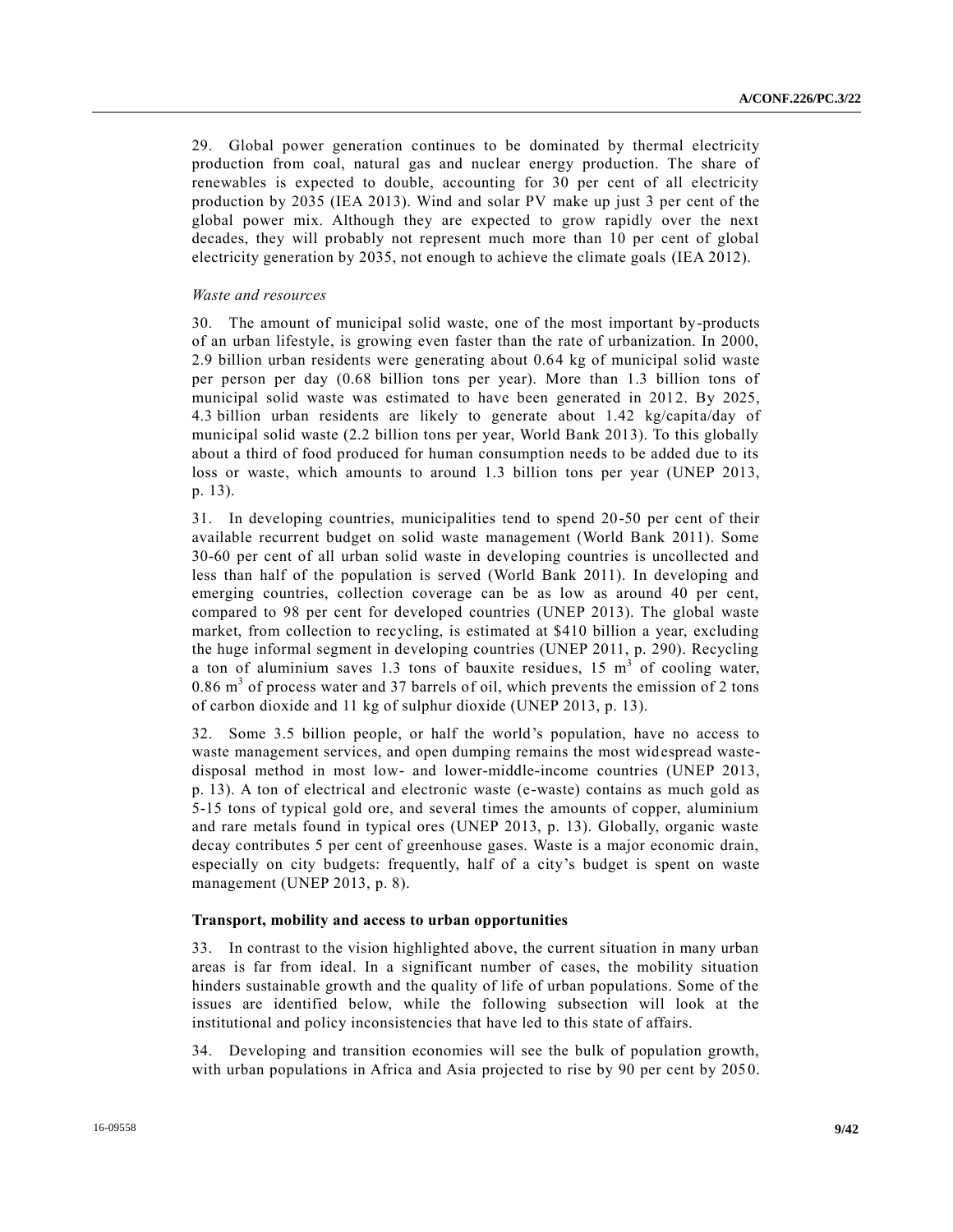This will cause mobility demand to triple and place even more acute pressure on the current infrastructure and services in these countries.

35. Transport policies implemented in the past, as well as urban planning and infrastructure, led to an automobile dependence lock-in, with many destinations in or around cities requiring travelling for longer distances, making them reachable primarily, if not solely, by car. This has led to an imbalance in the use of different transport modes: private motorized modes of transport are dominant in developed economies and absorb an extremely high proportion of energy in comparison to their transport effects. The number of daily car trips in urban areas worldwide is set to increase substantially if no action is taken: from 3.5 billion trips in 2005 to 6.2 billion in  $2025<sup>1</sup>$ 

36. While the appeal of private cars for urban populations in developed economies is starting to wane, urban areas in developing and transition economies increasingly embark in the trajectory of car dependency. This would not only impact developing and transition economies but have a strong global impact, notably in terms of resource consumption, greenhouse gas emissions, congestion and road risk. Fossil fuelled transport needs to be drastically downscaled in favour of sustainable transport modes for passengers and goods.

37. Cities are increasingly confronted with levels of traffic congestion, offsetting the benefits of agglomerations and negatively impacting their attractiveness and competitiveness, as well as citizens' well-being. In the European Union, the 2011 White Paper on Transport estimated the cost of road traffic congestion at nearly 100 billion euro annually, approximately 1 per cent of total European Union GDP in 2010. It is very useful to note the disproportionately high cost this is putting on the economic value produced in the urban area itself, particularly in developing cities. A 2014 study estimated that losses due to congestion in the metropolitan areas of São Paulo and Rio de Janeiro alone have reached a billion Brazilian real, 8 per cent of GDP produced in the two areas. The settlement structure, increasingly characterized by urban sprawl, creates unnecessary traffic. However, cities in developed countries are starting to reverse the sprawling trend.

38. Motorcycles and mopeds are taken up as a regular means of transport, particularly in developing countries, as an alternative to private car use. However, they add further externalities to urban transport, decreasing the quality of life in urban areas, primarily due to additional pollution (both noise and air quality) and higher levels of road risks.

39. Disadvantaged groups within the urban population, particularly the poor, cannot take full advantage of the urban opportunities and services — including public spaces, health, education, meaningful employment — as the distances and costs associated with urban travel restrict their full access and participation. Social inequalities become sharper instead of being attenuated.

40. Policies prioritizing the use of private vehicles limit the potential to improve the quality of urban life and promote social interactions. In these cases, urban mobility has negative effects on quality of life and the overall livelihood in the city. Poor quality of urban life has many aspects, including unacceptably high risks: 380,000 road deaths were recorded in urban areas in 2005. Roads are primarily

**\_\_\_\_\_\_\_\_\_\_\_\_\_\_\_\_\_\_**

<sup>1</sup> UITP 2011, Towards a smart future for cities: urban transport scenarios for 2025, *Public Transport International Magazine*, May/June 2011.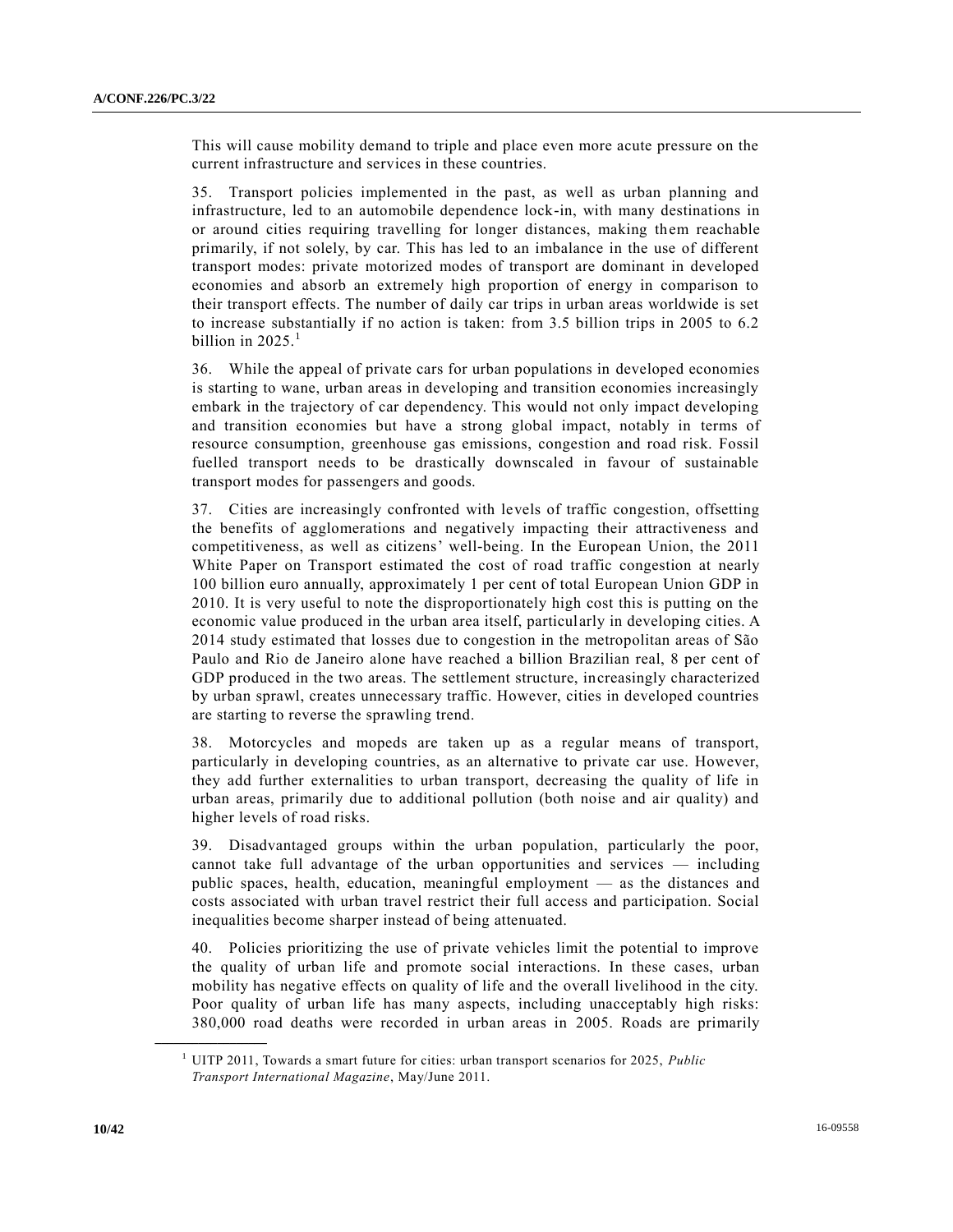designed for car use without taking into account the needs of vulnerable road users. The World Health Organization states that 90 per cent of the total number of road deaths occur in developing countries, where most of the urban growth is expected: road safety needs to improve by fostering safe behaviour of road users, infrastructural improvements and promoting safe vehicles. Other externalities refer to bad air quality coming from tailpipe emissions, as well as noise pollution from the car engines. Furthermore, the lack of physical activity associated with using private cars as the main mode of urban travel puts a high burden on health -care systems.<sup>2</sup>

41. The current pattern of vehicle use in cities is inefficient, in terms of both passenger and goods transport. Public transport vehicles are underutilized at off-peak times, leading to high service provision costs. On the other hand, private vehicles are parked about 95 per cent of the time, and when they are moving, the average occupancy rate of private cars — usually having four seats — is well below two passengers per car. Technological innovations and better data on transport demand and supply can improve these inefficiencies. The development of the sharing economy, combined with the digitalization of urban mobility, offers an opportunity to reduce car ownership and use vehicle capacity in a more efficient way.

## **B. Policy issues and challenges**

42. The overarching challenge for urban services and technologies is to apply a participatory approach in the form of inclusive partnerships at different levels of government and among the relevant stakeholders and the public. Further key challenges lie in fostering growth and overall development while guaranteeing equal access for all urban beneficiaries to urban services and transport.

43. All relevant sectors tend to claim a dominant role (water, waste management, energy, transport, etc.). The challenge lies in establishing a joint understanding of integrated sustainable urban development showing the sectorial interdependencies and providing for priority setting and the mobilization of synergies among the sectors. Sectorial approaches need to recognize that the "win" for the one predominantly means a "loss" for the other, i.e. optimizing water supply for one area often implies a lack of basic supply for another, mechanizing waste management means marginalizing the informal waste sector, optimization of traffic standards lowers the quality of public space, etc. This highlights the need for integrated and cross-sectoral approaches for urban services and mobility.

44. Investments for urban services need to consider and understand the investment rate of technological and innovative solutions and bring them in line with the requirement to serve all urban beneficiaries. The resilient design and implementation of urban infrastructure requires weighing and decisions on the dilemma whether to opt for more flexible, "robust" low-tech structures that can easily be repaired or re-established after disasters or technologically more sophisticated infrastructures with a higher level of redundancy to sustain disasters.

45. In this context, international and national norms and standards also pose a relevant challenge: the setting of standards and norms through the International

**\_\_\_\_\_\_\_\_\_\_\_\_\_\_\_\_\_\_**

 $2$  UITP 2016, Unlocking the health benefits of mobility.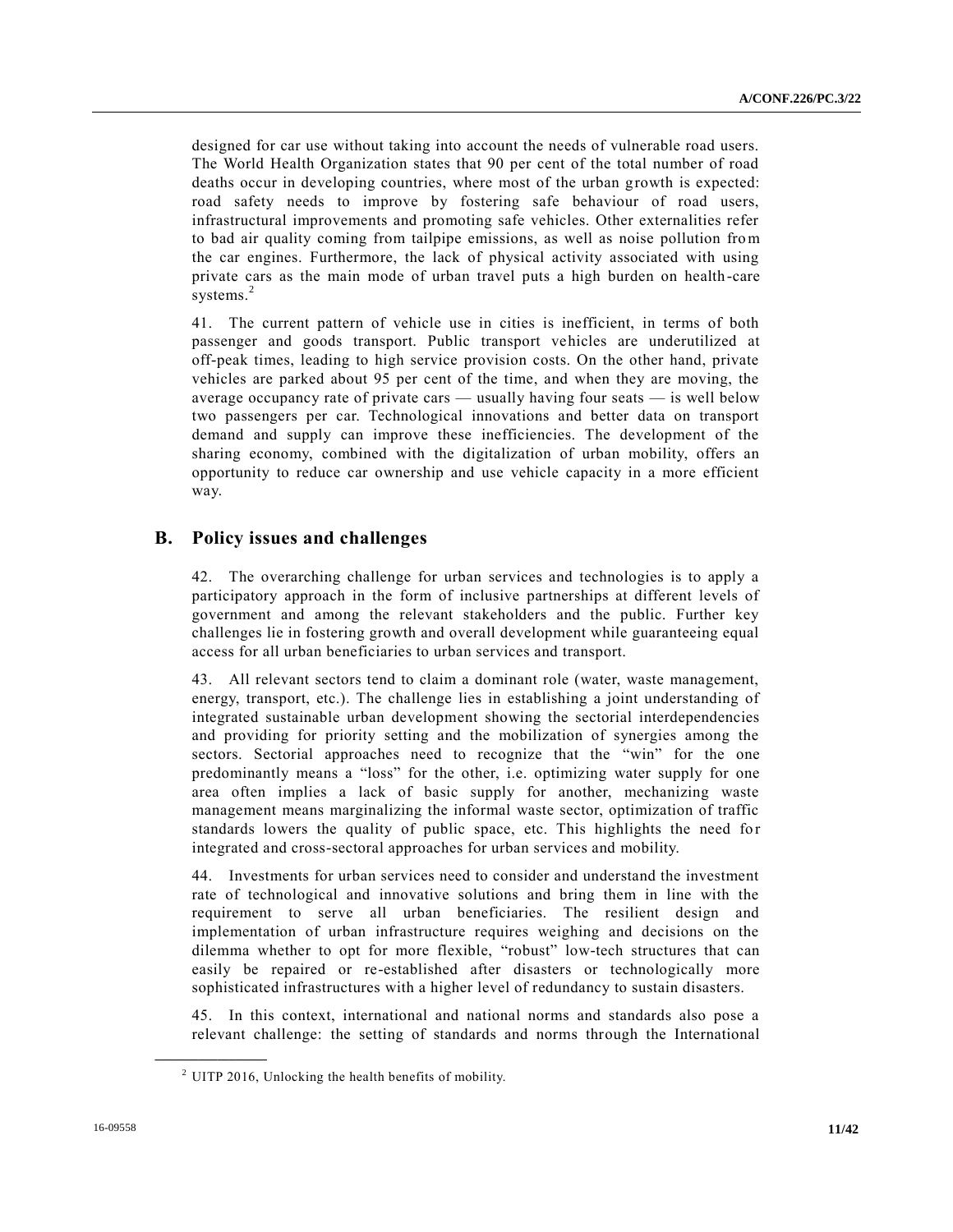Organization for Standardization (ISO) and other norming institutions (IEC on electrotechnology, ITU for telecommunication) under the umbrella of the World Standards Cooperation has an enormous influx on investment patterns of public administrations and the private sector. In the context of the New Urban Agenda, this plays a vital role as most of the investments in urban services are subject to technical or even non-technical standards.

46. Provision of urban infrastructure and services, especially in greenfield development, is commonly not based on a full or even part cost recovery, absorbing local government resources that would be better allocated to service provision for the urban poor.

47. Conventional finance mechanisms and financial resources are insufficient to meet the costs of establishing and extending urban infrastructure and basic services. This also holds for the operation and maintenance of facilities. Proper transfer through transparent, accountable and legally sound procurement and delivery processes requires a global consensus on transparency, sound procurement procedures and quantitative and qualitative controls on delivery patterns.

48. Often, the transfer of tasks related to urban services to the responsibility of local authorities (principle of subsidiarity) does not go hand in hand with the simultaneous transfer of political mandates, administrative structures, financial resources and room for local decision-making. Common to all areas of the provision of urban infrastructure, basic services and transport is the frequently inefficient use of available resources. The challenge is to carefully integrate sectors, take into account life-cycle costs and sustain investments in areas with the best effects on accessibility for all urban beneficiaries, social inclusiveness and technological appropriateness.

49. Often, gender-responsive urban investments are not designed and implemented according to gender dimensions and adequately addressing women's infrastructure needs, priorities and references. Within this scenario, it is also necessary to recognize the increasing incorporation of women into the labour market and the lack of investment and mechanisms for adequate security on public transport as a measure against harassment and sexual violence in transport.

50. Policy issues and challenges refer to the visions above. To achieve them, the following challenges have to be dealt with:

## **Water, energy and resources**

51. The investment gap towards basic water, sanitation services and energy supply (construction of basic infrastructure) urgently needs to be bridged.

52. Although renewables are increasing in proportion to conventional energy, they remain underdeveloped and undersubsidized in comparison to fossil fuels (WWAP 2014). The production and distribution of energy tends to be highly centralized, also in areas with obvious opportunities for delivery and improvement through decentralized schemes based on renewables.

53. Reducing the demand for both materials and energy while enhancing access to household energy among the urban poor is a major challenge.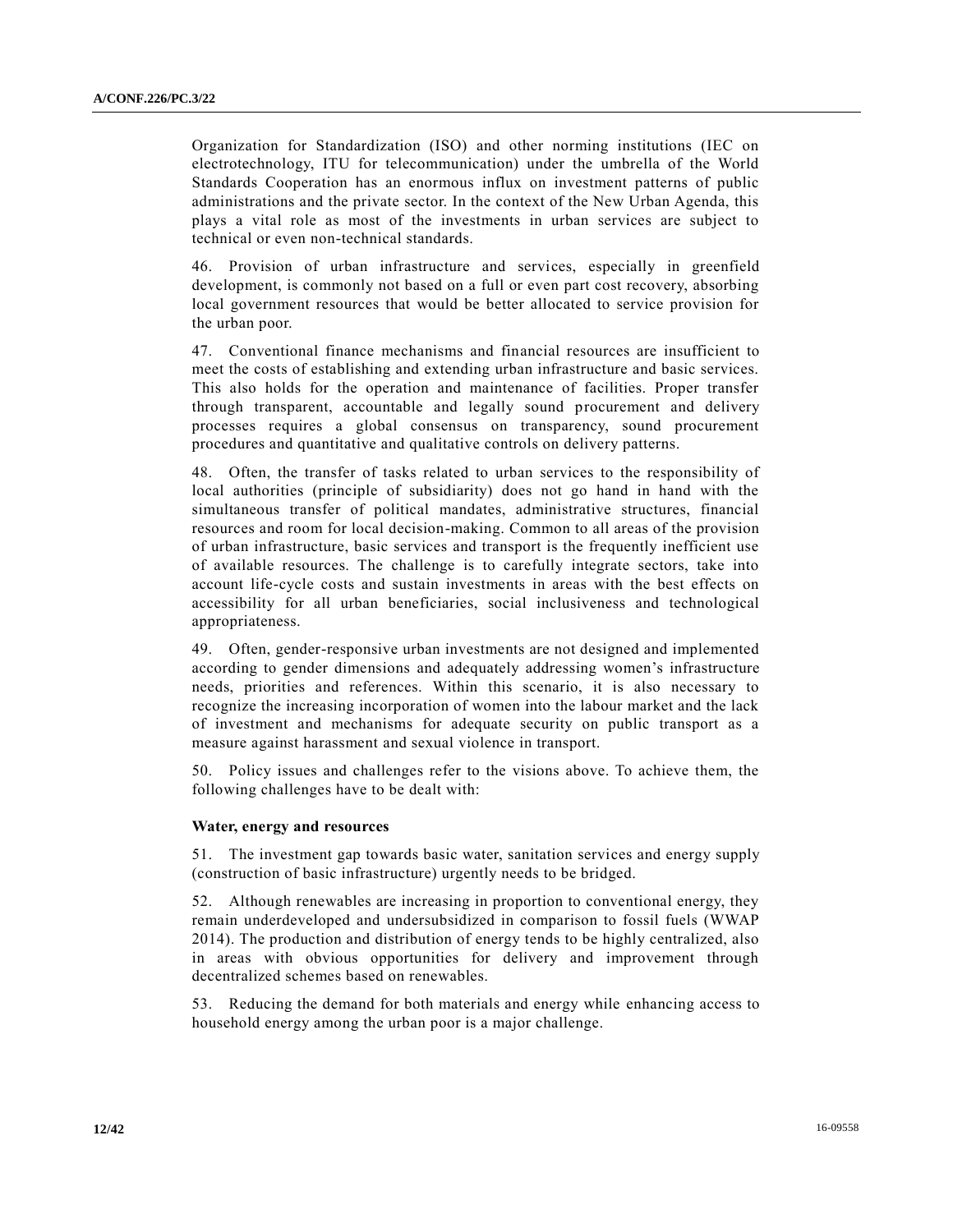## **Transport, mobility and access to urban opportunities**

54. The issues highlighted above are primarily the result of a number of structural policy elements, notably inconsistencies between policies at different levels, which lower the quality of urban life and access opportunities available to urban populations.

55. While the main goal of urban mobility policies is to provide access to opportunities and amenities, there is no systemic perspective on urban mobility. Transport and land use planning, environmental or urban economic development policies are usually not interconnected and coordinated, despite local authorities generally being responsible for these policies.

56. In a number of countries, competence for planning and procuring urban mobility services has been devolved to the local level, but without sufficient funds being allocated or the competence to raise or decide on funding being devolved simultaneously.

57. While promoting public transport use, decreasing congestion or improving air quality often are priorities at the local level, the user costs of private motorized transport modes do not reflect their full costs, notably due to the widespread subsidisation of fuel prices, which is decided at the national level. Conversely, while social protection and equality may be a priority of national level policies, practices related to urban development and planning at local level may sometimes create or perpetuate social inequalities (e.g. lack of adequate access to amenities or service provision in poorer neighbourhoods).

58. The necessary appraisal of transport projects and options is complicated by the lack of assessment frameworks (ex ante, ex post) and the difficulty and cost of collecting relevant data. In some cases, projects are pursued according to political or individual preferences, rather being guided by an evidence-based assessment of their benefits in terms of access to urban populations.

59. The benefits of providing access to urban opportunities through sustainable transport means are difficult to estimate and quantify. As such, both public authorities and private entities tend to view sustainable transport of goods and passengers as a cost rather than an investment.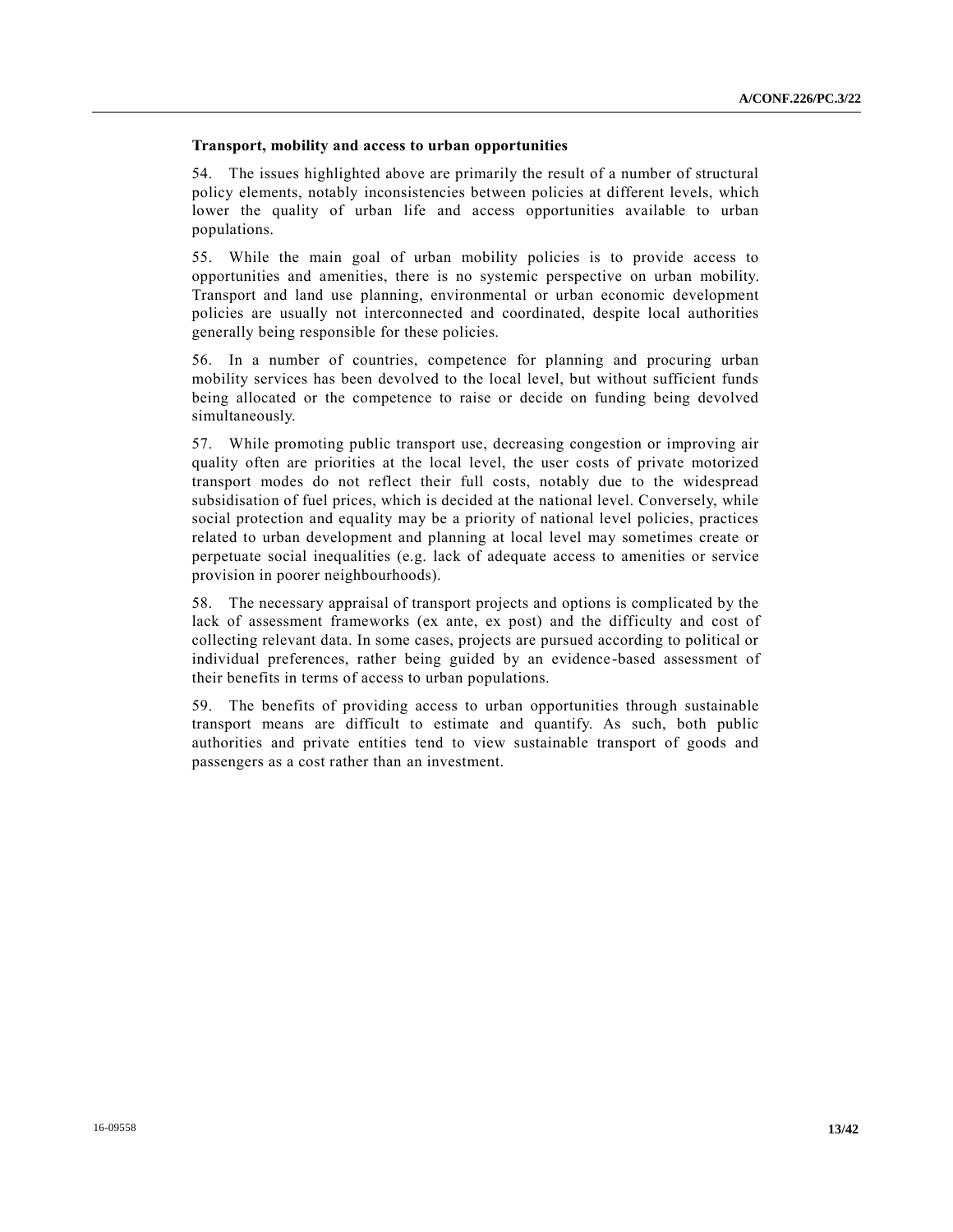# **III. Prioritizing policy options: transformative actions for the New Urban Agenda**

## **A. Targets**

60. Targets should be interlinked with the adopted Sustainable Development Goals, COP21 goals, the outcomes of international conferences and national policysetting. In addition targets also need to reflect the ambitions linked with the expansion of urban services and the improvement of urban transport towards better urban environments and living. Ambitious targets as: full coverage of urban areas by urban services which comply with basic standards up to the end of the decade, halt of open waste dumping sites within 5 years' time, urban transport's greenhouse gas emissions reduced by 50 per cent in 10 years' time, etc. To ensure effective implementation, these targets should be aligned at the local, national and global levels and should be backed by broad consensus. Ambitious targets can set the direction of current and future action, and are useful to show governmental commitment and to send a clear message to the market.

## **Linkages between the thematic areas covered and the Sustainable Development Goals**

61. The links between the Sustainable Development Goals agreed at the global level and the New Urban Agenda highlight the role envisioned for urban services, mobility and technologies in fulfilling them. These links show the interconnectedness between global goals and the urban fabric and the role urban services play in making the most of this relationship. The New Urban Agenda should recognize that the Sustainable Development Goals' urban dimension is much broader than Goal 11. Goal 11, Make cities and human settlements inclusive, safe, resilient, and sustainable, targets other Goals. In particular, Goal 3, on health, Goal 5, on gender, Goal 6, on water, Goal 9, on infrastructure, Goal 13, on climate, and Goal 17, on implementation, are strongly linked to Goal 11 (Habitat Unit/TU Berlin 2015). Urban services can make a substantial contribution to sustainable development, reducing poverty, improving health, equality, protecting the environment, biodiversity, combating climate change and improving the quality of life in our cities. However, unsustainable transport can significantly impact on many of the Sustainable Development Goals, too. This is vital to consider in planning urban services systems.

#### **Linkages between the thematic areas covered and results of COP21 goals**

62. The COP21 agreement aims to strengthen the global response to the threat of climate change, in the context of sustainable development and efforts to eradicate poverty. This requires keeping the increase in global average temperatures to well below 2°C above pre-industrial levels and pursuing efforts to limit the temperature increase to 1.5°C above pre-industrial levels, recognizing that this would significantly reduce the risks and impacts of climate change. The decarbonisation of the energy and transport sectors has a vital role to play. It needs to be pursued closely not only in view of the objectives set on access to safe, affordable, accessible and sustainable urban development but also to add the contribution of the urban sector to the climate objectives and the related decarbonisation to mitigate further climate change. Finance will play a vital role here, and the Green Climate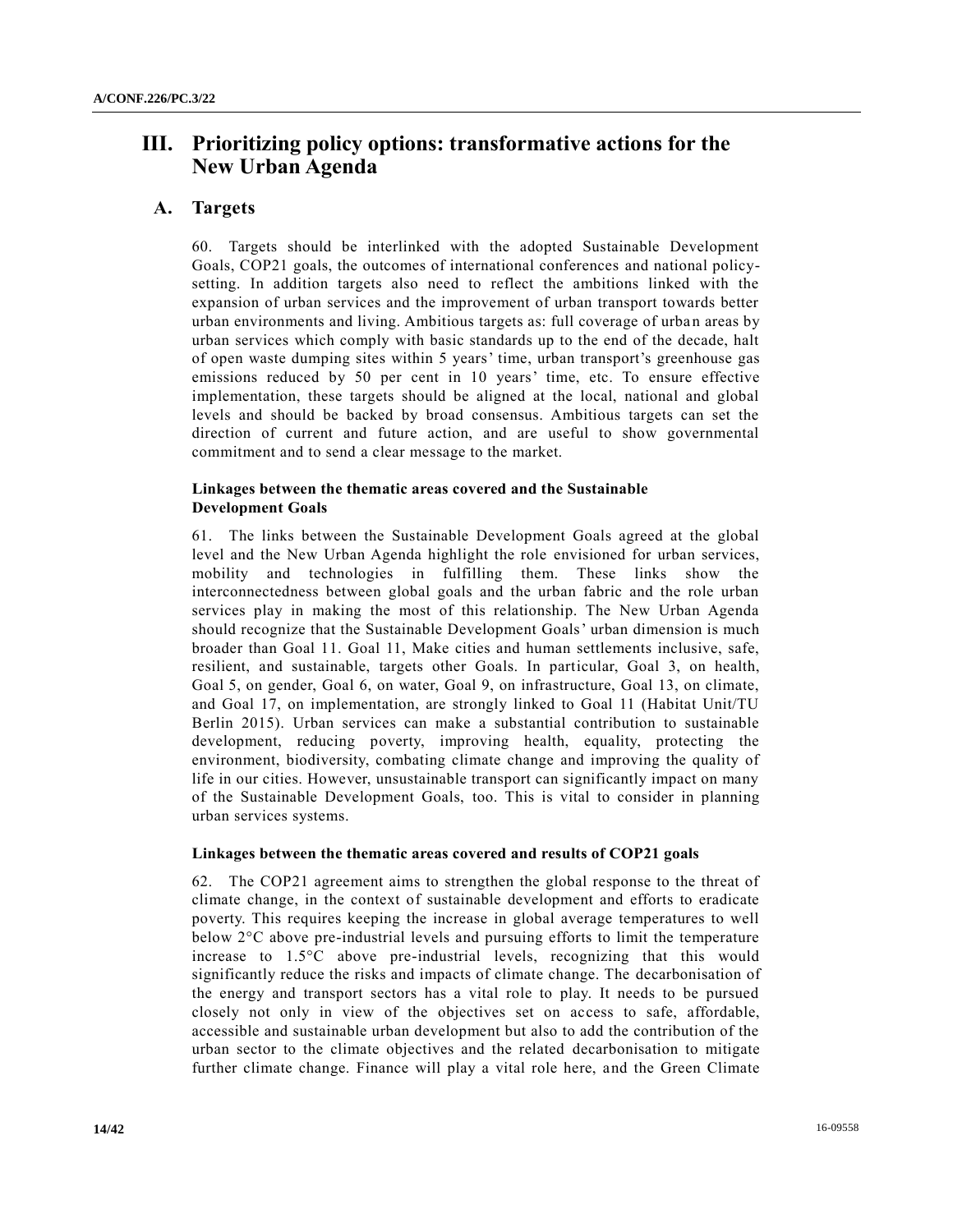Fund and the Addis Ababa Action Agenda have a key role to play in this context, which also includes enabling cities to directly access international, multilateral and bilateral climate finance and development cooperation funding sources.

#### **Linkages between the thematic areas covered and results of Habitat II**

63. Habitat II emphasized the need to combat the deterioration of living conditions within human settlements, which is needed to address unsustainable consumption and production patterns; population changes, including changes in structure and distribution, considering the tendency towards excessive population concentration. Furthermore, the lack of basic infrastructure and services and adequate planning, growing insecurity and violence, environmental degradation, and increased vulnerability to disasters need to be addressed.

64. Habitat II also strengthened to extend adequate infrastructure, public services and employment opportunities to rural areas in order to enhance their attractiveness, develop an integrated network of settlements and minimize rural-to-urban migration. Habitat II promoted full accessibility for people with disabilities, as well as gender equality in policies, programmes and projects for shelter and sustainabl e human settlements development.

### **Criteria**

65. In keeping with the vision of urban services and transport that was expressed in Section 1, the following values and criteria have to be kept in mind when designing and implementing urban mobility policies.

66. A key criterion for the selection of policy priorities relates to striking a balance between individual and collective goals. From an urban services and transport point of view, most of the policies previously adopted have favoured individual goals over collective goals.

67. Sustainable growth should be at the core of urban service and mobility policy. Sustainability can foster the streamlining of policies to provide better urban services and more public transport using clean fuel technologies. Furthermore, as discussed above, urban services and transport should act as a lever for growth, and policymakers should ensure that sustainable urban services and mobility also leads to economic growth.

68. Equity and affordability should be observed in all service- and mobilityrelated policies, because access to urban opportunities should be provided equitably. This criterion is particularly salient in the wider context of favouring social integration and inclusion, and it is important to note that good urban services and public transport connections strongly favour the development and improvement of the human capital within cities.

69. A key criteria for a balanced and integrated approach to deliver on the Sustainable Development Goals and climate targets is to mobilize stakeholders and resources for all urban services, strengthen the administrative structures through capacity-building and develop workable governance structures to boost implementation action.

70. Decentralization is the prerequisite to deliver urban services applying the principle of subsidiarity, giving responsibilities and resources to the appropriate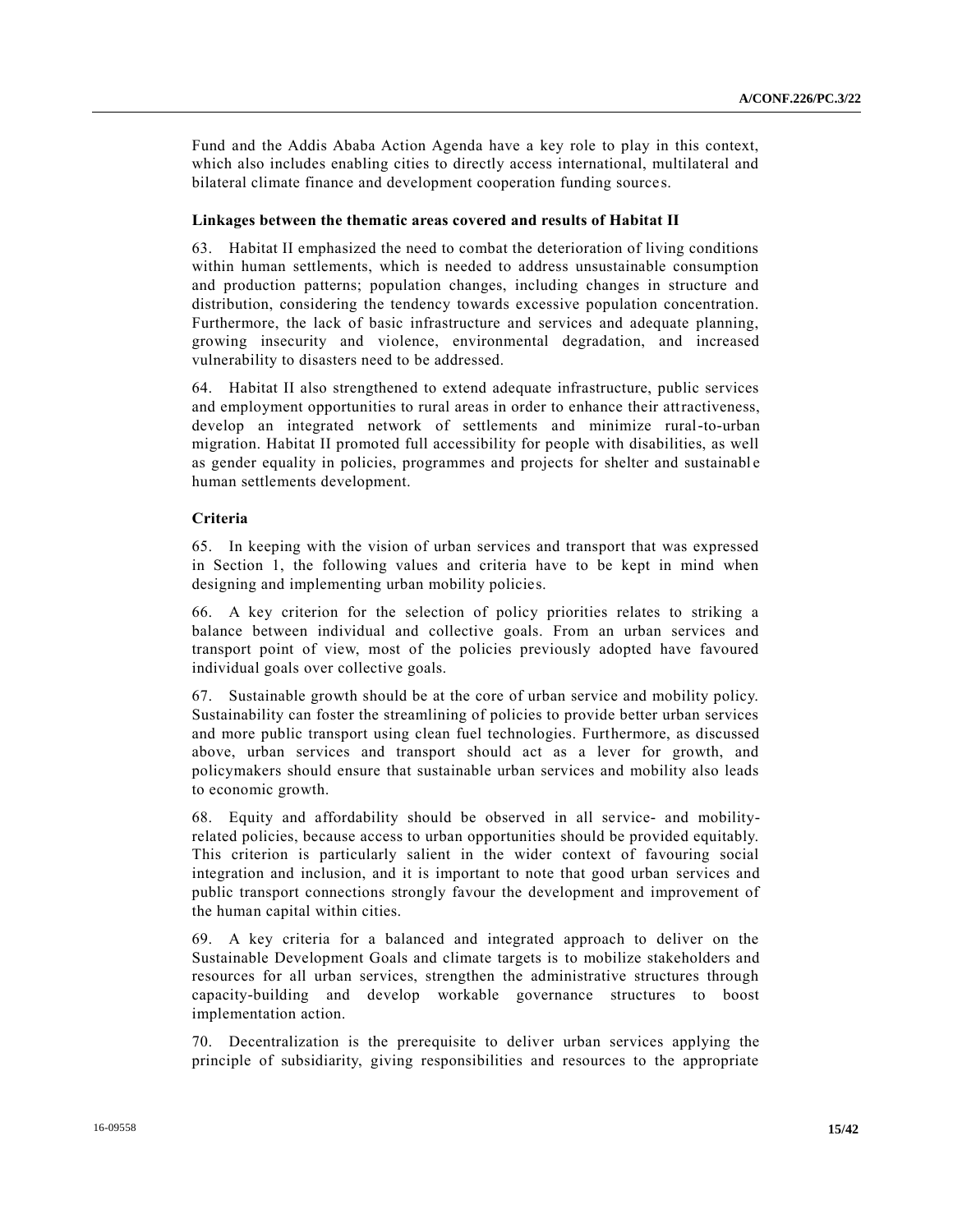level of government, putting cities and municipalities at the heart of urban service delivery. Investment decisions can then be based on criteria such as equality, fit-forpurpose service delivery, resilience, the generation of economic and social opportunities and cost-recovery considerations.

# **B. Policy priorities**

71. Based on these overarching targets, policy priorities arise to deliver the stated objectives. The following policy priorities refer to visions and challenges above.

## **Water, energy and resources**

## *Water and sanitation*

72. Urban water services (water supply, drainage, and wastewater) need to be developed to match the natural resources and soil available in order to provide a sustainable service. Water services demand should be matched with the natural risks, resource availability and protection through choices made in urban design of buildings and neighbourhood (cascading uses of water, rainwater harvesting, grey water recycling, wastewater collection and treatment, etc.) which shape the urban form. Once basic infrastructure is supplied and operational, water and sanitation systems need to be developed towards full operational cost recovery but taking into account the social impacts of their pricing.

73. In order to avoid waste of water and an unequal distribution of water resources, pricing systems incentivizing the efficient use of water in the agro and mining industry need to be introduced which reflect the water footprint.

## *Energy supply and energy efficiency*

74. Energy efficiency and access to renewable energy sources needs to be achieved with a focus on the synergy of various areas. The key objective is the decarbonisation of energy production, distribution and consumption. Central and decentralized energy systems should be integrated, and two-way energy networks should be efficiently used. When more fluctuating power supply is increasing (solar, wind), it is extremely important to ensure efficient demand side measures and smart control systems. In addition, long- and short-term energy storages are gaining significance.

75. It is essential to manage the transition to sustainable energy supply and delivery. The challenge lies in managing the increasing energy demand while enhancing access to household energy among the poor at the same time.

## *Waste and resources*

76. Access to decentralized waste management systems needs to be provided, and alternatives to unregulated and inappropriate forms and locations of unregulated disposal of waste (open burning, landfilling without groundwater protection) must be pursued.

77. Waste needs to be treated as a resource, and "circular economy" mechanisms have to be established. Decent work among a formalized waste collection and recycling system and informal waste workers and recyclers, ensuring a coherent,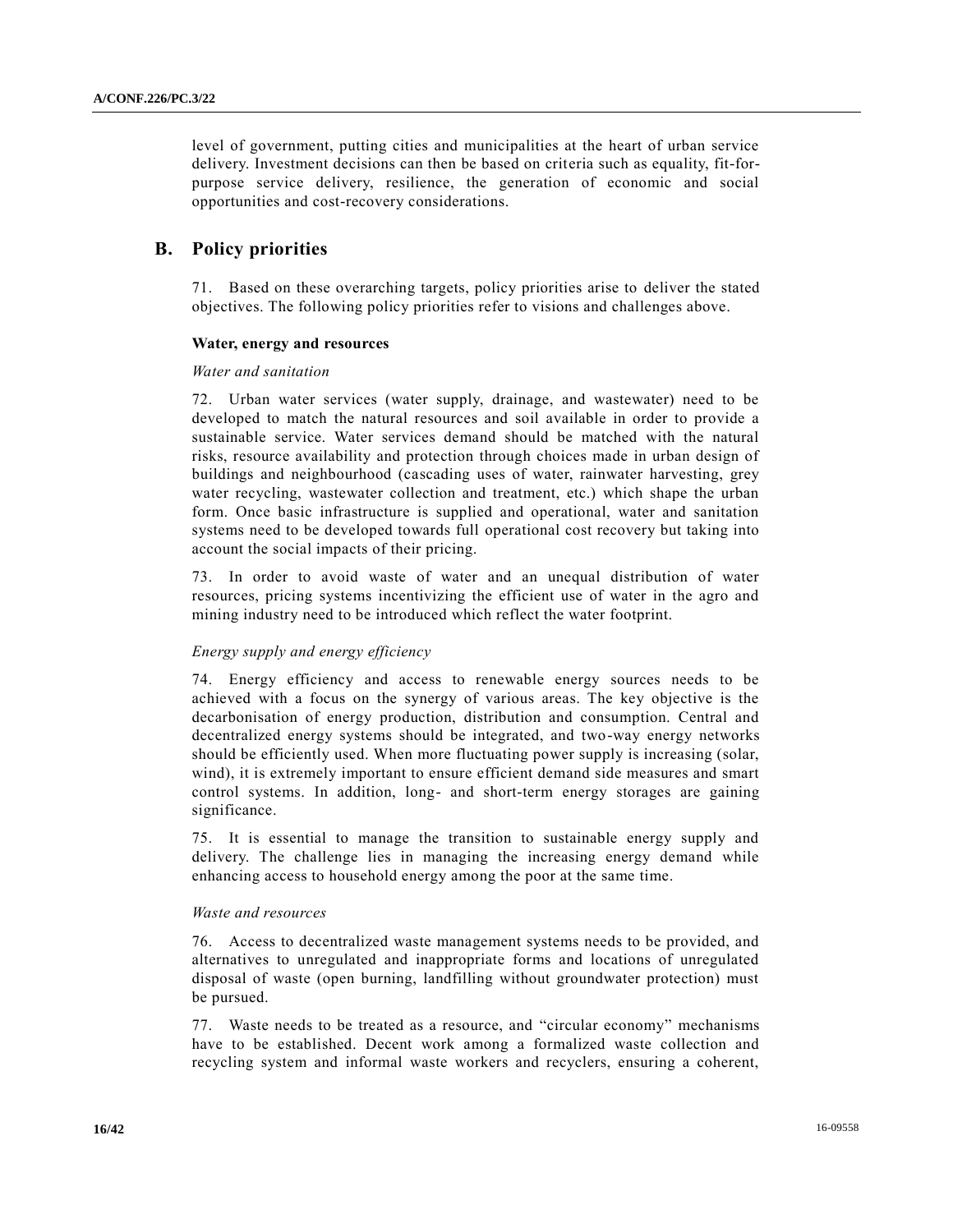efficient and dignified system for waste collection, recycling and disposal are a prerequisite for the acceptance of a coherent waste policy.

## **Transport, mobility and access to urban opportunities**

78. Starting from the criteria given above, the following priorities should be set in terms of urban design and access to city opportunities and services.

79. Compact, dense and inclusive urban design, mixed land use, as well as the integration of transport and land-use planning, should be promoted. The goal should be to reduce the distances travelled to enjoy and take advantage of urban opportunities. This includes controlling and reversing urban sprawl and prioritizing urban development in areas already served by public transport services. Wherever new urbanization is to be implemented, the concept should include public transport and non-motorized mobility.

80. The quantity, quality and integration of sustainable transport options in urban areas should be improved. This includes three different elements:

(a) Investment in infrastructure dedicated to public transport services, walking and cycling and other upcoming forms of moving as well as improving facilities for non-motorized travel modes;

(b) The promotion of a more efficient use of existing infrastructure, exploiting the potential of digitalization of urban mobility as well as shared mobility;

(c) Improving sustainable travel options, making the travel experience by collective and public transport modes a seamless alternative to private car travel.

81. The demand for private motorized travel should be managed and urban transport rebalanced in favour of people rather than vehicles. Priority should be given to sustainable travel modes which reduce the cost of transport for the community and the negative externalities of urban transport.

82. A resilient and predictable mix of funding sources for sustainable urban travel should be achieved. Efforts should be taken to better internalize the costs of various modes of urban transport, and revenues directed towards sustainable modes. Infrastructure investments should also prioritize sustainable travel in the attempt to decarbonize urban transport.

## **C. Critical recommendations for implementing the urban agenda**

83. A New Urban Agenda requires policies, programmes, projects and measures to be taken in a systematic multilayer approach interlinking activities of governments, regions and the local level. A range of measures need to be regarded as a prerequisite for change. In addition, a variety of immediate activities are needed to generate a "momentum of change" with some "quick wins". This also encourages all related parties to enter the "agenda of change" as early as possible.

84. A range of cross-sectoral recommendations prove valid for all sectors. Out of these, one administrative issue appears to be relevant: inter-municipal cooperation and shared services offer an alternative full service delivery by one municipality through the division of responsibilities and task sharing. Inter-municipal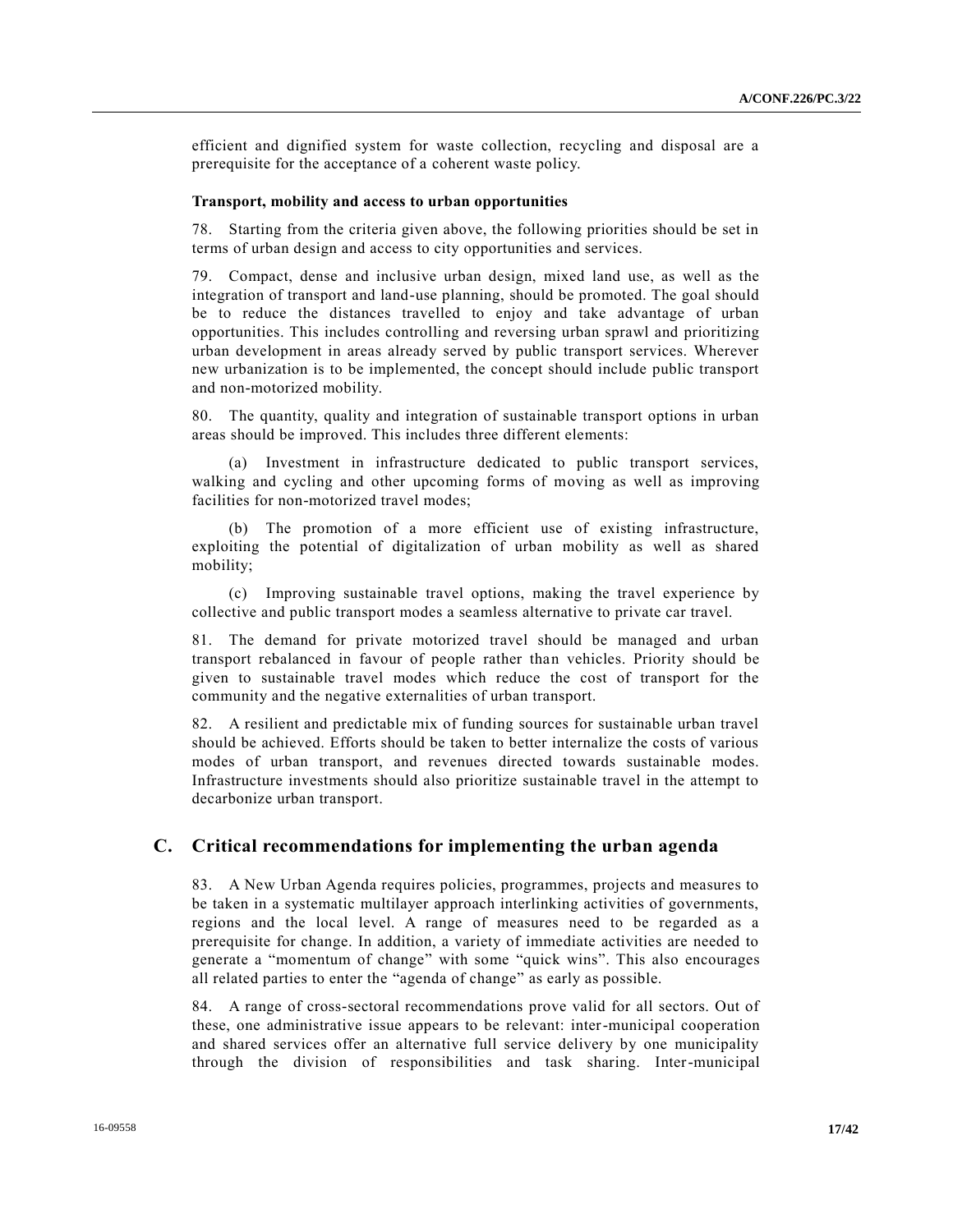cooperation can work as an arrangement between two or more local governments and support the provision of urban services and transport, gain substantial advantages through the economies of scale or solve problems the cities and their hinterland have in common. The following section provides additional sectorspecific recommendations.

#### **Water, energy and resources**

#### *Water and sanitation*

85. Assess the water-related risks and resource limitations and maximize the advantages of the natural environment prior to planning the city development, so that the limitations may be accommodated, the natural potential best valorised and risks mitigated, while synergies with other sectors are implemented for maximum efficiencies.

86. Launch an integrated water planning approach to manage urban-rural linkages, minimize conflicts and ecological disasters as well as to maximize positive synergies and mutual benefits, at local and regional scales.

87. Make the best use of waters through an integrated water cycle approach, limit the resource movement, maximize its reuse by drawing it from diverse local sources, optimize its productive use (e.g. by using water at qualities that are fit for purpose), prevent pollution and treat "waste" as a resource (for energy and materials) and by fostering synergies at the water-food-energy nexus.

88. Plan adaptive urban water systems with the necessary resources to build greater adaptive capacity to respond to the inherent uncertainties associated with global change issues.

89. Assure public health through strong local leadership and adequate investments in sanitation infrastructure and services, develop citywide universal sanitation access strategies and apply innovative, context-specific and culturally sensitive solutions.

### *Energy supply and energy efficiency*

(a) Promote an immediate and strong shift towards a low-carbon energy system in line with a 1.5ºC stabilization pathway;

(b) Boost energy efficiency by optimizing building‐related energy consumption, improved industry processes, business and households, district cooling and efficiency through cogeneration (block or district heating networks);

(c) Consider increasingly different energy aspects jointly, as heat and electricity supply in conjunction with mobility and waste-to-energy technologies;

(d) Create opportunities for developing countries to leapfrog to renewable solutions for energy storage and warming water; e.g. Solar power and local smallscale smart grids in rural areas where conventional power lines do not exist;

#### *Waste and resources*

(e) Take a circular economy approach, emphasizing waste prevention, source separation and the use of waste and waste products;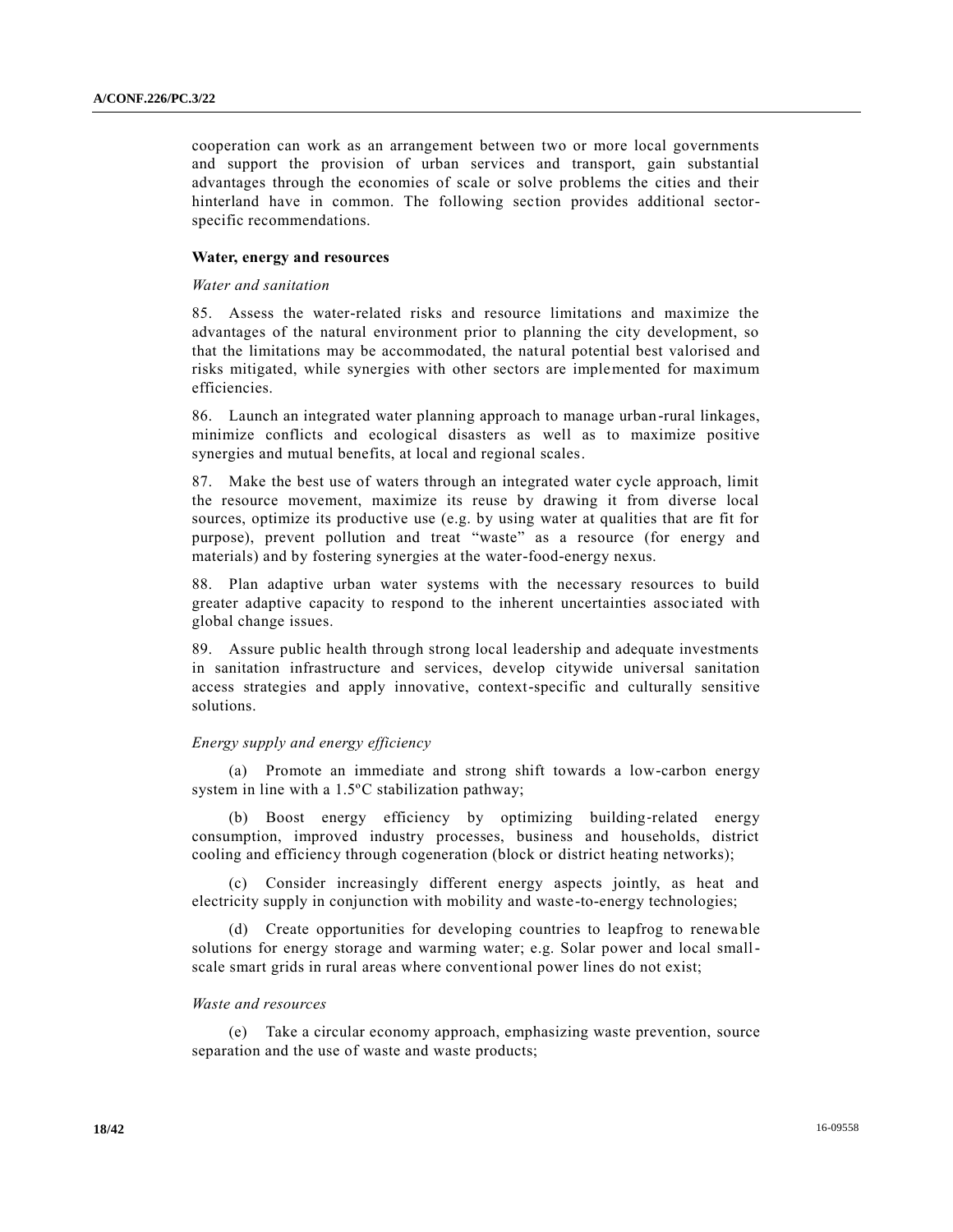(f) Facilitate urban mining and the reuse of wastes; establish material recovery facilities;

(g) Ensure the appropriate, transparent and prudent management of hazardous waste in line with international treatment and health standards;

(h) Establish extended producer responsibility schemes that include producers in the financing of urban waste management systems and reduce the hazardousness of waste streams and recycling rates by better product design;

(i) Develop local waste prevention concepts that take into account the specific urban metabolism and focus on the most urgent waste streams with the highest cost-saving potentials.

#### **Transport, mobility and access to urban opportunities**

90. Setting the priorities described above requires concerted action from a large number of stakeholders who are involved in urban mobility, whether directly or indirectly. This section will make recommendations, for each priority area, on how the array of stakeholders should work together to achieve these priorities.

#### *Urban design and planning*

91. Local governments are one of the main institutional actors in this priority area, but they are definitely not the sole actor involved. Promoting compact, dense cities requires an urban land-use plan linked with a transport plan for the city prioritizing the multifunctional neighbourhoods and spaces within the city that can be reached easily through public transport.

92. Local authorities must foster cooperation and provide the conditions to create a mutual understanding between transport and urban planning departments.

93. At the same time, local administrations must have the necessary knowledge and capacity to draft a transport and land-use plan, and the legal capacity to enforce it upon adoption.

94. In many cities, both in the developing and developed countries, basic land inventory information, such as a cadastre, is not readily available, and local administrations should have the support of the national (or regional if relevant) and international level to obtain and make good use of such data and information.

95. Land-use and transport plans are most effective when they are covering the most appropriate scale, also taking into account regional travel and urban -rural linkages. As such, a strong framework and culture of cooperation should be created for cities and municipalities in the same metropolitan area.

96. In places where infrastructural needs are acute and the capacity for action at both local and national level is missing, international institutions (such as United Nations agencies and multilateral development banks) also have a role to play as well.

97. Yet plans set the main framework for investments in the cities. They also have to be signed up and "appropriated" by private business and civil society to be successfully implemented. For example, to promote transit-oriented development, a fine balance needs to be struck between offering land developers incentives to develop next to high-capacity lines and capturing the extra value that public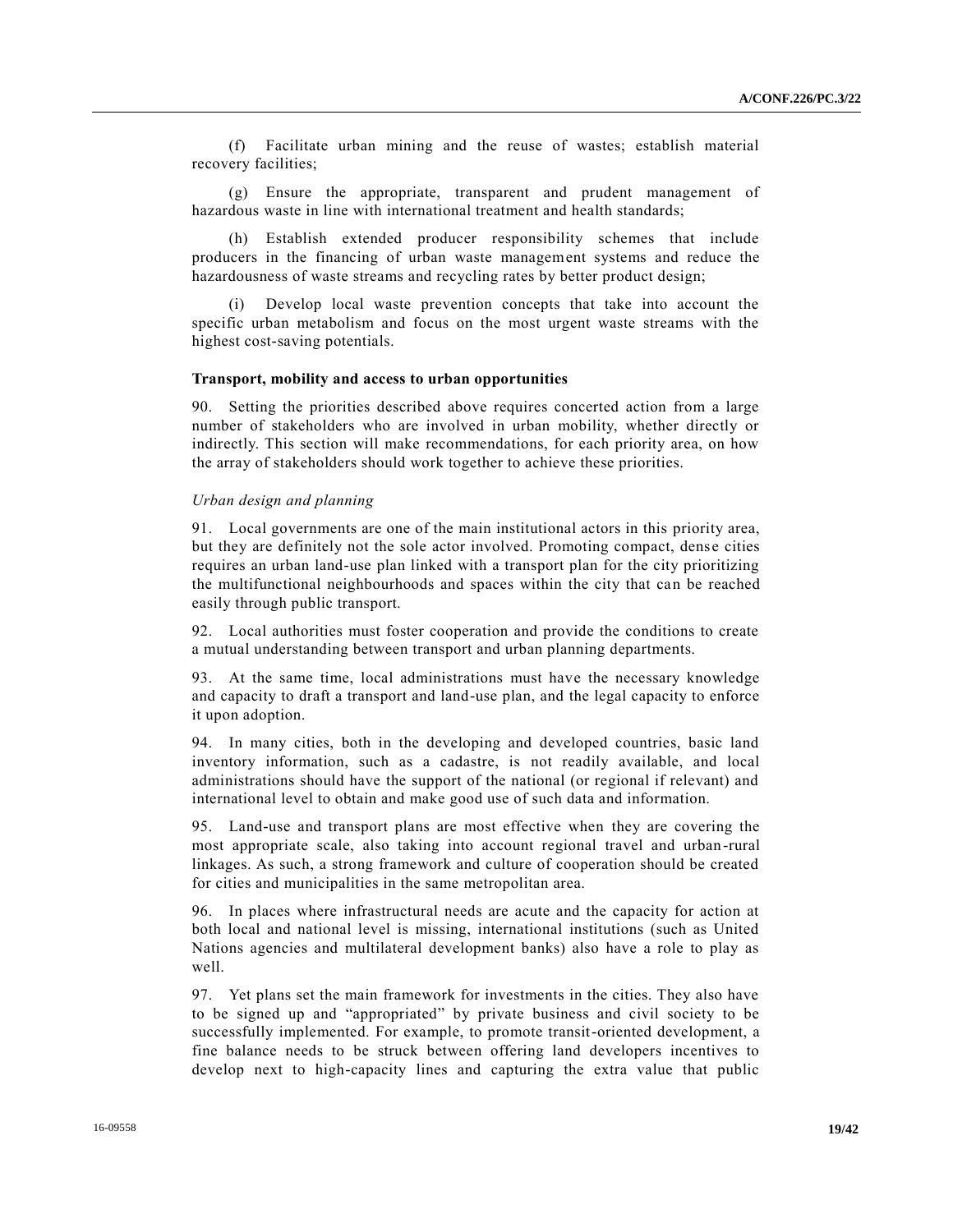transport would bring to the land itself through the agglomeration of activities around stops. Transport companies, whether incumbent operators or private ones (even if informal), should also be involved to make the best use of connections, setting up feeder services and multi-modal connection facilities needed for seamless door-to-door travel.

## *Increasing the quantity and quality of sustainable travel options*

98. Infrastructure investments in urban projects should be decided upon according to the benefits they bring to the area. For urban transport infrastructure projects, access is the key benefit, but — in accordance with the values above — the goal should be appraising the benefits in terms of access for people, rather than for vehicles. Current frameworks for appraisal should be adapted to adequately reflect the wider economic, quality of life and accessibility benefits of sustainable travel and road safety. It is important that all such projects are appraised using a common framework, and that the local authorities (who would propose the projects in question) are capable of estimating and identifying the benefits of sustainable transport infrastructure.

99. Cooperation with academia is a very important aspect in the goal of raising the efficiency of the use of current infrastructure in order to increase its resilience and adaptability. As technologies often hold the key to using existing urban infrastructure more efficiently, it is important that regulators, (innovative) businesses, researchers and transport providers work in tandem to ensure that the right framework is in place to better use the transport infrastructure to attain sustainable, people-oriented urban mobility.

100. Good governance and coordination, underpinned by technological solutions, is also required to improve the quality of sustainable mobility services. Starting from the assumption that mobility policy should be based on equity (as included in the criteria for priorities above), the key recommendation is that both mobility providers and regulators cooperate to provide sustainable travel conditions and services which allow convenience and flexibility similar to what car travel has up to now. Local authorities and mobility providers in metropolitan areas must have a clear and enforceable contractual relationship defining the obligations of both parties related to requirements of service and remuneration.

## *Managing the demand for private motorized travel*

101. Setting up access restrictions or congestion charging schemes, which discourage private cars and motorcycles from entering certain neighbourhoods, helps reducing congestion, as well as sound pollution, improving air quality and reducing road risk that stem from private motorized traffic. It is paramount that accessibility to an area is also provided through sustainable modes and that any revenue from such schemes is reinvested into improving access and transport options. National Governments should adapt legislation to allow the creation of restricted traffic zones within cities.

102. The availability and price of parking is an important element in determining modal choice for people in urban areas. Removing minimum parking requirements for development of residential and commercial locations would reduce building costs and increase the amount of space that is available. As such, local authorities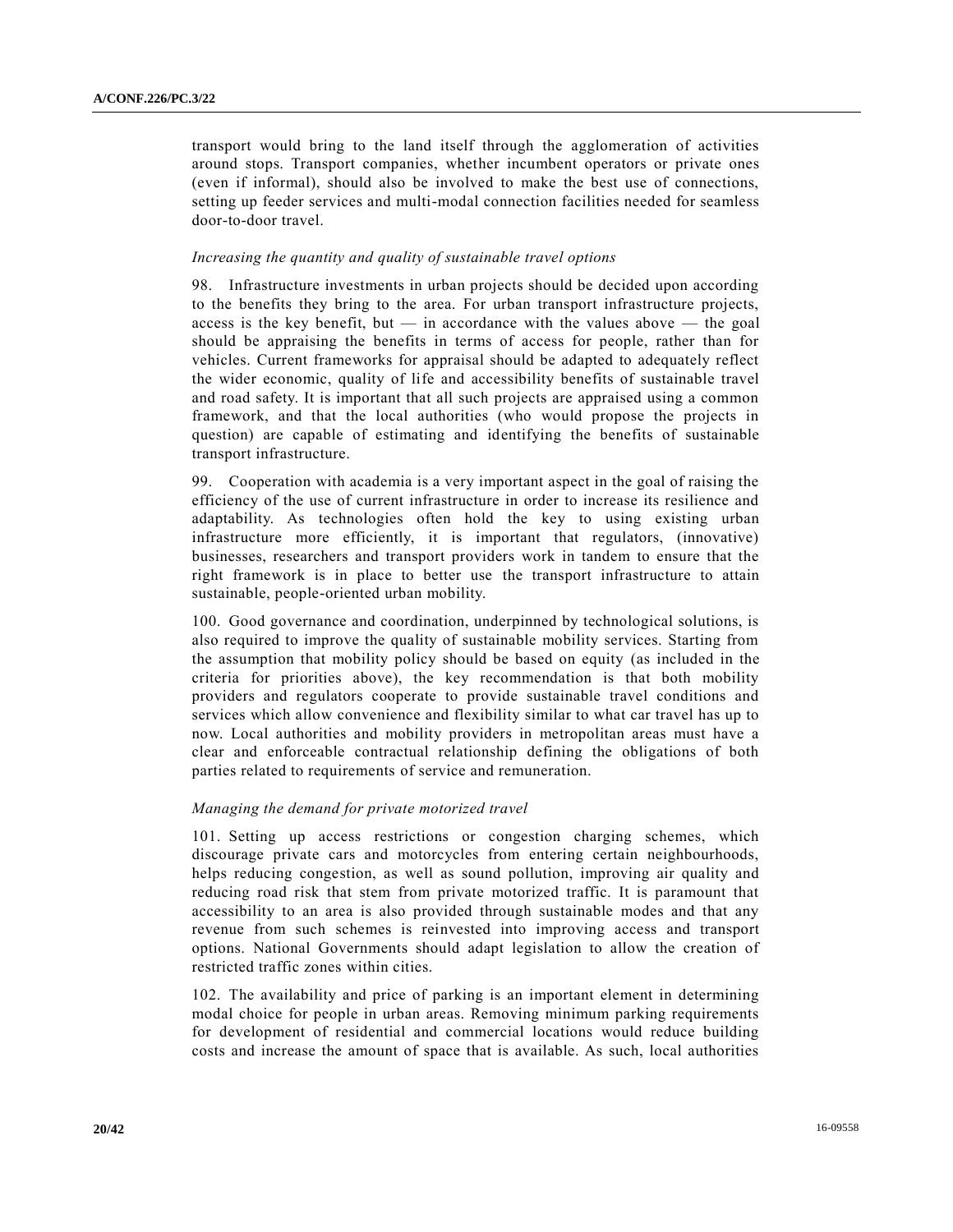could seek out alliances with land developers and the business community in the city for such policies.

103. It is also important that the goals of local and national policies are aligned to promote sustainable travel options in urban areas. In particular, subsidized fuel prices, or tax advantages for car ownership (company cars) should be abandoned.

### *Secure adequate funding*

104. As providing access to urban amenities and opportunities requires funding both as infrastructure investments and as funding for the maintenance and operation of services — stable sources of income should be found. Clear frameworks of cooperation should be put in place to ensure that while local authorities are being given responsibilities for the planning and provision of services, they also have a matching ability to raise the required finances to actually deliver. Furthermore, local governments should maintain open and transparent avenues of dialogue with local businesses, which benefit when cities are more accessible. As indirect beneficiaries of sustainable mobility, the latter should also be involved in providing a share of the funding for sustainable mobility services in metropolitan areas.

# **IV. Key actors for actions: enabling institutions**

105. This section will build upon the critical recommendations highlighted in section III.C by mapping out the players and stakeholders who would ideally be involved in the policymaking process. Furthermore, the envisioned links, relations and interactions between the actors in order to transform policy priorities and outcomes successfully will be highlighted. While the stakeholders will be mentioned as a list starting from the highest to the lowest level of aggregation, the relations between them should not be hierarchical but cooperative and based as much as possible on an equal footing.

## **A. Public administration**

## **National Governments**

106. National Governments should recognize that urban areas represent the powerbases of national competitiveness, productivity and growth. The higher quality of life that provides the availability of urban services such as water, energy and waste management attract urban populations, concentrating the potential for growth in cities; as such, national Governments should enable local administrations to provide these in a sustainable fashion, using technology to address resource finiteness. Furthermore, national Governments should work with city representatives to ensure that urban mobility policies serve their purpose of unleashing this development growth potential and identify ways in which obstacles to productivity and economic development — such as traffic congestion, lack of accessibility and high road risks — can be removed.

107. The role of national Governments is critical in providing funding, as is a critical appraisal of projects and strategies that require major investments. This includes both investments in services that improve the quality of living conditions in cities (provision of energy, water and sanitation and waste management) and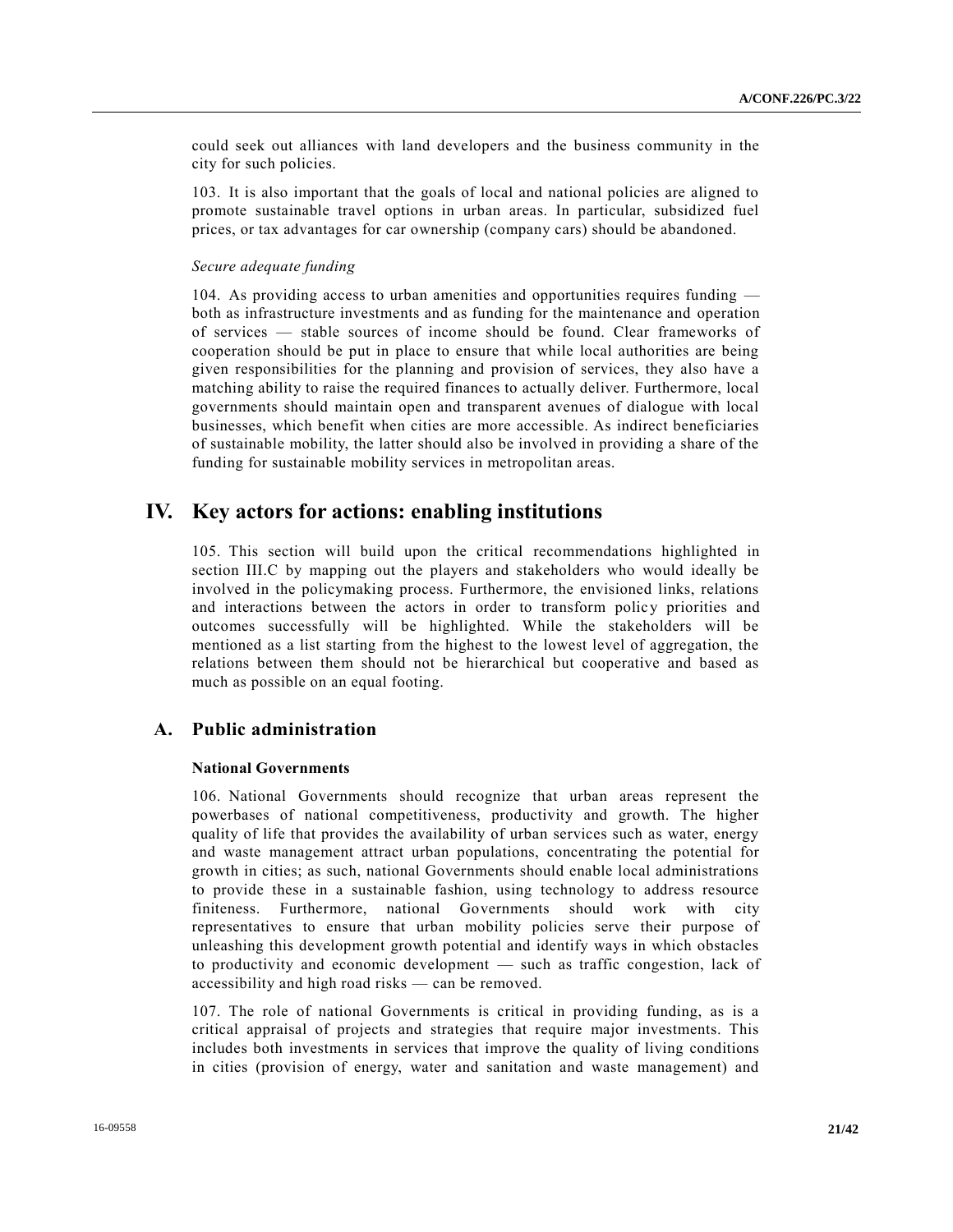those providing access to urban opportunities (sustainable transport infrastructure and services).

108. National Governments should recognize the intrinsic link between the spatial layout and geography of urban areas and access urban populations have to opportunities within cities. In doing so, they should support the integration of land use planning and transport policies at local level. Setting up and maintaining a landuse inventory, which local authorities can access, is an important prerequisite.

109. National Governments should — in cooperation with international institutions if needed — set up a national urban infrastructure funds with the express goal of enabling cities to work towards reaching target 11.2 of the Sustainable Development Goals. Eligibility for such funding should be linked with the implementation of integrated urban development strategies (such as sustainable urban mobility plans), and the decision on disbursing and approving the funding should follow an appraisal procedure taking common elements into account.

110. Cooperation between national and local-level governments should take place in a well-defined framework considering the potential to create value that the provision of urban services and transport projects bears for private businesses in urban areas. Cities should be allowed to capture a share of this value and mandated to reinvest it into urban services to improve the quality of life within the area.

111. Additionally, through their fiscal and regulatory powers, national Governments have a key role in shaping the scene for urban services and mobility policies. National legislation should clearly set the way in which urban services and mobility policies are being defined. Legislation deciding on the powers, responsibilities and funding streams available to local authorities that manage service delivery and mobility in urban areas is needed to offer clarity and set the rules of the game for local-level governments.

112. Fiscal policies and taxation, for which national Governments have nearly exclusive authority, are important levers for shaping the construction, operation and maintenance of urban services and transport in urban areas. Taxation and subsidies from the national level should focus on promoting sustainable urban services and mobility, while also lowering the costs per capita of urban services and transport.

113. In this respect, national and local governments should coordinate to align their urban services (for example by jointly defining minimum service standards) and transport policy goals (for example by complementing travel demand management policies at local level by reducing any fuel subsidies or reducing incentives for companies to offer company cars). Having signed up to the ambitious Sustainable Development Goals and targets, national Governments should cooperate with other stakeholders to reduce the level of energy consumption and carbon footprint of urban mobility systems.

#### **Regional and local governments and authorities**

114. Local governments are key to improving urban services and transport. To foster public policies in public services and transport delivery and in view o f the increasing technical and financial constraints, policy dialogue and continuous collaboration among all levels, with the private sector and the communities, needs to be initiated by regional or local governments as they have the responsibility to serve the urban beneficiaries. The dialogue incorporates key stakeholders (central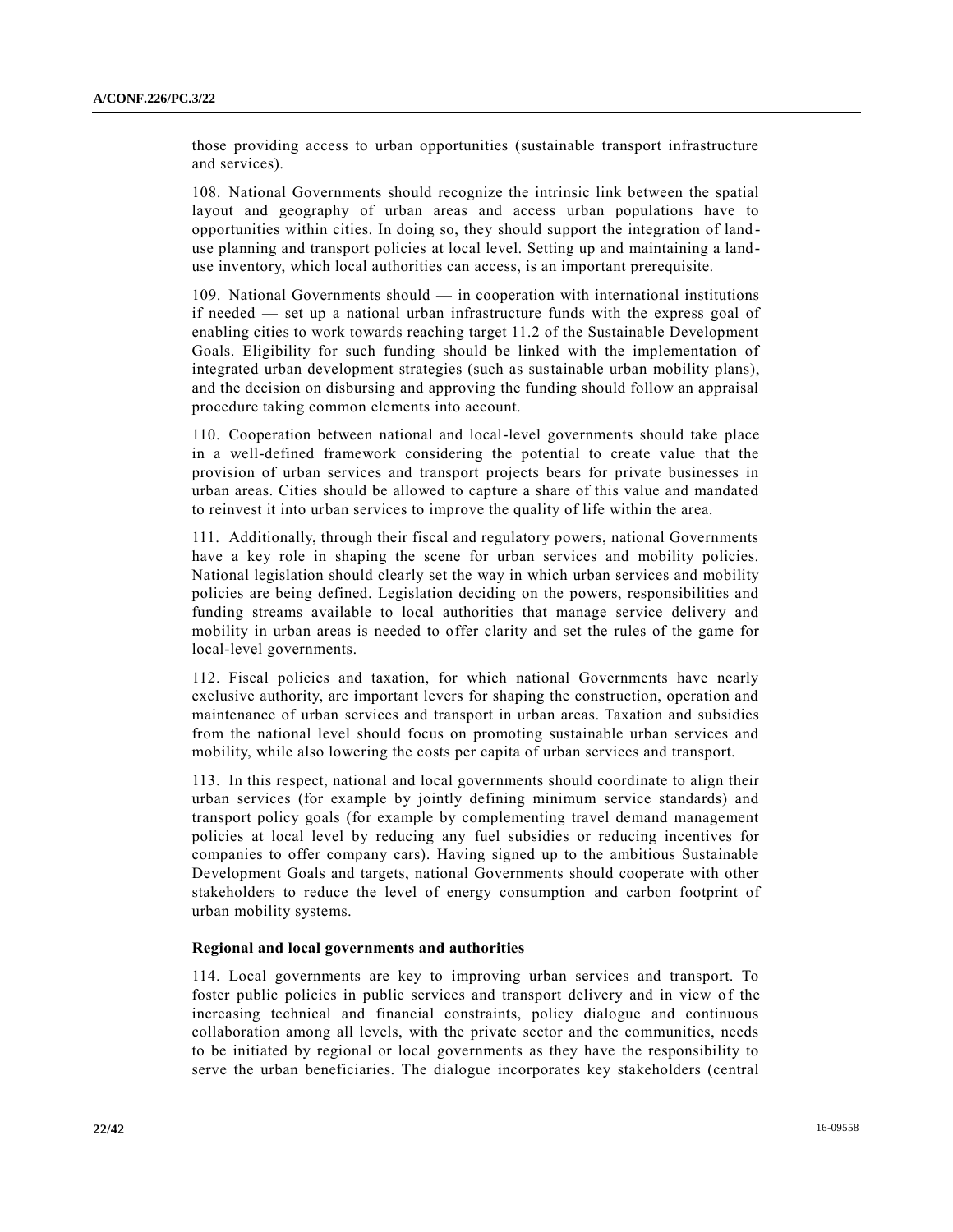Governments, service operators, trade unions, civil society) and can result in drawing up charters defining roles and responsibilities, financing and management and minimum standards to set qualitative and quantitative levels and standards of urban services and transport in line with the sustainability goals.

115. To contribute to strengthening urban services and transport, the effectiveness of regional and local government departments and public providers must be improved by investing in human and technical resources and implementing appropriate management systems and technologies.

116. When urban services and transport provision is entrusted to external partners, regional and local governments should be active and demanding partners in order to ensure universal access to services and preserve public goods. They need to develop and maintain the internal capacity to monitor and provide oversight to ensure that access, quality and tariffs meet the needs of citizens. For many cities, this requires a collaborative approach with other cities to upgrade their capacities and promote these tasks.

117. Local governments should acknowledge the role played by small-scale and informal operators in basic service and transport provision and promote co-production of basic services with local communities, particularly in informal settlements and slums. They should assume responsibility for monitoring quality, harmonizing prices and coordinating service delivery with official providers to avoid provision gaps.

118. Local governments should be aware of the potential impact of new urban infrastructure on the preservation of cultural heritage, cultural practices and symbols. Cultural impact assessment tools should be used to carry out an ex ante analysis of potential negative impacts, and a precautionary principle should apply whenever necessary.

119. The urban-rural and urban-urban interlinkages in all fields of urban services and transport highlight the importance of coordination between local governments in the same metropolitan area or region. The successful design and implementation of strategic infrastructure and mobility policies at metropolitan or regional level requires a good level of cooperation between local governments as well as with national Governments.

120. Furthermore, local governments are best placed to integrate urban infrastructure and mobility with other local policies and objectives, particularly housing and land use policies. Decisions on housing, building permits and zoning regulations will strongly affect the provision of urban services, mobility and transport in the city, so it is paramount that the relevant departments coordinate their actions and policy goals.

## **B. Stakeholders**

#### **Operating companies, urban services and mobility providers**

121. Due to their practical expertise, companies providing urban services and transport services to urban residents should be involved in the policymaking process regarding transport policies. Furthermore, given their direct relation with customers,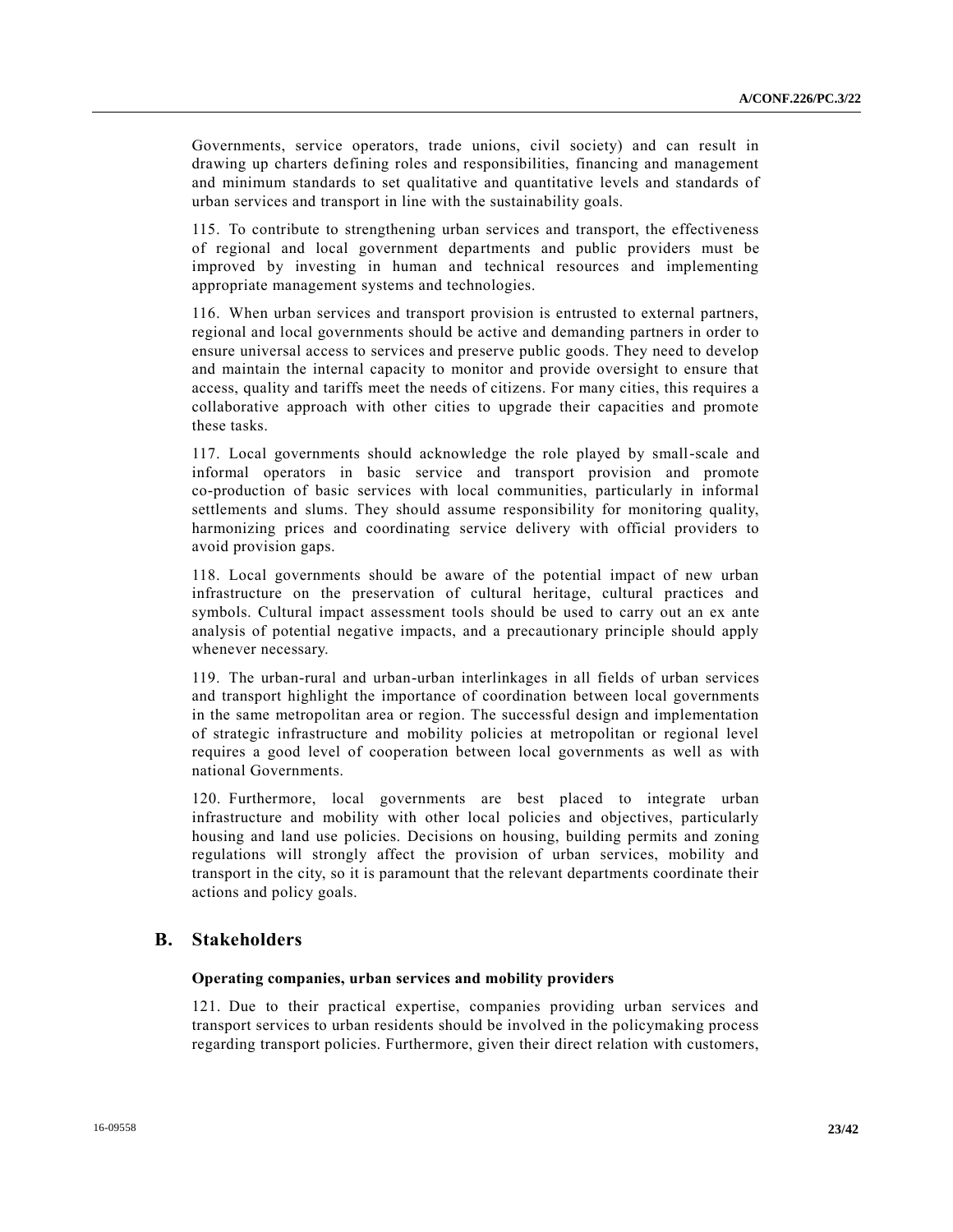such companies are familiar with consumption and travel behaviour and preferences, which can be fed into policymaking processes.

122. On the other hand, public authorities and not the private sector, particularly at the local level, should strive to formalize organized transport within metropolitan areas by setting standards and guidelines that professionalize the sector and improve travel across the city.

#### **Stakeholders, beneficiaries and civil society**

123. Urban service and mobility policies, programmes and plans need to be developed in close collaboration with stakeholders, beneficiaries and civil society. Without the integration of bottom-up aspirations and demands, policies, programmes and plans tend to remain fragments. Making investments in urban services and mobility among the urban population a success requires a broad consensus on the rationale, goals, objectives and means.

124. Civil society groups and various associations play an important role in shaping and influencing consumption pattern (water, waste, energy) and travel behaviour, and can consequently support authorities in reaching their goals, particularly on moving towards sustainable consumption patterns and travel modes.

#### **Private developers, the business community, and service providers**

125. Private developers for real estate can add to the value of urban services provided they pay for the urban services rendered based on a full cost recovery or add to the urban infrastructure in line with the quality standards set by the local bodies. On the other hand, private developers may not escape with windfall profits from increasing land prices and real estate development in the formal and informal housing economy without contributing to urban services and public amenities.

126. The business community has a lot to gain from adequate urban infrastructure and efficient urban mobility services as better services, connectivity and transport links enable businesses to gain access to a wider and more diverse workforce, offering better productivity.

127. Additionally, as transport amounts to lower transport costs for the community (as a share of the GDP produced within the urban area) in cities less dependent on private car travel, $3$  businesses stand to gain from the higher purchasing power of the urban residents. The business community should cooperate with authorities at both national and local levels to reinforce this virtuous circle and participate in the funding of inclusive, equitable and sustainable urban mobility projects. Moreover, as improved public transport connections offer more opportunities for residents to access urban services, the value of land and buildings in well-connected areas increases. Businesses stand to gain from this increase in the physical capital within the city and should be encouraged to support public transport projects. <sup>4</sup>

**\_\_\_\_\_\_\_\_\_\_\_\_\_\_\_\_\_\_**

<sup>&</sup>lt;sup>3</sup> Extract from UITP, Mobility in Cities Database, 2006. The cost of transport for the community is defined as the sum of public transport operation and investment expenditure, road building, maintenance and operations expenditure, as well as expenditure for the operation of private vehicles (fuel, insurance, parking, amortization, etc.).

<sup>&</sup>lt;sup>4</sup> Reference to literature on physical capital.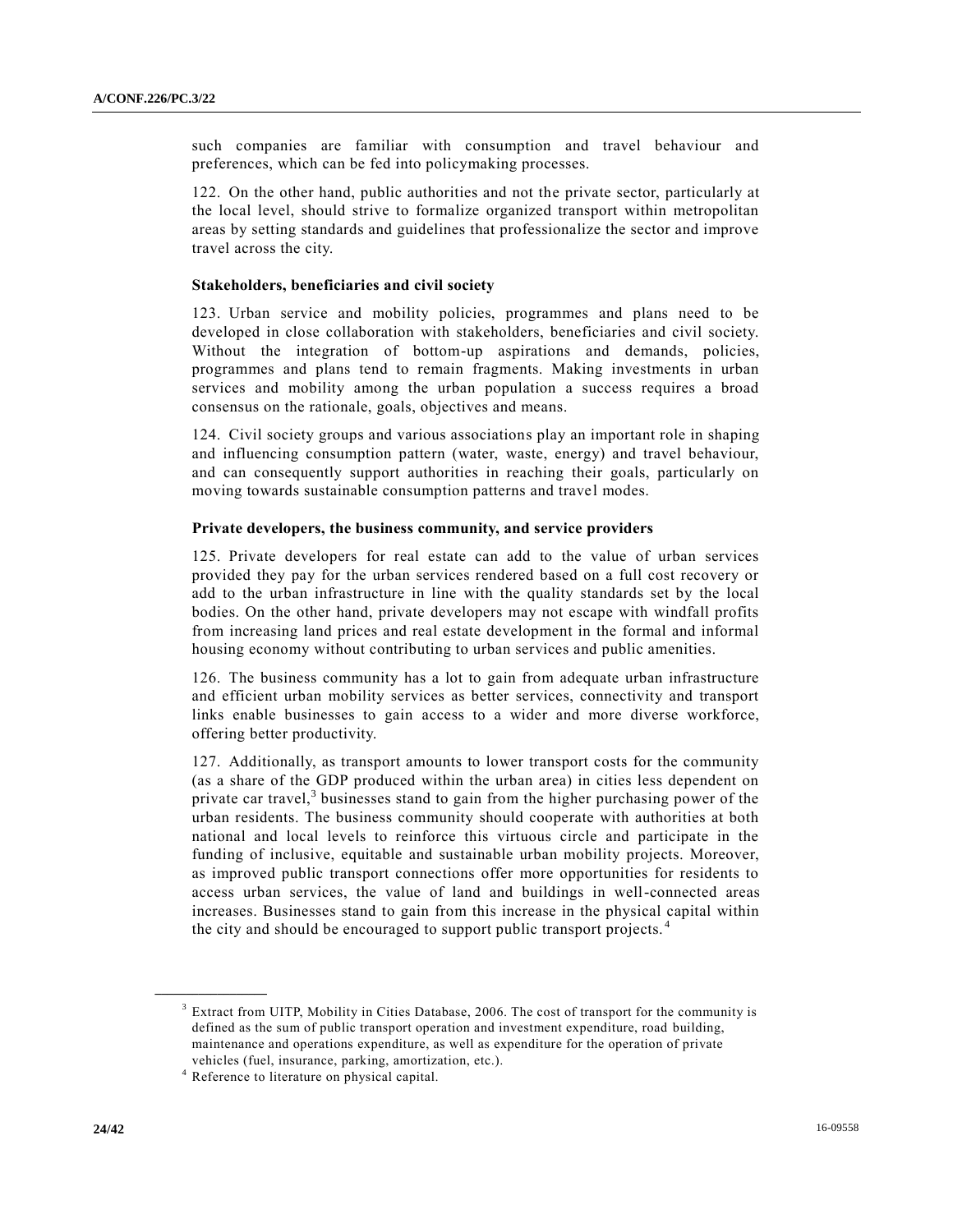128. Privately organized service providers play a decisive complementary role to the public sector if they operate efficiently and in line with clear-cut performance and delivery standards. These need to comply with the overarching objectives set at the different government levels. They need to be monitored closely and are obliged to report to their public clients.

129. Businesses are more likely than public authorities to be among the early adopters of new technologies that could improve the quality and efficiency of urban services. Through cooperation and engagement with the research community as well as authorities, businesses in the metropolitan areas can act as "test beds" for technologies before they are rolled out at city level.

#### **Housing agencies and cooperatives**

130. Housing agencies and cooperatives can cater for a considerable proportion of urban housing needs primarily for the lower income groups while also being partners in the provision of urban services, their (co-)financing, management and operation. Cooperatives often play a role in the transport sector and can be part of a multimodal urban transport policy. They are usually highly adaptive to changing needs and requirements and can complement the public transport services.

131. Cooperatives can also contribute to waste management as an intermediary between formalized public or private waste services and the informal sector. They are ideal means to maintain a high job rate in the waste sector and have proved highly flexible and efficient in adapting to waste management requirements if properly integrated into the waste management economy.

## **C. International community and academia**

#### **International community, multilateral banks, city networks and institutions**

132. International institutions play a key role in helping actors at both national and local levels build capacity and knowledge to identify and implement strategic urban services and transport projects. Capacity-building is also relevant from a governance point of view, and international institutions can offer assistance in the building of institutions that facilitate good cooperation between local ac tors.

133. They also provide support in the setting of the policy agenda for national Governments and other stakeholders. Furthermore, they are well placed to gather, analyse and disseminate knowledge of policy options and trends from all over the world. The role of international institutions is essential in identifying good practice examples at urban as well as national level.

134. Through their inclusive and participatory structures, international institutions can act to facilitate the exchange of knowledge. The knowledge should be linked to capacity-building. From their position of gathering knowledge, international institutions are also in a good position to observe where knowledge gaps exist, and should be working with the stakeholders involved to develop the capacities needed to fill these gaps.

135. The measurement and appraisal of urban services and mobility outcomes is an area where international institutions should cooperate more with both governmental actors — at national and local level — and with civil society, academia and the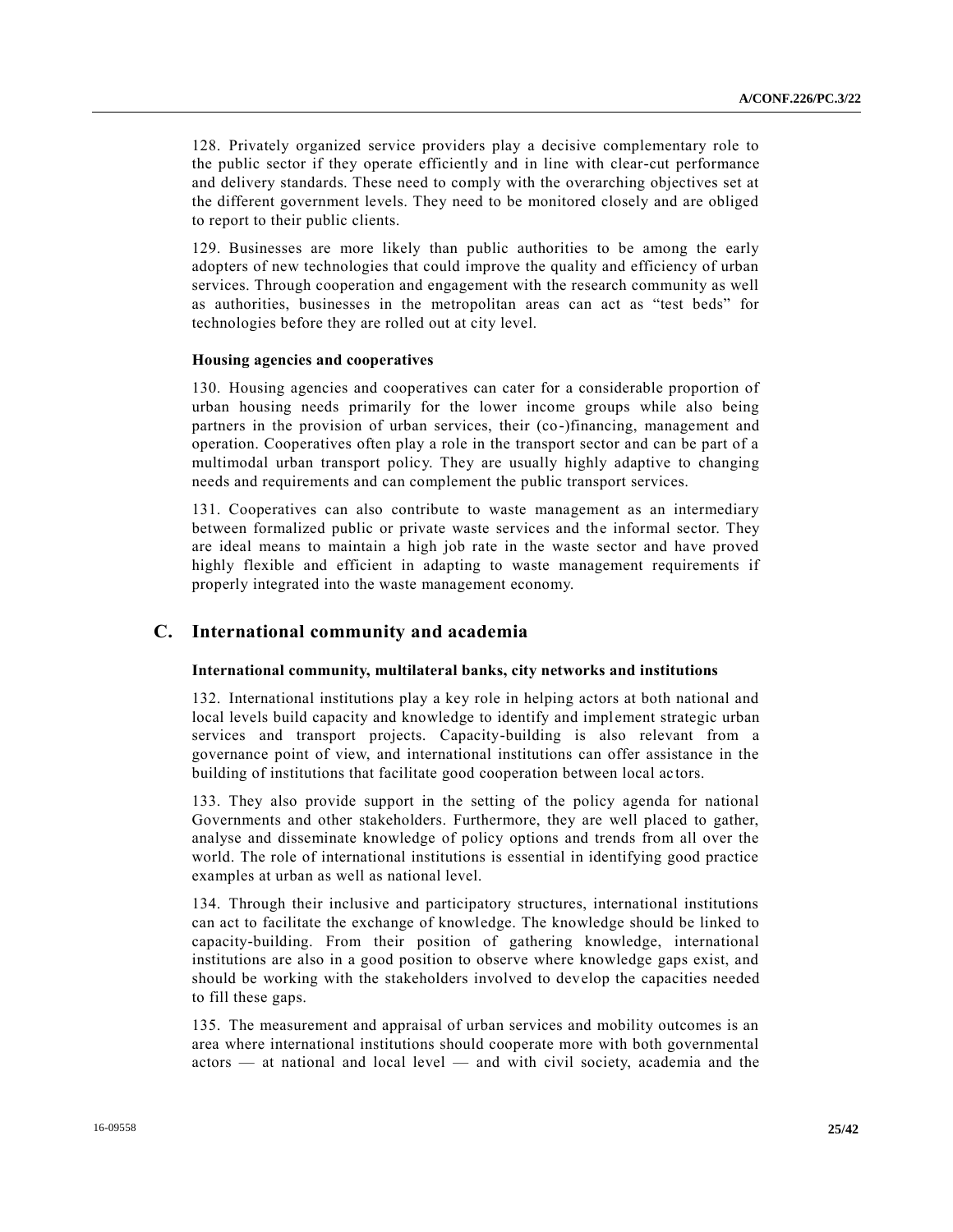business community to develop this capacity. At the same time, international-level actors and institutions can also work with governments and authorities at national and local levels to help the latter set up a workable framework for the sharing of responsibilities and competences regarding urban services and mobility, particularly related to funding arrangements. International institutions also play an important role in mobilizing private funding for urban services and mobility projects, and can foster cooperation between governmental actors and civil society and academia for the successful design and implementation of urban mobility strategies.

136. In addition to the international financial institutions, such as multila teral development banks, have a key role in financing, providing technical cooperation and advising national, regional and governments in urban mobility matters.

137. International, regional and national city networks play a key role in designing, requesting and supporting frameworks for effective and sustainable urban services.

#### **Academia**

138. Apart from their general role in improving the skills and qualifications of the (future) workforce, thus improving human capital available within cities, universities provide unique knowledge in terms of generating knowledge related to the appraisal of the outcomes of urban services and mobility policies and strategies.

139. Academia has a central role in providing and fostering innovation, which can be applied or implemented directly. Innovation should not be limited to technical or engineering aspects. Innovation in e.g. organizational and governance fields as well as marketing can be beneficial for both transport and other urban services. Private and public actors should take advantage of, and foster good relations with, the research community.

# **V. Policy design, implementation and monitoring**

140. The derivations from the vision, challenges and priorities should become the basis for the monitoring of design and implementation of the key actions that anchors the New Urban Agenda on urban services and technologies.

## **A. Policy design, governance and technologies**

141. The realization that urbanization represents a unique opportunity to be harnessed to support economic growth and social advancement has grown in the last decades. This makes it more imperative to acknowledge the diversities in the urban sphere and ensure that governance, planning, design and implementation for urban services are driven by multilevel governance, decentralized local governance, and inclusive, accountable, participatory and people-centred principles.

142. Decentralized policies could provide expanded mandates and resources to local governments. However, the gap between allocated responsibilities and the capacities to implement the policies must be aligned to local revenue generation. This is a huge challenge for their credibility towards their citizens.

143. Achieving good governance requires that local government, civil society and all stakeholders involved in knowledge, industry, technology and finance are given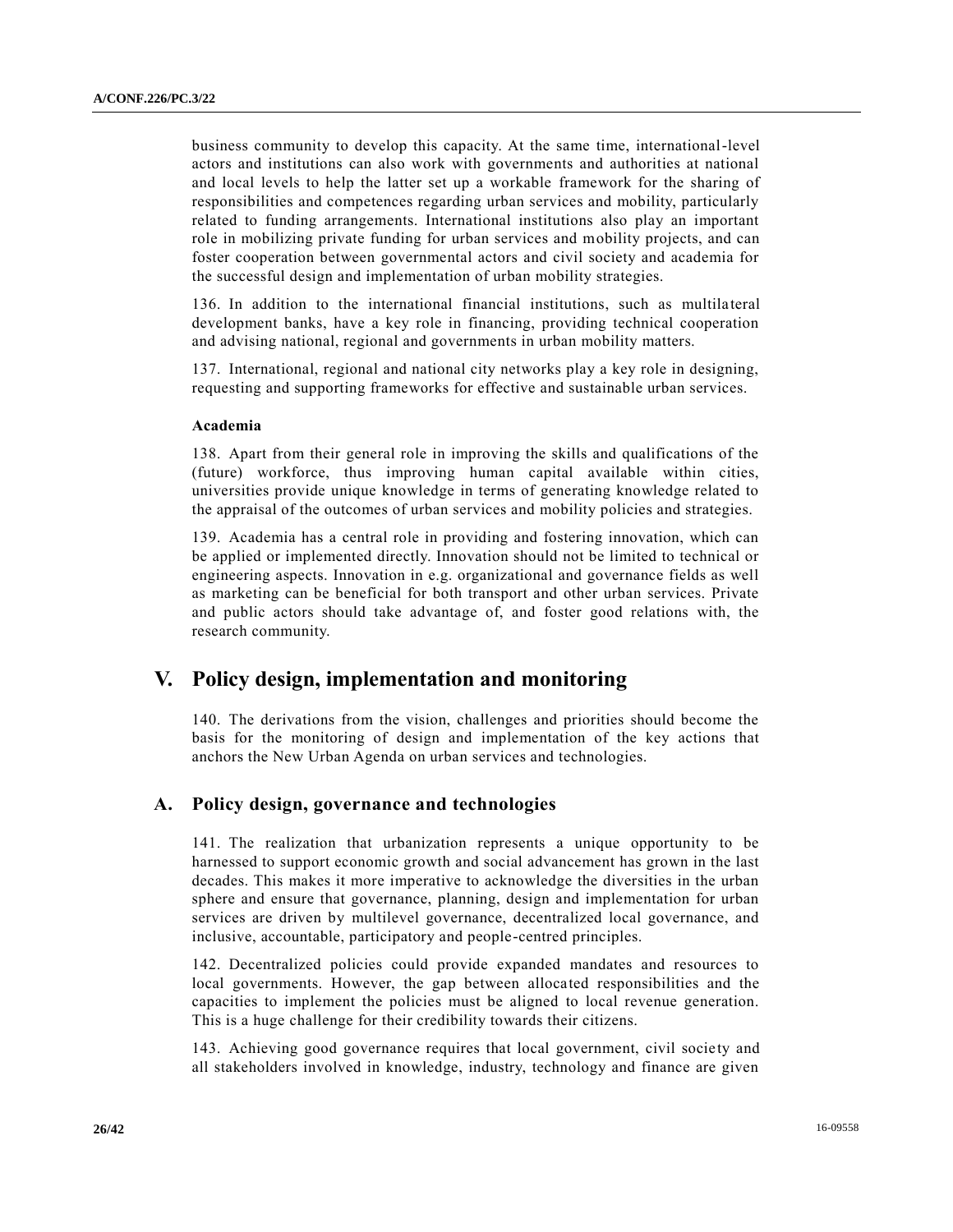equal opportunities at the same decision-making level for their cities. Appropriate legislations, regulations and policies as well as enforcement mechanisms are relevant to anchor and sustain inclusivity, participatory decision-making and collective monitoring and evaluation of city development.

144. The New Urban Agenda framework has to focus on technologies, since it is a crucial element of urban infrastructures and offers many opportunities. The availability of (digital and physical) infrastructure and the use of big data is important for the future development of cities and their ability to cope with challenges. As new infrastructure technologies evolve and become increasingly inter-linked, their co-evolution needs to be considered holistically if cities are to fully optimize the overall benefits of innovative urban infrastructure systems.<sup>5</sup>

145. In this context international standardization as a crucial condition for scaling and replication can contribute to strengthening the possibilities for the utilization of technology for urban challenges. Standardization should be set up in such a way that it sustainably guarantees competition among multiple vendors and systems. Therefore, it should be defined to create open infrastructures or open ecosystems. Standards should focus on technologies and not behavioural patterns. They need to be developed together with all stakeholders relevant for the delivery of urban services contributing to inclusive, safe, resilient and sustainable cities and human settlements.

146. Policy learning in a triple helix context approach between science, industry and government is vital. Urban infrastructure and technology demand cooperation among various stakeholders. Next to government, civil society, private organizations and individuals must be given equal opportunity to develop and apply smart solutions and this involves access to information for all. Experimenting with and learning from the social possibilities of new technologies through a "learning-bydoing" approach and urban living labs is also required.

147. Smart city concepts can provide inputs into effective urban services and provision. However, since cities are unique, a careful integration of the smart city concepts into integrated urban development concepts is required to assure that technology supports people and is fit for purpose. This may be guided by an active exchange between cities to avoid mistakes and replicate success.

## **B. Implementation and finance**

148. Clearly defined financial mechanisms should facilitate local authorities' access to financial resources, attract domestic and foreign direct investment, establish and improve revenue generation and collection systems at subnational level, and engage in a transparent and productive way with the private sector. The need to develop and implement monitoring and evaluation mechanisms to monitor progress and document impacts of spatial plans should also be highlighted.

149. Support should be provided to local authorities in developing coherent and implementable urban management tools and parameters (i.e. spatial plans, regulations) in order to provide the territorial framework within which governance

**\_\_\_\_\_\_\_\_\_\_\_\_\_\_\_\_\_\_**

<sup>5</sup> World Business Council for Sustainable Development, The Urban Infrastructure Initiative, Final Report, April 2014.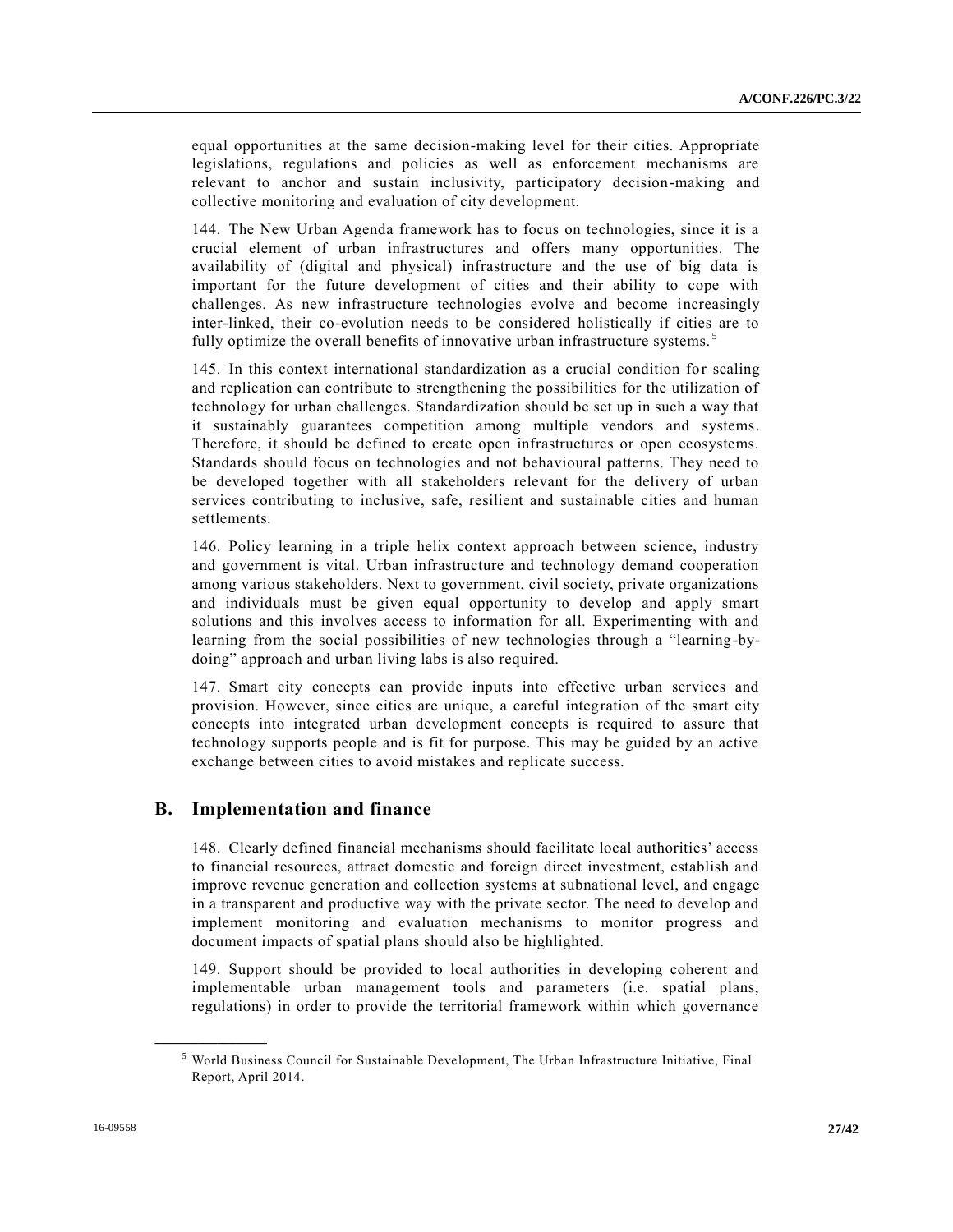tax and fee collection, infrastructure provision, environmental management and service provision are prioritized and implemented. This includes expanding and updating the information of the local authorities' cadastre.

150. In addition, progressive tax systems must be introduced to finance infrastructure outside development grants/tax revenues. This ensures a good tariff and structured/tiered rates determined by the quality of the services or the product provided.

## **National urban infrastructure and transport funds**

151. Urban infrastructure funds based on a diversity of funding sources should be developed at the national level. This could include contributions from international funding institutions as well as earmarked revenues from dedicated taxes. Different models could be envisaged for such funds, ranging from grants to public to leverage for contributions from other public entities and the private sector. Eligibility criteria for the funds could include the following:

(a) Prioritization of integrated urban strategies including urban development, housing and public transport; this helps hedge the risks linked to individual projects;

(b) Integrated in reflection at national level on development potential and balance between different cities and regions;

- (c) Subject to appraisal procedures set out at national level;
- (d) Appraisal based on integration within a sustainable urban transport plan.

## **Generation of funding for infrastructure and services at local level**

152. Frameworks should be developed at national level allowing local authorities to perceive taxes and charges related to value created by investment in transport schemes. In parallel, capacity should be built to provide local governments with adequate tools to capture such value.

153. Partnership should be developed between players at local level to support the acceptability of the measures.

## **C. Monitoring**

154. Monitoring of progress in implementing sustainable urban services policies and infrastructures can help guide and redirect local decisions and share experiences with the global community. The main elements for the monitoring of urban services and technologies are focusing the various urban services sectors. The selection of indicators should build on the upcoming indicator set for the Sustainable Development Goals provided this is developed with local authorities associations and city representatives adequately involved.

## **Data in support of urban infrastructure and transport policies**

155. Data are required to support policy design, setting of targets, and appraisal and monitoring of implementation. Regarding in particular appraisal, only reliable data should be measured that account for the wider benefits of investments in urban infrastructures and services.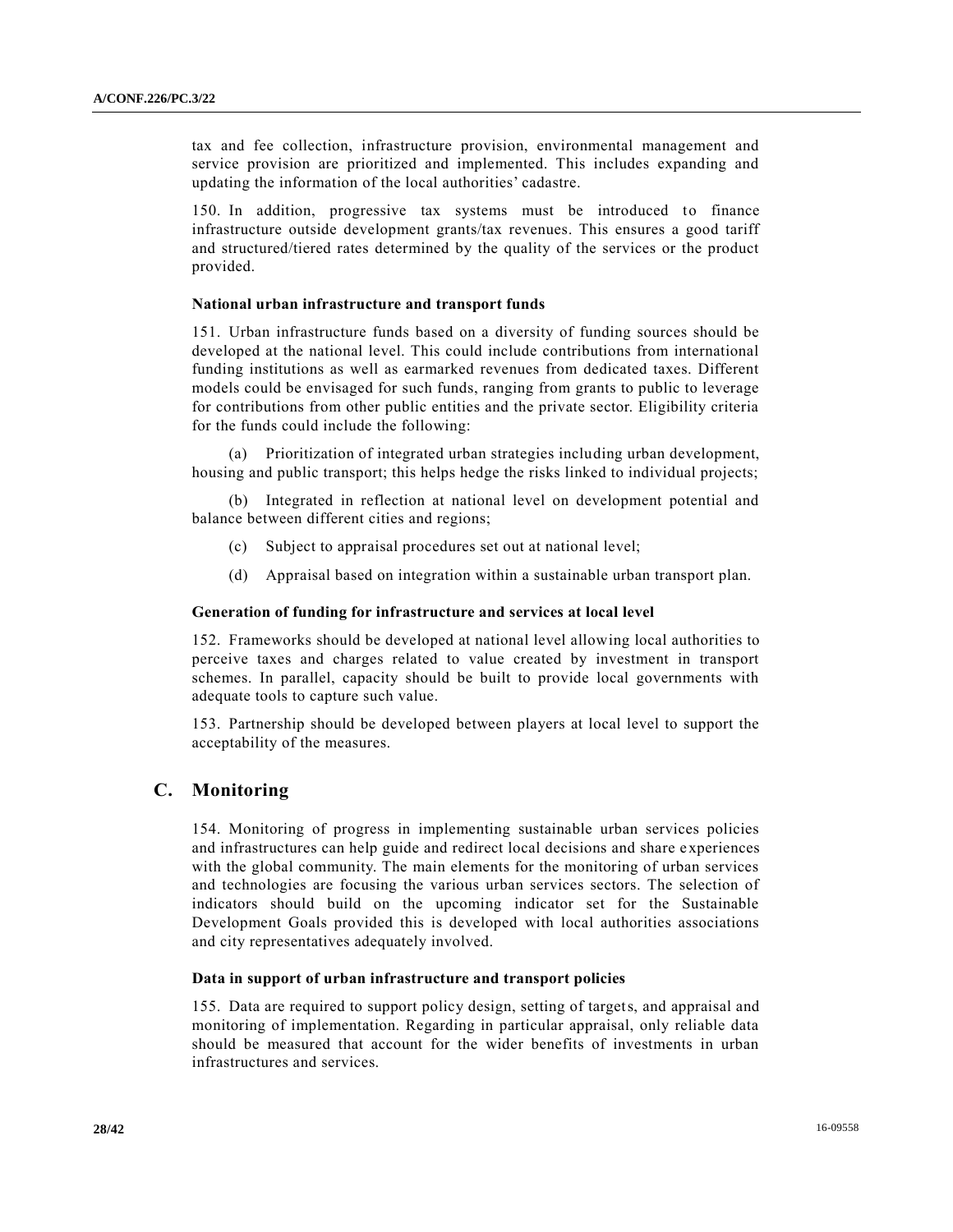156. Capacity-building should be provided for the identification and measurement of adequate input, output and outcome indicators which reflect the reliability of data in its specific national or local context. Appropriate procedures should be developed at local level for collection, management and sharing of data. Analytical frameworks should be established at national/international level for comparisons of data between cities.

# **VI. Conclusion**

#### **An urbanizing world and the crucial role of urban services and infrastructure**

157. Urban services are fundamental to human living for all people, in all cities and settlements of the world. In many places, adequate, safe, affordable, accessible and sustainable basic services and infrastructures for all are yet to be realized. The provision of the whole range of urban services remains the driver for social and economic development and the well-being of the urban population, in particular to the most vulnerable, such as the urban poor, women, children, older people and those with disabilities. The urban world becomes highly differentiated; hightechnology applications and inadequately low provision of basic services take place at the same time and often physically side by side.

158. Serious disparities prevail between the developed and the developing world regarding the level of service provisioning in general and across groups and communities in particular, especially in Africa. Even in developed countries, the development and/or maintenance of safe, healthy, resilient and sustainable infrastructures is still a major task. Access to urban services is linked to the Sustainable Development Goals and the ambitious goals for climate change mitigation formulated at the COP21 Conference.

159. Global urbanization urgently calls for basic service delivery and infrastructure development as core themes for the New Urban Agenda. In cities, nearly 1 billion slum dwellers are deprived of all basic services, especially in African cities, while urban infrastructure has yet to be constructed for 3.5 billion people . Crucial to this is the rapid development of appropriate policy, governance and funding frameworks. The delivery of services needs to go in line with efficient operation and maintenance practices. The smart use of fast advancing technologies, especially ICTs, can help in this respect.

160. In order to boost the implementation of the New Urban Agenda in the area of urban services and technologies, governance structures are needed that give clear responsibilities to different levels of government, and encourage active participation and engagement of all stakeholders, including citizens and the private sector.

#### **Key actions for each level of government**

161. To achieve inclusive, safe, resilient and sustainable human habitats based on adequate urban services, the different stakeholders need to undertake key actions:

#### *National level*

(a) National Governments need to provide the mandate and the means to local governments to deliver urban services;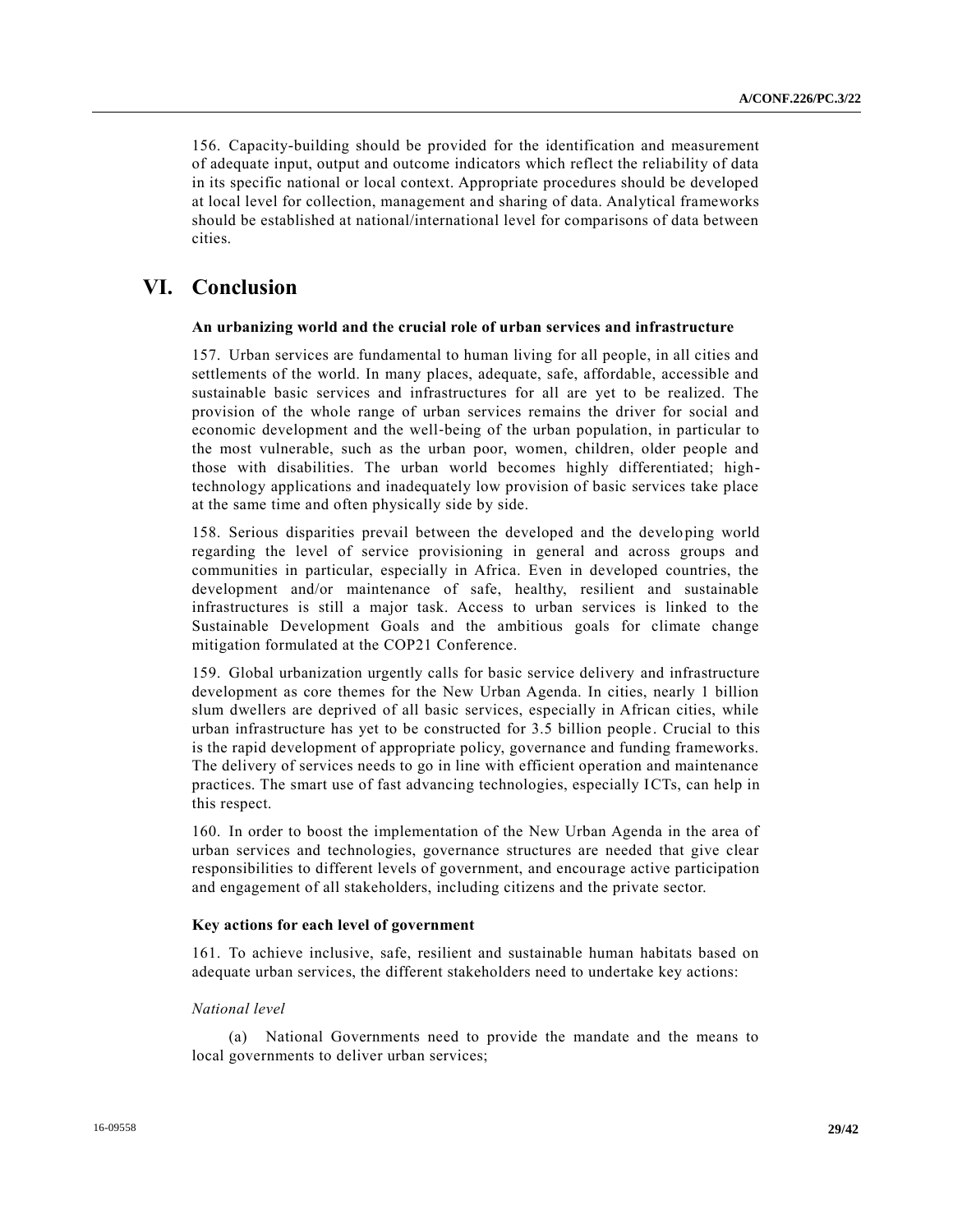(b) Key national policies that are required include fiscal policies (e.g. energy and fuel taxation), minimum standards for basic services, water safety and recycling, regulation for efficiency, and procurement frameworks;

(c) The provision of funding from national level goes along with conditionalities and appraisal of projects and strategies that require major investments;

#### *Regional and local governments and authorities*

(d) Local governments are key to improving urban services and transport. They need to set political priorities and ensure that infrastructure, technology and policies deliver on those priorities. For this to be effective, strong local leadership is needed with a clear vision and support from local businesses and citizens;

(e) Local governments are best placed to establish integrated urban development plans, which bring infrastructure and mobility in line with other local policies and objectives, particularly housing and land use policies. It is essential that the relevant departments coordinate their actions and policy goals. In doing so they can better match demand with ability to deliver services to all;

#### *International institutions*

(f) International funding institutions have a key role to play to support local action and to leverage further funding;

(g) International agencies play a key role in facilitating knowledge exchange and providing capacity-building. This can include institution-building, policy and infrastructure development, needs assessment and measurement of impacts.

162. It is necessary to reach a collective agreement on the role of sustainable urbanization within a wider agenda of sustainable development. This cannot be achieved if levels of government act in isolation. They need to adopt a systemic approach on multilevel governance, ensuring that policy priorities are in line and actions are mutually reinforcing in delivering on the New Urban Agenda.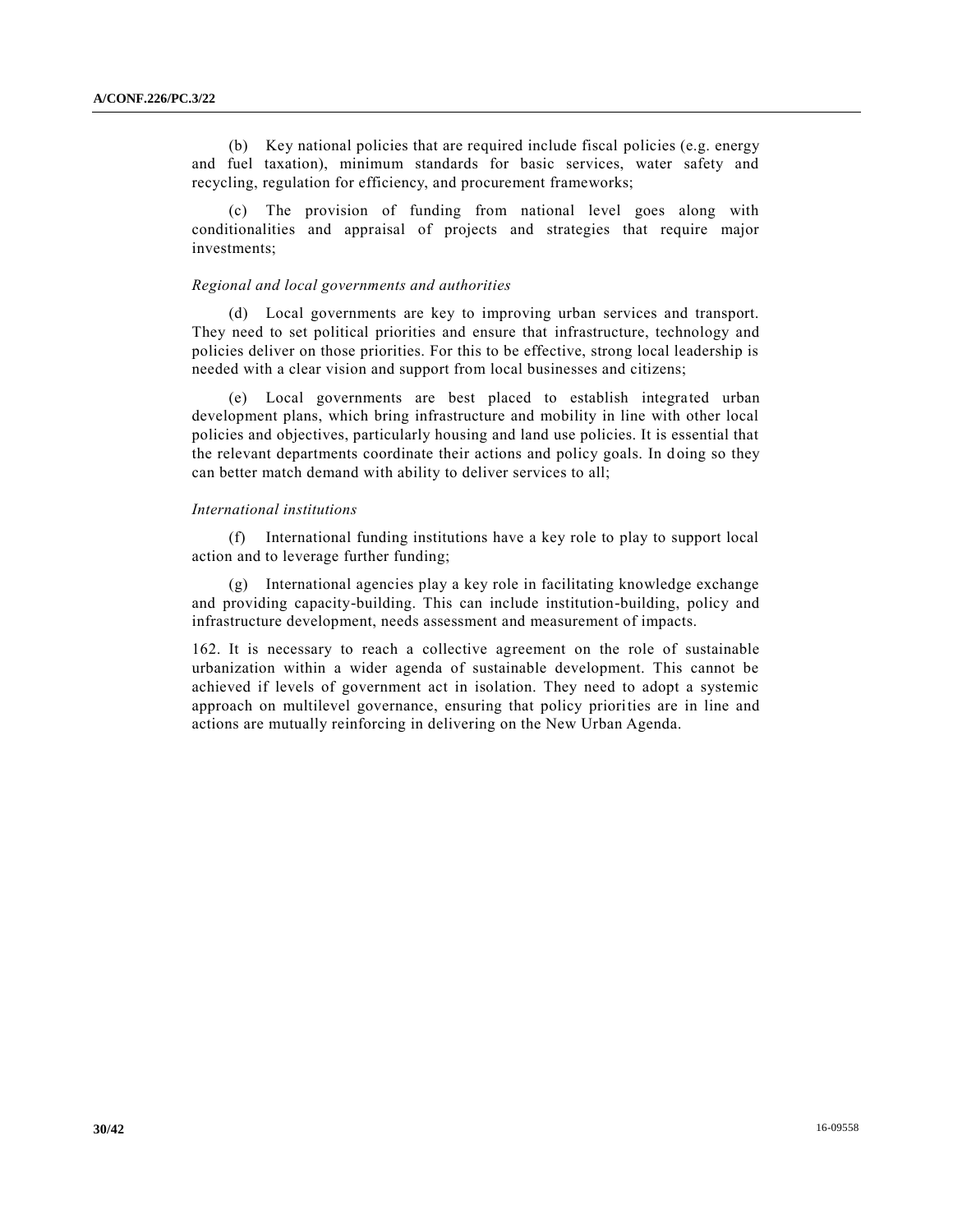# **Annex**

# **Case studies**

This annex brings together a selection of case studies in the thematic areas covered by Habitat III Policy Unit 9. Given the interdisciplinarity of several of these case studies, there are many overlaps with themes of other Policy Units. Several of these case studies come from the case study series of the Connective Cities project.

#### **Infrastructure including energy**

## **Ahmedabad, India Connecting 200,000 households in slums to the grid**

Ahmedabad is situated in West India. It is the fifth largest and one of the fastest growing cities on the subcontinent. 40 per cent of its 5.6 million inhabitants live in slums and informal settlements, mostly without any public service provision. In 2001, the city initiated a pilot project, connecting 800 households to the electricity grid within three years and removing illegal power lines in streets and homes with the goal to ensure tenure security for slum dwellers and payment of bills for energy companies. In order to accomplish these objectives, the city collaborated with two energy companies and two NGOs. The NGOs (SEWA, a women's association, and the charity organization SAATH) were responsible for information, education and active participation of the 800 households included in the project to ensure buy-in, the project financial viability (also through microcredit), its realistic implementation and its sustainability. They also built confidence and trust between slum dwellers, city administration and private energy companies, the cornerstone for the successful collaboration among the actors involved. The pilot project received financial support from the American development agency USAID.

Experiences made in the pilot phase have motivated the city to expand the programme. From 2004 to 2008, all poor households in Ahmedabad's slums, in total about 200,000, were connected to the grid. The Federal State of Gujarat transferred the idea to other cities, where similar services are now being offered. Meanwhile, the programme has also spread to Mumbai and even to cities on the African continent.

For additional information: http://www.connective-cities.net/en/connect/goodpractices/ahmedabad-connects-200000-households-in-slums-to-the-grid/.

## **Delitzsch, Germany An energy-efficient City**

Situated to the north of Leipzig, the town of Delitzsch has an innovative energy management system using photovoltaics, wind energy and biomass to generate electricity and obtaining heat from geothermal and solar thermal sources. The Delitzsch "Energy-Efficient City" project received an award by the Federal Ministry of Education and Research (BMBF) in 2008 to implement innovative ideas in the energy sector. The current project implementation phase is expected to continue until May 2016.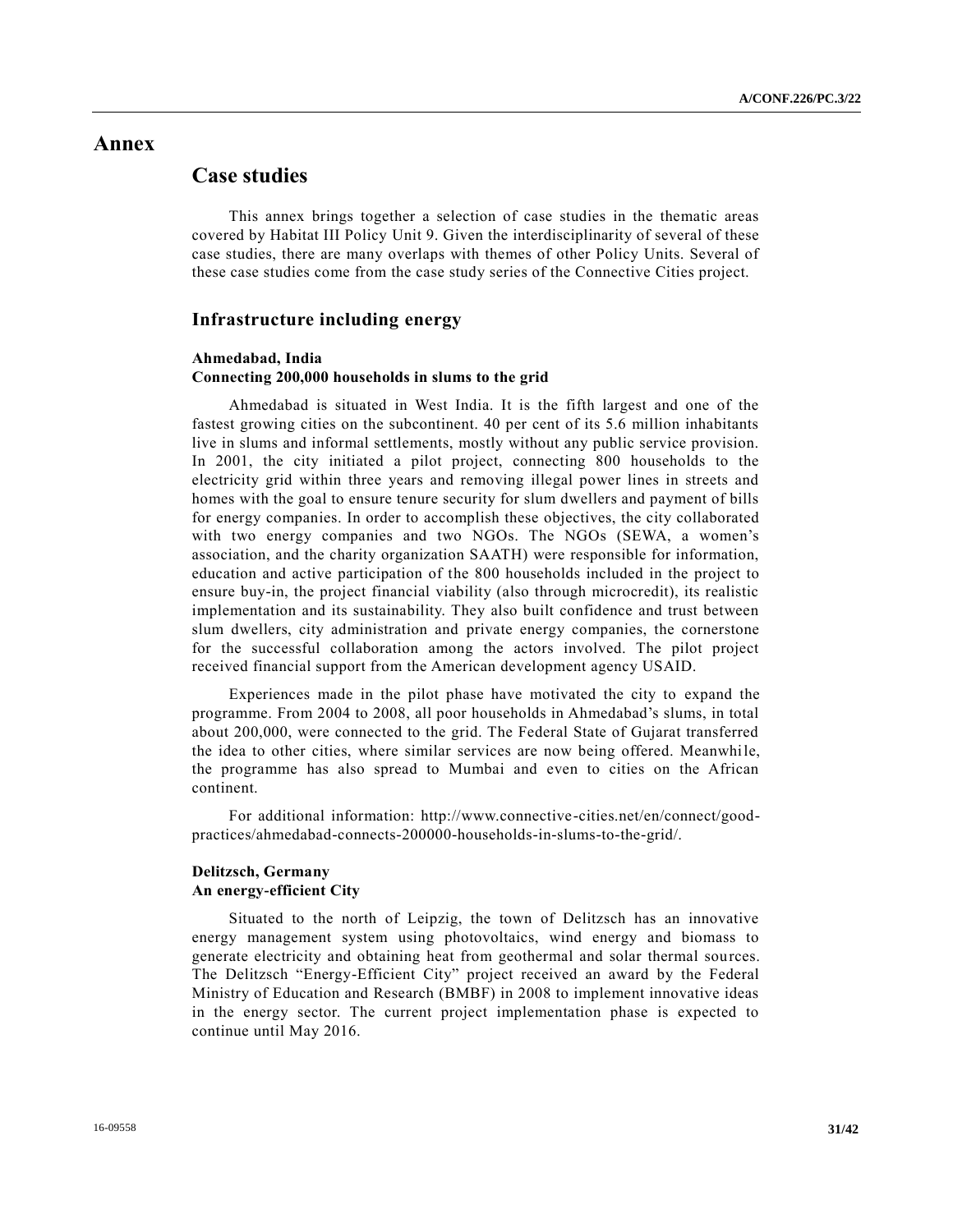The goal of the city is to achieve an at least 40 per cent reduction in  $CO<sub>2</sub>$ emission levels by 2020 (against 1990 levels). Energetic renovation is to result in improvements in the structure of buildings, enhance the quality of housing and reduce heating costs.

The city has been divided into districts with inhabitants bearing similar socioeconomic features and comparable types of buildings. The development of a software tool supports the modelling of district-related characteristics based on population statistics, data on types of buildings, the state of renovation or the type of energy supply. Networking business, science and technology is also part of the strategy. The role of the so-called "Energy Efficiency Manager" is to bring together relevant actors from the various areas. Owners of landed property, associations, the retail trade, service providers and many other institutions are part of a constantly expanding learning network.

The energy efficiency of the city has increased significantly thanks to the energetically renovated districts of the old city. Delitzsch also serves as a model municipality for further cities in east Germany that have a similar socioeconomic structure and seek to orient themselves on energy-efficient and sustainable urban development.

For additional information: http://www.connective-cities.net/en/connect/goodpractices/delitzsch-energieeffiziente-stadt/.

#### **Stockholm, Sweden**

### **The Hammarby District: a closed-loop system integrating water, waste and energy**<sup>a</sup>

Hammarby is a new district in southern Stockholm. The district's planning and development dates back to 1996 and will be completed by 2018. First designed to host the 2004 Olympic Games, after a failed bid, the area was subsequently converted, into an ambitious eco-district, along the guidelines of Local Agenda 21 and the Smart Growth theory, with the goal of reducing its environmental footprint by 50 per cent.

As of 2008, compared to the early 1990s, the overall consumption of non-renewable energy, water resources and greenhouse gas emissions revealed significant reductions amounting to 40 per cent. The district's compactly designed environment and the promotion of alternative means of transportation through public awareness campaigns, has successfully encouraged its residents to favour walking over car use for their everyday journeys.

The Hammarby district developed its own integrated water-energy-transport systems Urban NEXUS: the decentralized sewage treatment plant and recycling models are based on the "closed-loop urban metabolism" concept, which promotes the cascading of waste and water resources. The composting of organic waste and sewage sludge produces soil nutrients, while energy recovered from waste incineration and water treatment supplies the district's heating system. Biogas is also recovered through these processes for stoves and buses.

**\_\_\_\_\_\_\_\_\_\_\_\_\_\_\_\_\_\_**

<sup>&</sup>lt;sup>a</sup> Excerpt from the Hammarby District case study part of the GIZ and ICLEI, 2014, Operationalizing the Urban NEXUS: towards resource efficient and integrated cities and metropolitan regions.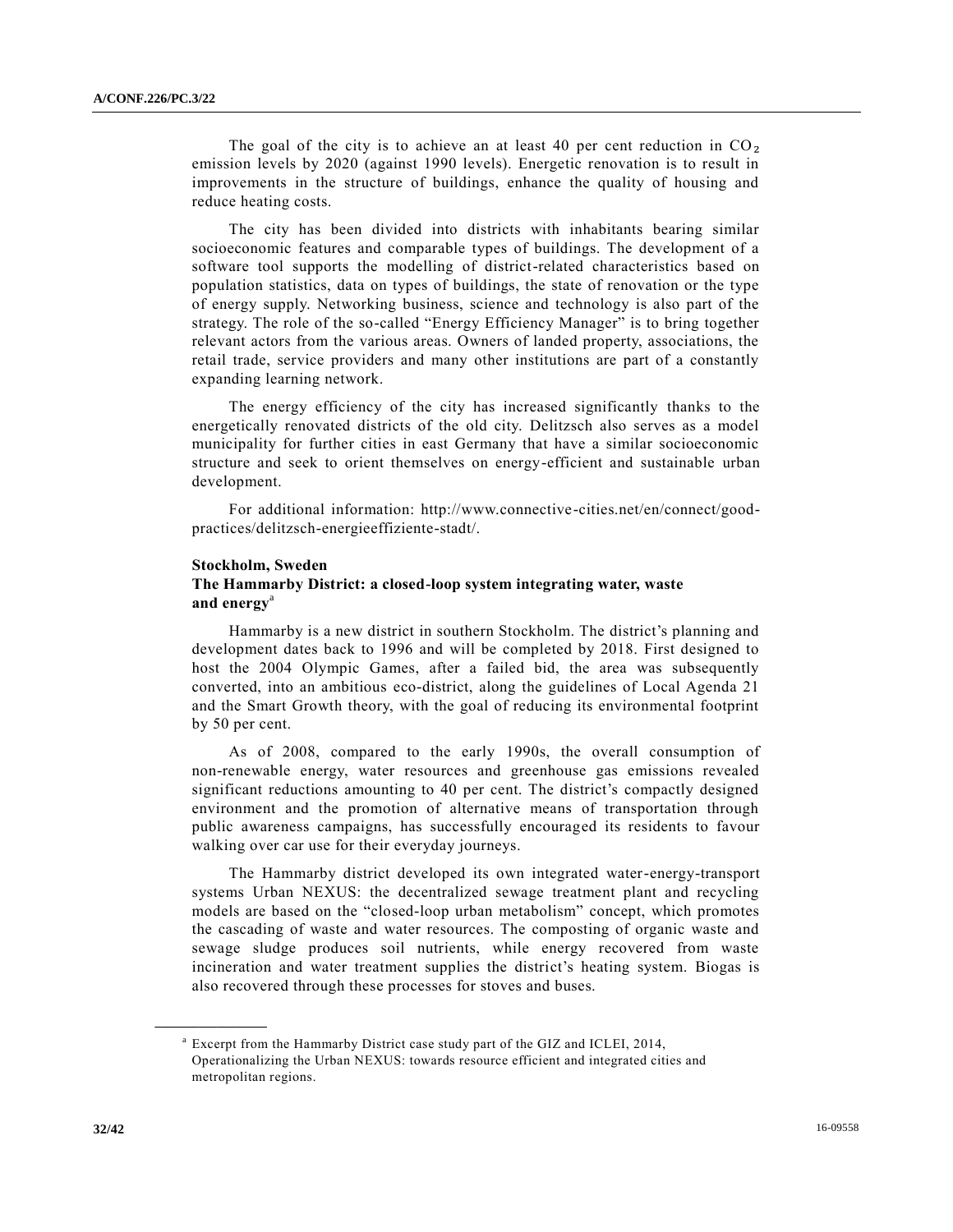Further, the advanced infrastructure has created the potential for cross-sectoral institutional integration, enabled by the national Local Investment Programme (LIP), allowing the Swedish national Government to financially support municipalities engaging in ecological sustainable development. Stockholm City developed the area through a joint partnership between Birka Energi, the Stockholm Water Company and the City of Stockholm Waste Management Bureau. This approach facilitated the integration and coordination between water, waste and energy sectors while building Hammarby's resource-efficient system, to achieve scaled-up design and technology systems and delivery models.

The district planning and development was underpinned by a strong focus on technological innovation. Affordable housing was however not embedded in the district development. Despite improvement possibilities on the social integration side, the project provides a successful example of brownfield reconversion with integration and high sustainability standards at its core.

For additional information: http://www2.giz.de/wbf/4tDx9kw63gma/20\_Urban NEXUS CaseStory Stockholm.pdf.

## **e'Thekwini, South Africa Communal ablution blocks for informal settlements**

e´Thekwini is a metropolitan area comprising the City of Durban and its surroundings. In 2004, the e´Thekwini municipality's Housing, Architecture, Health, and Water and Sanitation Departments jointly came up with the concept for the community ablution blocks (CABs) programme to provide sanitation and water services as well as skills training and job opportunities to the residents of unserved informal settlements hosting approximately 1 million people in the urban and peri-urban areas of e´Thekwini.

The communal ablution blocks (CABs) were designed and installed by the municipality. CABs are mobile modified shipping containers, each having two showers, two flush toilets, two hand basins, four basins used for washing clothes, a small locked storeroom for cleaning materials and outside lighting to improve safety. They are connected to the municipal sewerage and water systems and are installed in pairs — one for women and one for men. To address the potential health hazard of grey water run-off, a vertical garden was designed so that grey water could filter directly to the roots of vegetables. To achieve community buy-in, the e´Thekwini Water and Sanitation (EWS) in partnership with Africa Ahead (NGO), established health clubs among the residents and conducted focus groups to determine what their needs were. People from the community were employed to assist in the installation process and a caretaker is employed to manage each CAB.

More than 800 CABs have been installed, servicing an estimated 500,000 residents of informal settlements. The CABs have become social development hubs, with health clubs, kindergartens, food gardens and play areas, tuck shops and telephone services, contributing to the development of a strong sense of social cohesion within these communities. The key ingredients for the success of the programme were the sound leadership, the working environment and the institutional capacity at the EWS department in the municipality. This allowed the EWS to form creative partnerships with the local ward councillors, NGOs and the municipality, and it enabled each partner to play a very meaningful role in the successful implementation of the programme. The partnership with the University of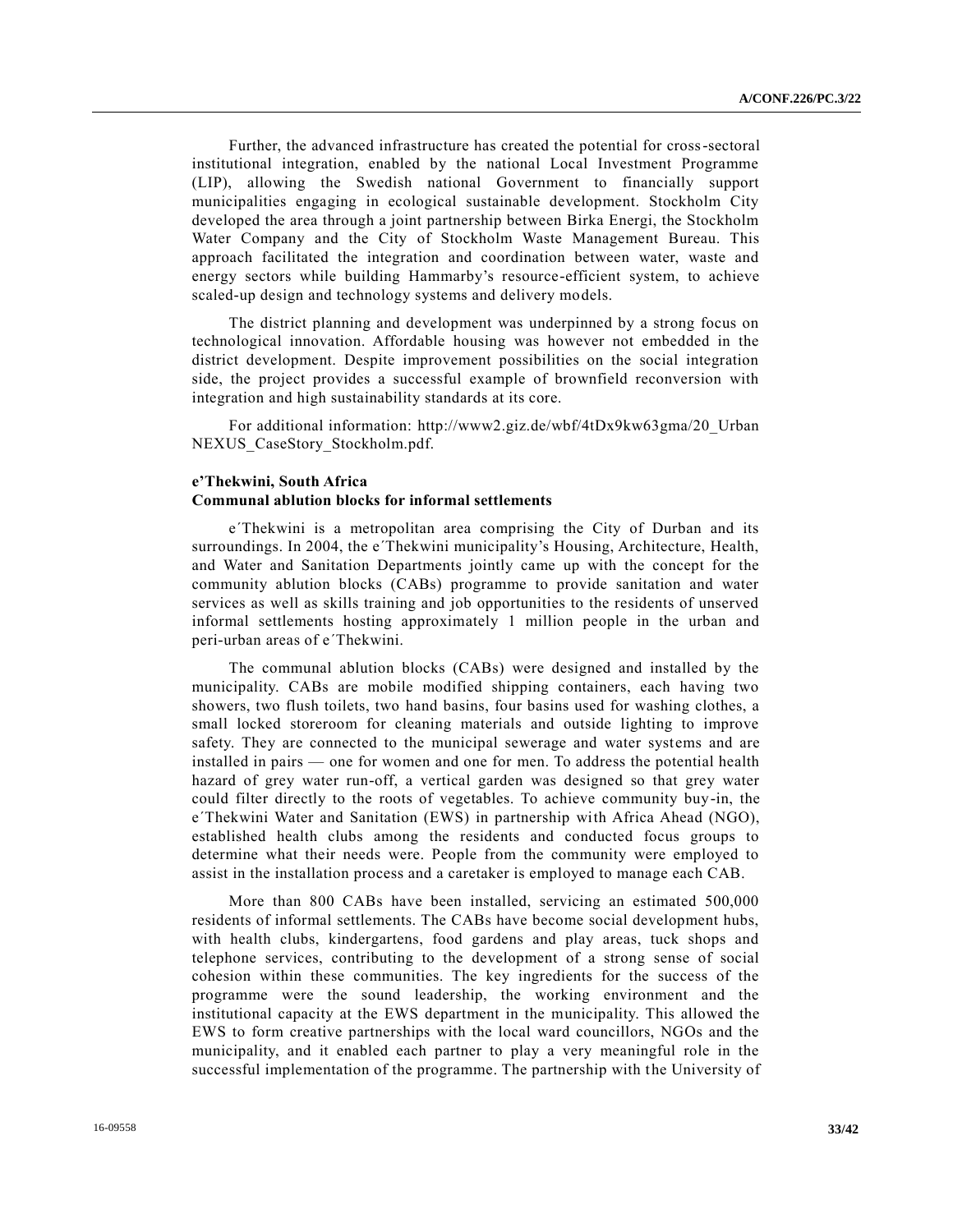KwaZulu-Natal was crucial as the research conducted informed the municipality of possible conflicts and dissatisfaction with the process, as well at highlighting its shortcomings.

For more information: http://www.connective-cities.net/en/connect/good-practices/ communal-ablution-blocks/.

## **Freiburg, Germany Efficient and sustainable facility management**

Like other towns, the City of Freiburg, a university city in the south-west of Germany with a population of just under 219,000 inhabitants, has a considerable real estate portfolio. In order to establish centralized supervision and support of all city-owned buildings regarding constructional measures, energy management, cleaning, operation and letting, the city founded "Gebäudemanagement Freiburg" in 2006. It is responsible for a total of 470 buildings, above all schools, school sports halls, museums and fire stations. City-owned housing and real estate used predominantly for commercial purposes are excluded.

With the aid of an electronic facility management system (CAFM, Computer-Aided Facility Management), the inventory and consumption data of all 470 buildings are captured centrally. Thus "Gebäudemanagement" establishes available area and space in the individual buildings on a continuous basis. A virtual "Tenant-Lessor Model" provides each city institution using a building with regular statements of rent levels and service charges. It is planned to transform these virtual rents into real rents. In addition, the city conducts a long-term cost-benefit analysis in all retrofitting and new construction projects incorporating not only the costs of reconstruction or new construction but also the operating costs over the next 30 to 50 years. This database enables politicians and administrators to supply a better justification of higher investment costs to achieve good quality and high energyrelated standards even if that makes the project more expensive in the short term.

Central facility management creates a sound database for sustainable planning of the retrofitting and extension of buildings as well as new buildings of Freiburg's City Administration. It enables the establishment of specific space requirements, comparisons of construction costs, the grouping of procurements and the optimization of energy management. This allowed to significantly reduce material and staff costs for facility management. Thus a reduction of CO2 emission from municipal buildings related to gross floor area by more than 40 per cent has been achieved compared to 1990.

The example of city facility management in Freiburg shows that targeted modifications in the organizational structure of an administration and in its process organization can make a considerable contribution to more cost transparency, cost reduction and a more efficient use of energy in the city's real estate portfolio.

For additional information: http://www.connective-cities.net/en/connect/goodpractices/efficient-and-sustainable-facility-management-in-the-city-of-freiburg/.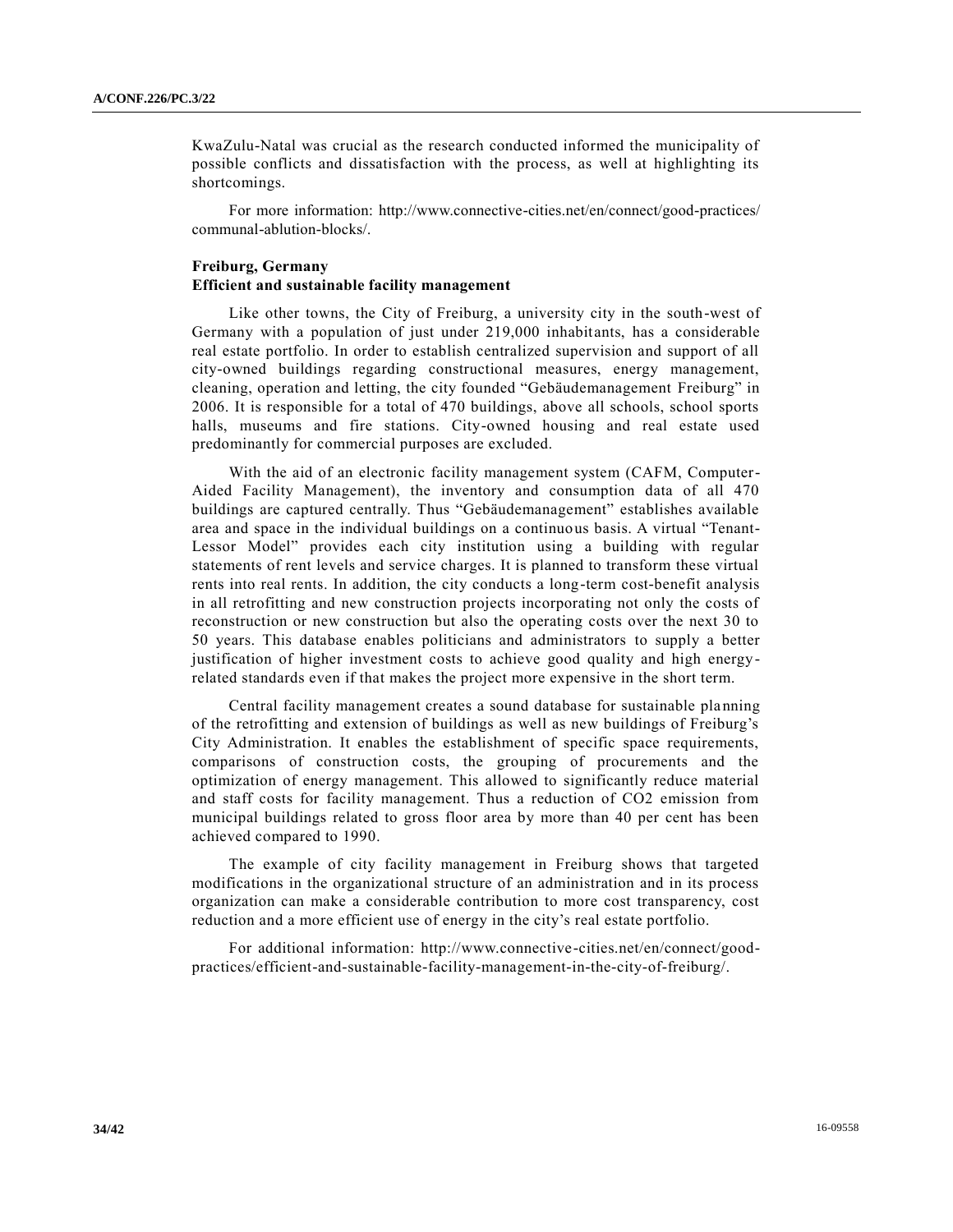## **City level, Indonesia Improvement of public service delivery by means of public participation in Indonesia**

In Indonesia decentralization received a great push forward following a "big bang" approach which was launched in 1999. From 2001 onward most public service functions were transferred to local governments, both cities and districts, now being in charge of education, health and other infrastructure services. Yet hopes for more customer-oriented service delivery did not materialize, given insufficient internal and external control of public administrations' activities, non-transparent procedures and a civil service with inadequate remuneration and lacking incentives for performance improvement. The Indonesian State Ministry for Administrative Reform supported by German development cooperation in 2000 therefore embarked on a process to improve public services by means of public participation, embedding it in the national Five-Year-Plan 2004-2009. The approach addressed two levels: on the one hand guidelines and legal regulations to improve service delivery processes and enhance control of public sector institutions, on the other hand instruments for citizens and civil society to control public sector agencies and officials in pilot regions. One of the latter instruments was the development of a method to interview service users in 15 different service sectors (initially applied in two local governments) with the support of a local multi-stakeholder facilitating team. The results of the survey were entered into a "customer complaint index" and made available to the public. The analysis of complaints distinguishes between complaints caused by the service delivery unit itself, and those dependent on higherlevel conditions or institutions. The first types of complaints were address ed directly at the operational level and committed activities to remedy them are published in a "service charter" signed by all officials involved. The second types of complaints were addressed by developing "response recommendations" which are forwarded to decision makers. The experiences gained in the pilot regions were published as manuals on methods and instruments. Repeated complaints surveys in selected local governments confirm that the quality of services and the satisfaction of customers have increased measurably in sectors such as education, health and water provision where improvements were implemented. These outcomes led to a huge demand among other local governments so that until 2009 the survey method and consecutive steps were applied in 485 service provider units in 75 local governments throughout Indonesia. This positive development was enabled by political, legal and financial support provided by the State Ministry for Administrative Reform.

For additional information: http://www.connective-cities.net/en/connect/goodpractices/improvement-of-public-service-delivery-by-means-of-public-participationin-indonesia/.

## **Heidelberg, Germany Area-wide passive house standard in Bahnstadt**<sup>b</sup>

Bahnstadt, a new district, is arising on the area of the former freight and switch yard in Heidelberg, a university city in south-west Germany (145,000 inhabitants). With its 116 hectares, it is one of the largest urban development

**\_\_\_\_\_\_\_\_\_\_\_\_\_\_\_\_\_\_**

 $b<sup>b</sup>$  Excerpt from 2014, Energy-Cities, Urban Development and the Passive House Standard — Heidelberg's new Bahnstadt District is Growing Dynamically.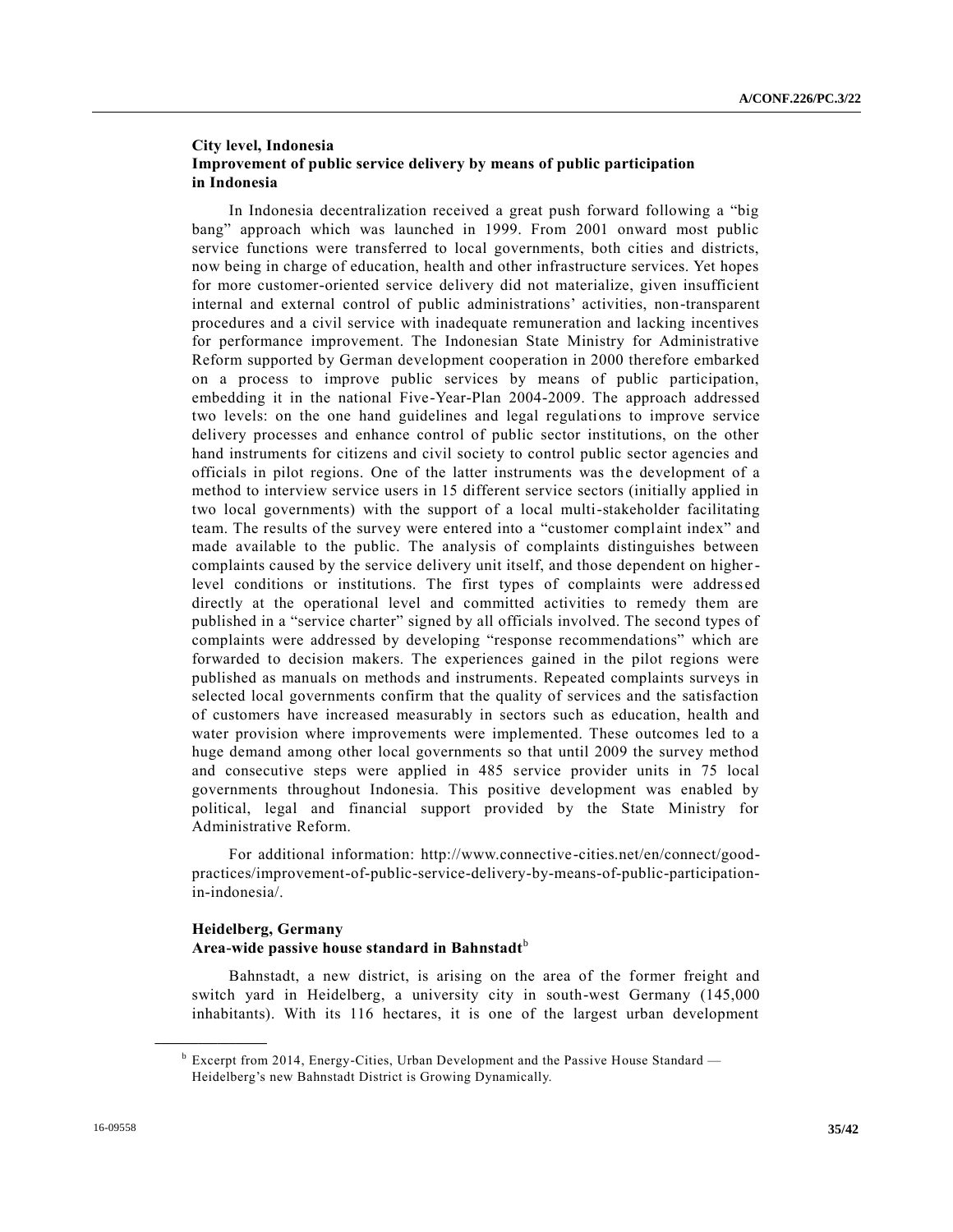projects in Germany and one of the largest area of passive houses in the world. The Heidelberg Development Company (EGH) was established in order to develop and market Bahnstadt. Its stockholders are Sparkasse Heidelberg, the Heidelb erg Housing and Real Estate Company (GGH), and Landesbank Baden-Württemberg.

The course for the sustainable development of Bahnstadt was set by integral environmental and energy concepts. By reusing the freight and switch yard, closed in 1997, this urban development saves a lot of space. Transportation is minimized by the central location of the district which allows for a high percentage of non-motorized traffic. Two thirds of Bahnstadt's roofs will be vegetated to foster nature conservancy, microclimate and rainwater retention. Rainwater from roofs is drained and retained. Hence, discharging into channels is minimized.

Heidelberg's energy conception is the basis for the energy concept of Bahnstadt. It defines high energy standards for municipal buildings, the management of estates, and urban development. In 2010, the energy conception was updated with a focus on the passive house standard. According to the calculations regarding profitability and emissions of carbon dioxide of different types of heat supply, district heating proved to be the most efficient solution due to the urban density — despite the passive house construction — also because the grid can be used as infrastructure for a gradual increase of the share of renewable energies for the heat supply. The first step towards "green district heating" is the construction, by Heidelberg's municipal energy supplier (Stadtwerke Heidelberg) of a co-generation power station using wood next to Bahnstadt. It enables the city to use the renewable, but only limited energy source (wood) efficiently for cogeneration. Completely natural wood is used to cover the entire demand of heat and energy of Bahnstadt. Furthermore, the basic load of Heidelberg's district heating can be covered in summer.

The factor of success for the district Heidelberg-Bahnstadt with its passive houses and zero-emission buildings is the total package of a coherent energy concept, binding planning acts and contractual guidelines, the development of a positive image, specialist counselling in terms of energy, financial support, and sophisticated quality management.

For additional information: http://www.energy-cities.eu/db/Heidelberg\_Bahnstadt\_ 2014\_en.pdf.

#### **Mexico**

#### **ECOCASA: aligning the Mexican housing sector to meet climate challenges**

ECOCASA as an innovative financing scheme is helping Mexico to tackle climate change by unlocking financing to build sustainable housing and increasing the amount of mortgages for low-carbon residences. In addition to its many climate and environmental advantages, the activity is bringing about long-lasting benefits to Mexico's housing sector and to its sustainable development in general. Providing financing to build more low-carbon houses will help decrease energy consumption and spending, improve level of comfort of beneficiaries and strengthen government policies. In the first seven years ECOCASA is helping to build 27,600 energyefficient houses and finance an additional 1,700 "green" mortgages. The Mexican Government has introduced the program in search for new ways to curb greenhouse gas emissions and to increase energy efficiency in the residential construction sector. Currently Mexico's housing sector already accounts for about 16 per cent of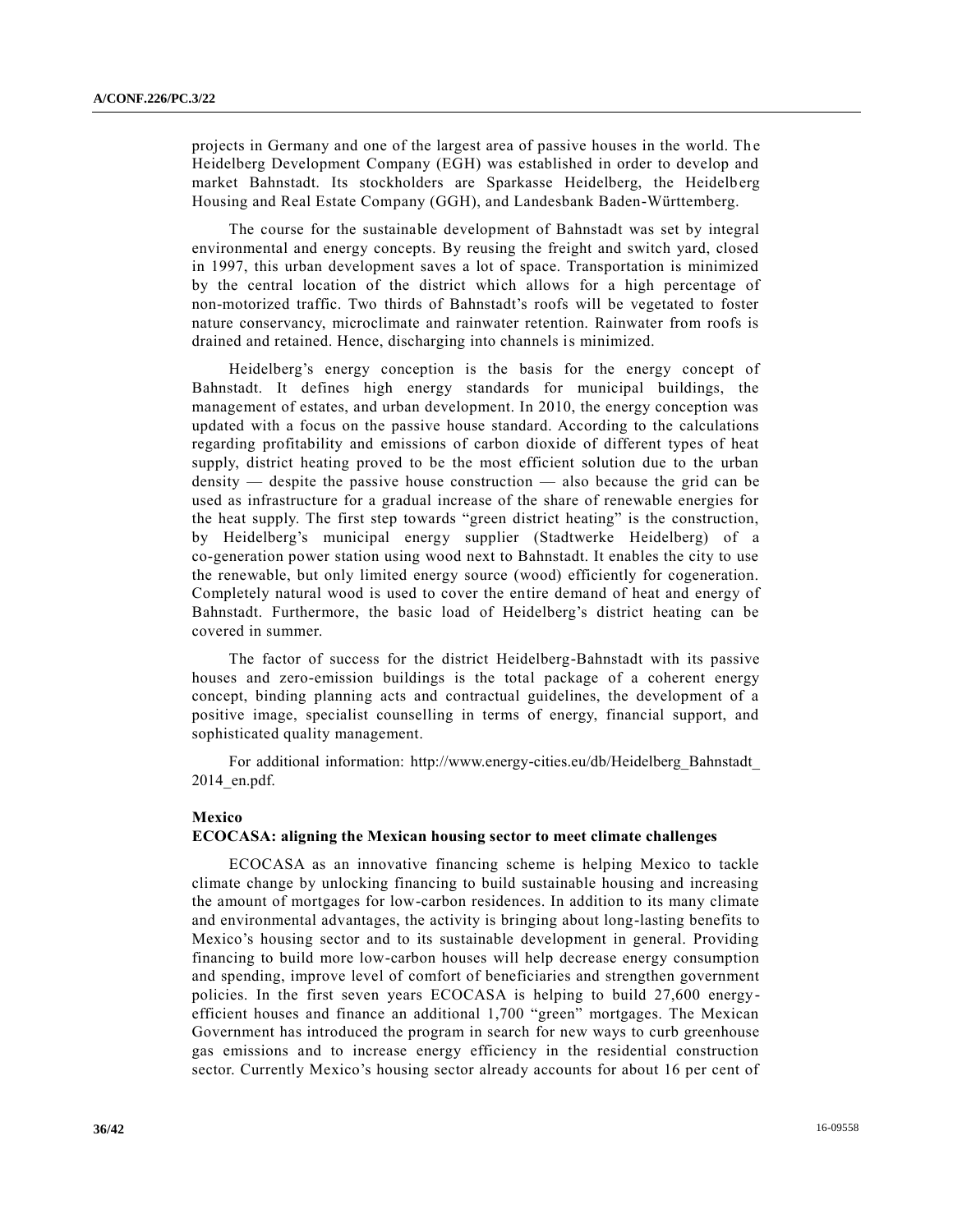total energy use and 26 per cent of total electricity use. The energy demand, however, is expected to increase even further with rapidly expanding cities and inefficient transport patterns. ECOCASA is thought as a measure to counter that trend. The program provides financial incentives and technical assistance to housing developers so that they adhere to new energy efficiency standards, which are aimed to transform the Mexican residential housing sector in line with the national climate change strategy. These houses, built mostly for low-income families, incorporate technologies to reduce their carbon footprint resulting primarily from reduced energy consumption. Among these modern technologies is the insulation of roof and walls, the usage of reflective paint, efficient gas boilers, efficient refrigerators, or energy-saving windows. These houses will reduce greenhouse gas emissions by at least 20 per cent compared to regular ones.

ECOCASA is a joint initiative of Sociedad Hipotecaria Federal (SHF), the Inter-American Development Bank (IDB) and the German development bank KfW within the framework of the Mexican National Appropriate Mitigation Action for Sustainable Housing (NAMA), which was launched by the Government of Mexico at the Climate Change Conference in Durban, South Africa, in 2011. ECOCASA receives financial support from the IDB (out of its own resources as well as from the Clean Technology Fund  $-$  CTF) as well as the German Ministry of Economic Cooperation and Development (BMZ) and the European Union's Latin American Investment Facility (LAIF) both administered by KfW. The project has been recognized by UNFCCC as a model project in their 2013 Momentum for Change awards.

For additional information: http://cld.bz/BfGB4je#8 and http://unfccc.int/ secretariat/momentum\_for\_change/items/7848.php.

#### **Bottrop, Germany**

## **InnovationCity Ruhr — Model City Bottrop: revitalizing an industrial region**  through low-carbon redevelopment and active public-private partnerships<sup>c</sup>

Bottrop is a city of 117,000 inhabitants in the Ruhr region with deep roots in coal mining and industry — both economically and culturally. However, structural economic changes due to globalization since the 1970s, coupled with higher environmental standards and policies in Germany since the 1980s, have initiated a post-industrial redevelopment in Bottrop and the entire metropolitan area of Ruhr.

These processes are intrinsically interconnected with one another and pose significant adaptation challenges to both public and private interests. Bottrop was selected as pilot city (Model City Bottrop) by the Ruhr Initiative Group for its "InnovationCity Ruhr" programme with the goal of enhancing overall quality of life and reducing greenhouse gas emissions by 50 per cent by 2020. The "blueprint" for Bottrop's redevelopment focuses on energy efficiency and renewables in both commercial and residential areas, with measures for environmentally friendly mobility and adaptation of urban space for increased quality of life for its residents.

The City of Bottrop chose to drive the "Model City Bottrop" project management and coordination forward through the founding of a private company, InnovationCity Management GmbH, composed of five key public and private

**\_\_\_\_\_\_\_\_\_\_\_\_\_\_\_\_\_\_**

c Excerpt from 2014, ICLEI, ICLEI Case Study 169: Bottrop, Germany.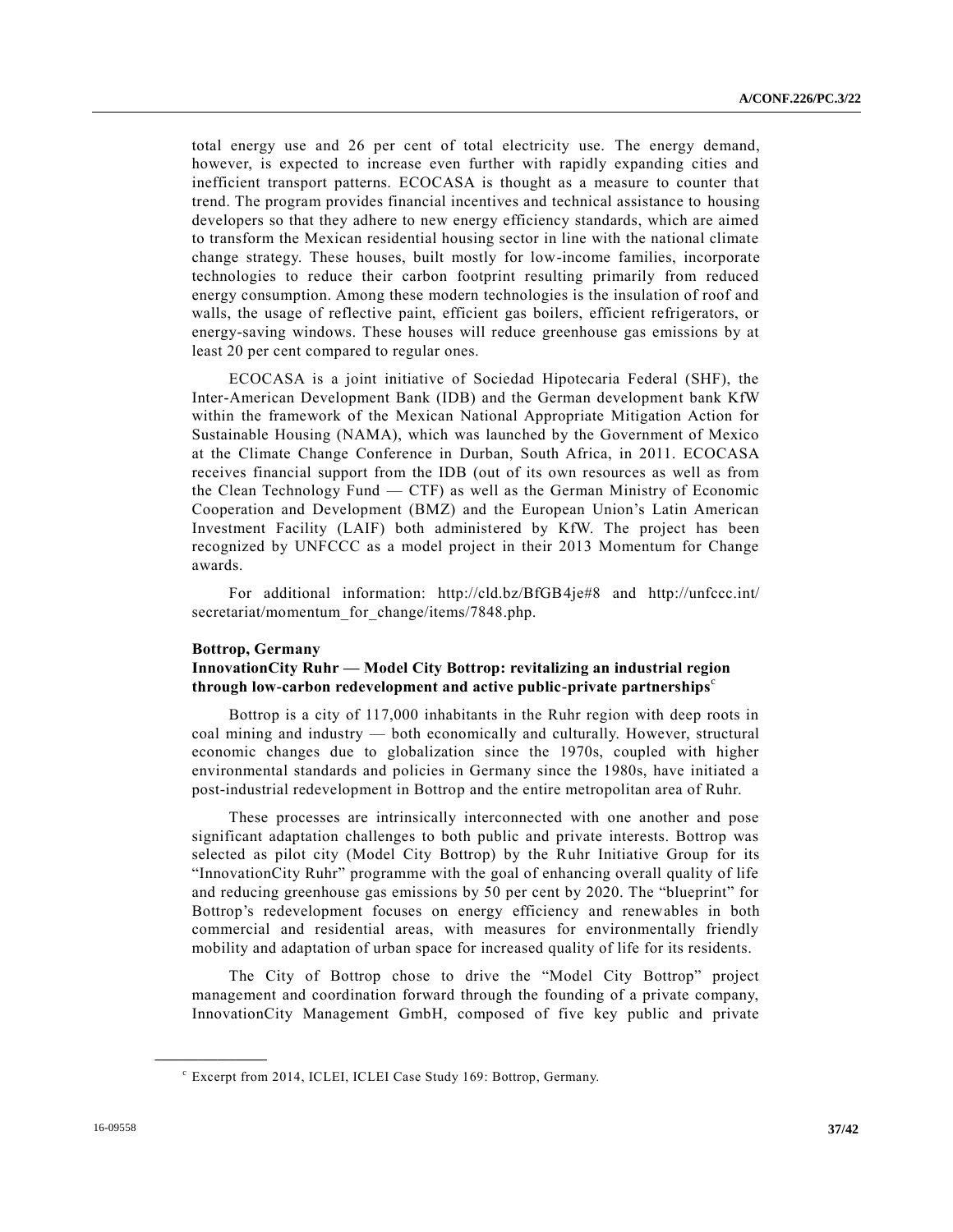shareholders. The company serves as a platform and facilitator to bring together all stakeholders and foster new partnerships and networks.

To achieve the goal of a significant reduction in CO2 emissions, a systematic energy efficient retrofitting of existing buildings was necessary. Since November of 2011, InnovationCity Management has offered individualized energy consulting to both households and businesses through their Centre of Information and Advice (Zentrum für Information und Beratung — ZIB) which analyses energy consumption data and develops customized retrofitting proposals. Through the extensive consultation efforts towards homeowners an outstanding energy refurbishment ratio of 7.82 per cent was achieved in 2013, outperforming by far the common European and German average rate of energy efficient retrofitting of about 1 per cent.

Since October 2012, InnovationCity Management — together with its local consortium and strategic partners, worked on the creation of an exportable "blueprint" alias "master plan" as an example of successful climate -friendly urban redevelopment. Central to Bottrop's development blueprint is the active role of the community within projects and the bottom-up approach to implementation. Following InnovationCity Management's collection of numerous suggestions for the redevelopment of the seven pilot districts through citizen planning workshops, multi-stakeholder district management committees were established.

In each of Bottrop's pilot districts, a district manager coordinates the integration of all activities, namely: urban renewal, energy efficient retrofitting, historic preservation, energy consulting and social considerations. In addition to consulting building owners, tenants and businesses, district management committees are also actively involved in outreach to schools in topics of environmental and climate education in cooperation with universities of applied sciences.

For additional information: http://www.icruhr.de/fileadmin/media/downloads/ ICLEI\_cs\_169-Bottrop\_2014.pdf.

## **Mobility**

#### **Medellín, Colombia**

## **Metrocable — mobility as fundamental factor of integrated and inclusive urban development**

The city of Medellín stretches from a narrow valley to vast areas on hilly slopes. The latter settlements often resulted from informal settling processes are characterized by insufficient transport, low presence of State institutions and lack of public services which inhibited development and employment opportunities for residents and produced physical and social marginalization of those districts.

Since the start of the millennium, the local government has initiated comprehensive and integrated interventions in order to upgrade the districts in collaboration with their communities.

In 2004, Medellín opened the first cable car route (Metrocable line K) as part of a public transport system worldwide. It reaches around 230,000 inhabitants in 12 localities and links the city's north-east with its centre. It reduces the average transfer time from 120 to 65 minutes. This gondola lift is supported by the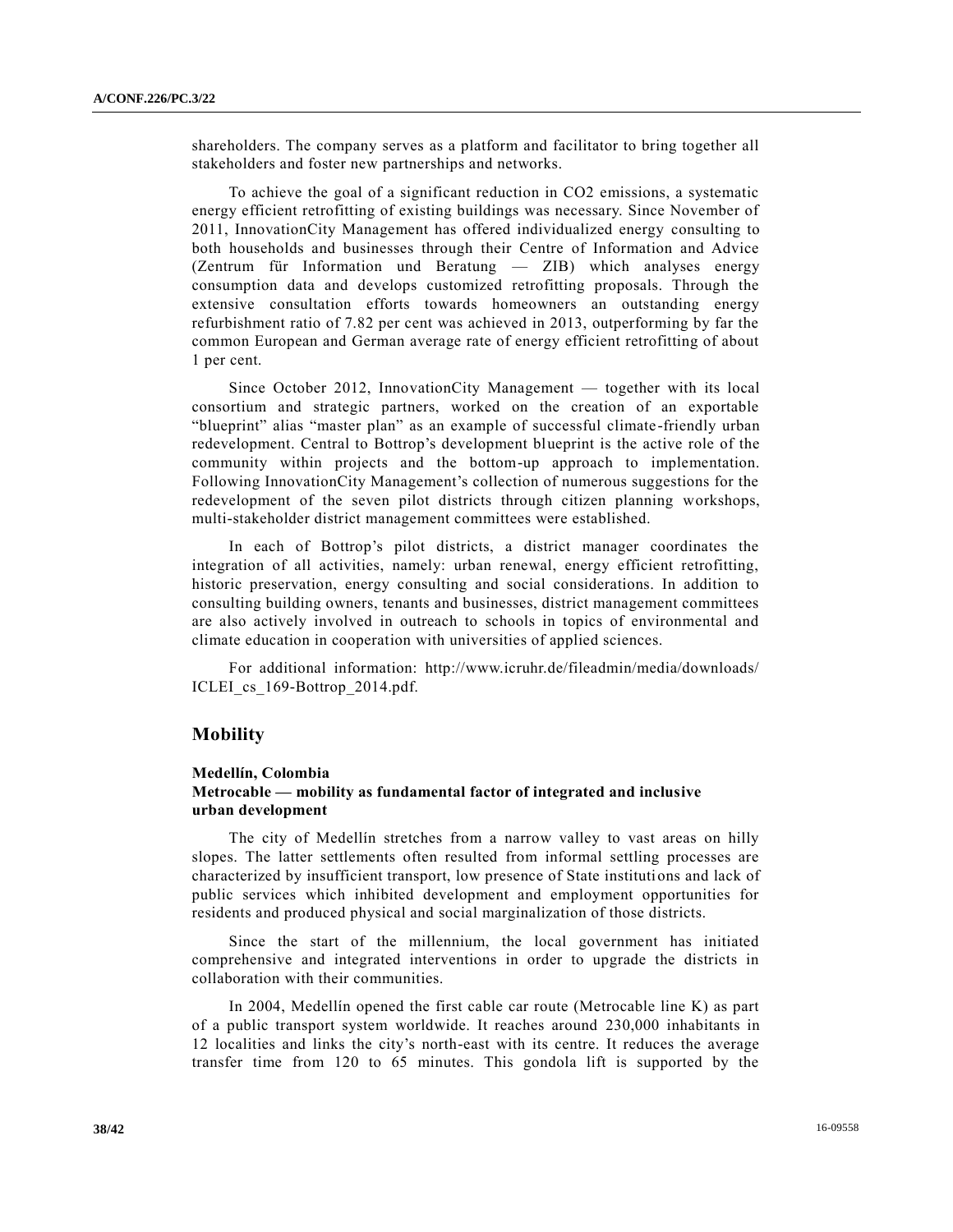municipality and embedded in an integrated urban development programme focused on equal access to mobility. Integration to Medellín's public transport system through the cable car increases comfort and reduces expenditures on time and costs. Particularly low-income customers save money because they pay per ride, independently from the distance travelled. The "Civic Card", a rechargeable swipe card, reduces waiting time since commuters can pay for their rides in advance. Moreover, the project provided for investments in a public library, kindergartens, public space and sports facilities. Inter-institutional cooperation promotes the planning and development of comprehensive concepts, meanwhile known as "social urbanism". The second cable car route was inaugurated in 2008. In 2011, the metro system was complemented by Metroplus, a bus-rapid-transit. Its large, energysaving buses use separate bus lanes, similar to a metro or tram.

Introducing the Metrocable and connecting marginalized areas were the starting point for a physical and social transformation of Medellín and its communities. The formerly excluded population is now more included in the city's social, economic and political life. They also participated in the decision-making on future urban development projects. Meanwhile, the newly connected neighbourhoods have been upgraded noticeably: local businesses have settled and crime rates went down.

For more information: http://www.connective-cities.net/en/connect/good-practices/ medellins-metrocable/.

### **Curitiba, Brazil**

#### **A model of transit oriented planning**<sup>d</sup>

The City of Curitiba is the capital of the Paraná state in southern Brazil. The city has a population of 1.9 million people within an area of 430 km². Since the 1970s, Curitiba has integrated public transportation planning into the overall city plan. In 1972, Curitiba created one of the world's first pedestrian malls in order to reduce vehicle traffic in a busy area. Today, public transportation is the priority in Curitiba's long-term structural plan for urban development. Curitiba is regarded as an excellent example of transit-oriented development (TOD), which implies that residential, business and recreational areas should be built in high-density areas and close to public transport stations. In addition, rather than promoting segregated zoning of land uses, TOD proposes land-use mix to reduce the travel distances. By coupling the development of a pedestrian-friendly community with an efficient lowemissions bus-rapid-transit (BRT) system and lower car parking availability, Curitiba has successfully reduced the overall travel of its residents. The BRT system in Curitiba has set an example for successful public transportation worldwide. The system currently contains 390 bus routes with 2,000 vehicles that are used for approximately 2.1 million passenger trips daily, nearly 50 times the number of travellers 20 years ago. After its construction in 1974, the BRT gained an annual ridership of 2.3 per cent of the population for over 20 years. Based on a survey of travellers, it is estimated that the BRT system has led to a reduction of approximately 27 million car trips every year, which translates to nearly 27 million litres of fuel saved yearly. The bus system has transformed into a mass transit

**\_\_\_\_\_\_\_\_\_\_\_\_\_\_\_\_\_\_**

<sup>&</sup>lt;sup>d</sup> Excerpt from 2011, ICLEI, EcoMobility Case Story, Curitiba, Brazil: A model of transit oriented planning.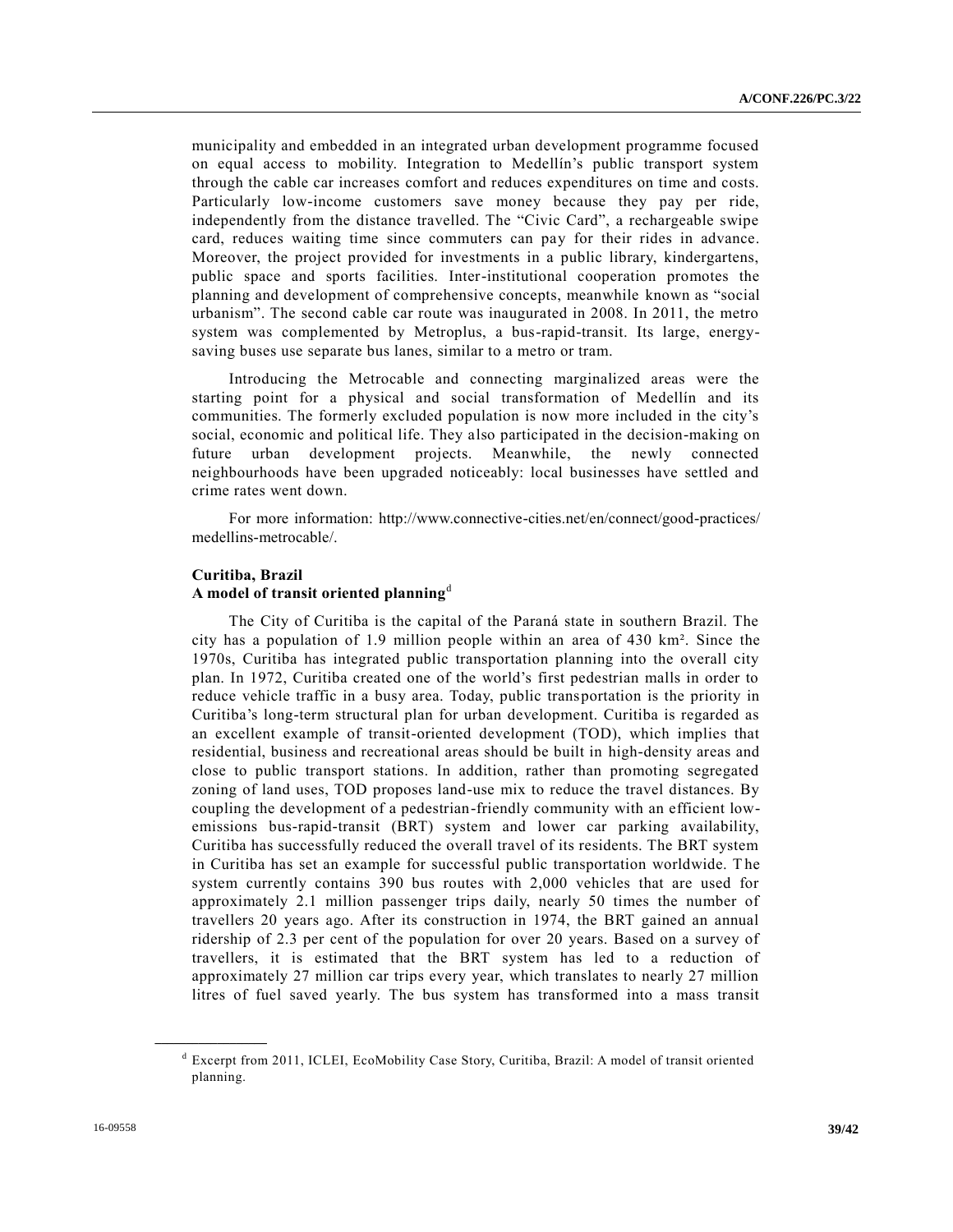system with features such as exclusive priority lanes, free transfers between routes, pre-board fare collection, information displays and traffic signal priority.

The modal share of Curitiba is approximately 23 per cent private vehicles, 5 per cent motor bikes, 5 per cent bicycles, 21 per cent pedestrians, and 45 per cent BRT. BRT has a very high capacity, a necessary element given the size and expansion of the city. In one BRT lane, 10,000-20,000 passengers can be carried at one time, with a capacity of 40,000 passengers on busy roads. BRT is used by 85 per cent of Curitiba's population. The public transportation system is exceptional in terms of its affordability for customers, the use of enclosed prepay stations, and the integration of transfer terminals.

For additional information: http://www.iclei.org/fileadmin/PUBLICATIONS/ Case Stories/4. EcoMobility/ICLEI CaseStories EcoMobility Curitiba.pdf.

## **Smart Cities**

## **Jamalpur Pourashava, Bangladesh E-governance in municipal administration: bringing services closer to citizens**

Under the motto "Vision 2021: Digital Bangladesh", Bangladesh has been intensifying its use of modern information and communication technology. The aim is to make municipal services more effective and citizen-oriented and to curtail corruption. Several municipalities started digitizing their administrative processes. The German Development Cooperation has been supporting the project since its inception and accompanied two e-governance pilot projects in the municipalities of Narayanganj und Jamalpur from 2011 to 2013. In both cities, inhabitants were invited to participate in discussions in order to clarify demands and ideas for public services. Three main innovations were generated: the establishment of one-stop service centres (OSCC), where citizens have access to all municipal services in one place; the development of a municipal information management system, enabling a more transparent, efficient and faster administrative processing; the creation of a public website integrating social media elements to inform citizens and to start a dialogue.

The processes and innovations introduced have been evaluated positively by all stakeholders, including citizens, administration employees and mayors. Services are delivered much faster and in a more effective manner. Staff has been trained in IT, which reduced reservations against modern media. Meanwhile, communication via e-mail and social media has become natural for many, including elderly employees. Investments in improving administrative processes paid off in both cities. The OSCCs run profitable and were able to increase non-tax-based revenues in the municipalities. They are being replicated all over the country.

For additional information: http://www.connective-cities.net/en/connect/goodpractices/e-governance-in-municipal-administration/.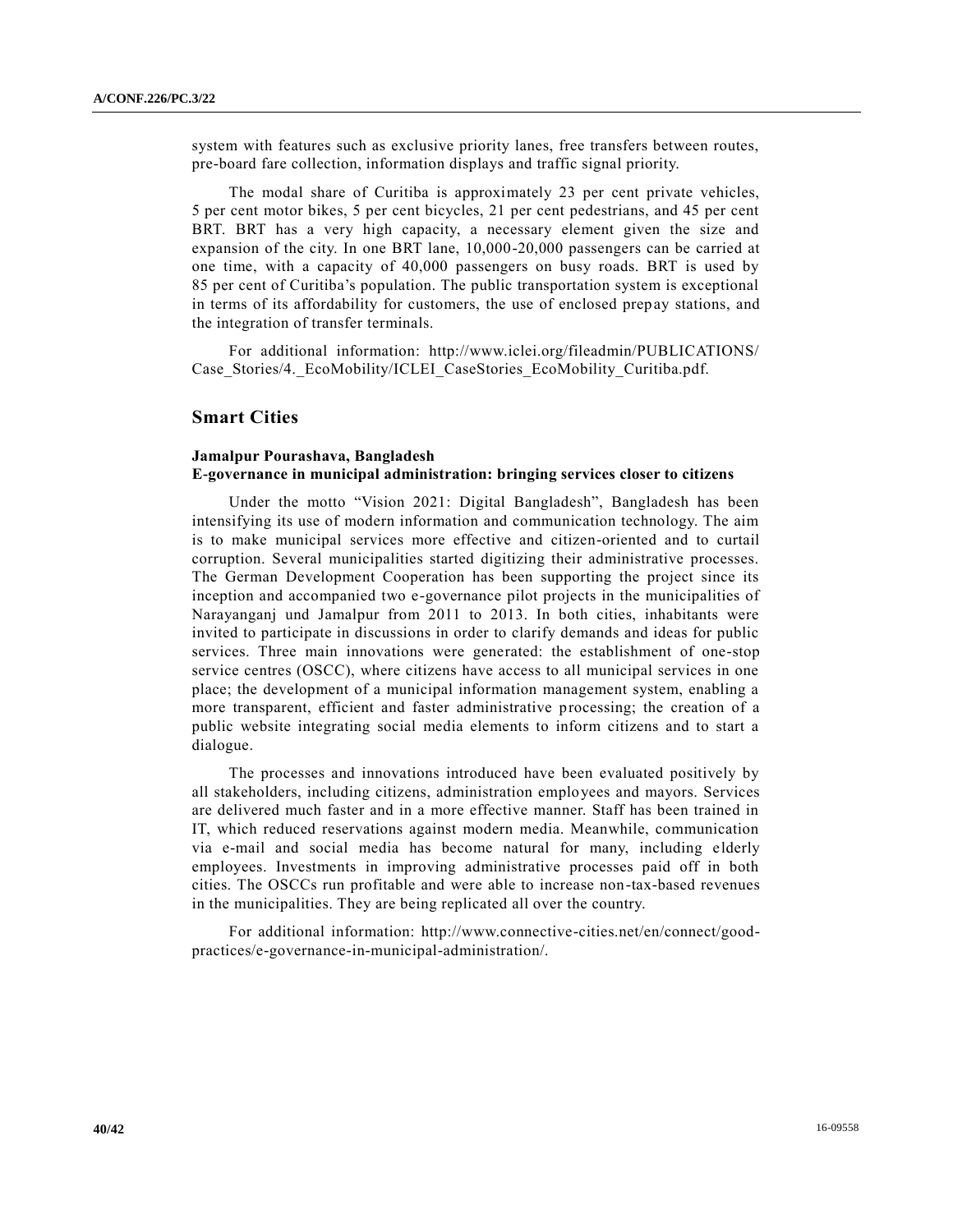# **References**

Corcoran et al. 2010, Corcoran, E., C. Nellemann, E. Baker, R. Bos, D. Osborn, H. Savelli (eds.) 2010, *Sick Water? The central role of wastewater management in sustainable development. A Rapid Response Assessment*, United Nations Environment Programme (UNEP), UN-Habitat, GRID-Arendal.

FAO (Food and Agriculture Organization of the United Nations) 2016, Key facts on food loss and waste you should know, http://www.fao.org/save-food/resources/ keyfindings/en/.

IEA (International Energy Agency) 2012, *World Energy Outlook 2012*, OECD/IEA, Paris.

\_\_\_\_\_\_\_\_\_\_. 2013, *World Energy Outlook 2013*, OECD/IEA, Paris.

\_\_\_\_\_\_\_\_\_\_. 2015, *World Energy Outlook 2015*, OECD/IEA, Paris.

OECD (Organization for Economic Cooperation and Development) 2012, *OECD Environmental Outlook to 2050: The Consequences of Inaction*, OECD Publishing, Paris.

World Bank 2011, *Urban Solid Waste Management*.

\_\_\_\_\_\_\_\_\_\_. 2013, *What a Waste: A Global Review of Solid Waste Management*, Urban Development Series Knowledge Papers, World Bank.

UNDESA (United Nations Department of Economic and Social Affairs), Statistics Division, Inter-agency and Expert Group on Sustainable Development Goal Indicators, Open Consultation on Green Indicators, November 2015, http://unstats.un.org/sdgs/iaeg-sdgs/open-consultation-2.

Open Consultation on Grey Indicators, December 2015, http://unstats.un.org/sdgs/iaeg-sdgs/open-consultation-3.

UNEP (United Nations Environment Programme) 2011, *Towards a Green Economy: Pathways to Sustainable Development and Poverty Eradication*.

\_\_\_\_\_\_\_\_\_\_. 2013, *Guidelines for National Waste Management Strategies: Moving from Challenges to Opportunities*, United Nations Environment Programme.

UNEP and United Nations Institute for Training and Research (UNITAR).

UN-Habitat 2010, *State of the World's Cities 2010/2011 — Cities for All: Bridging the Urban Divide*.

UN-Water/FAO 2007, *Coping with water scarcity. Challenge of the twenty-first century*.

WHO (World Health Organization) 2014, *Progress on drinking water and sanitation*, 2014 Update.

World Economics 2014, *World Economics: Global Growth Tracker*, http://www.worldeconomics.com/papers/Global%20Growth%20Monitor\_7c66ffcaff86-4e4c-979d-7c5d7a22ef21.paper.

WWAP (United Nations World Water Assessment Programme) 2012, *The United Nations World Water Development Report 4: Managing Water under Uncertainty and Risk*, UNESCO, Paris.